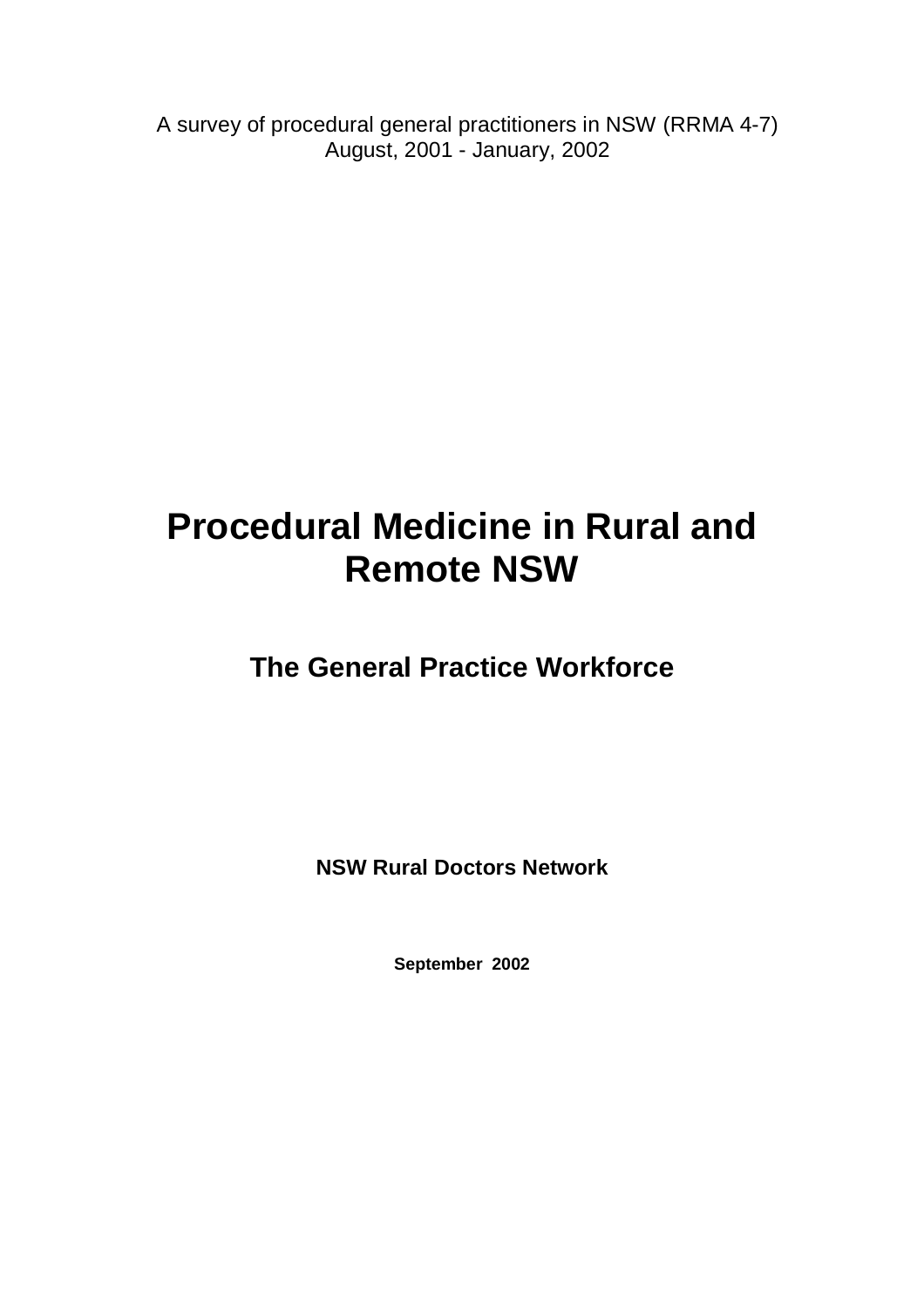**NSW Rural Doctors Network Discussion Paper**

## **Procedural Medicine in Rural and Remote NSW**

## The General Practice Workforce

Janet Dunbabin (PhD), Research Officer

NSW Rural Doctors Network Suite 19, Level 3 133 King St. Newcastle NSW 2300.

Ph: (02) 4929 1811

jdunbabin@nswrdn.com.au

September 2002

ISBN Number: 0-9581728-0-3

Part of a series of publications by NSW Rural Doctors Network, found on our web page at www.nswrdn.com.au

Enquiries concerning this report and its publication should be directed to NSW Rural Doctors Network at the above address.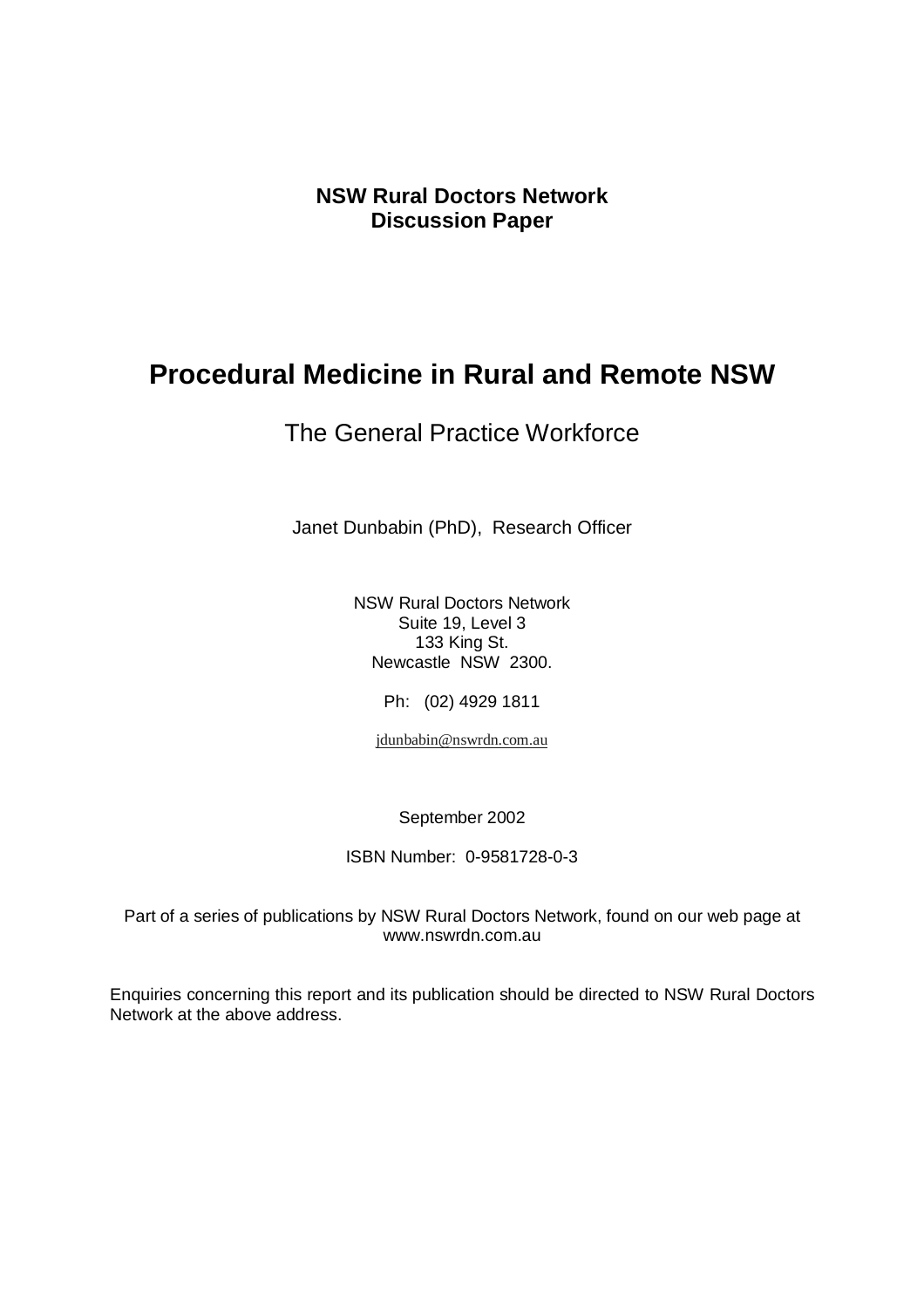## **Contents**

| Preface    |                                                                 |
|------------|-----------------------------------------------------------------|
|            |                                                                 |
|            |                                                                 |
| 1.1        |                                                                 |
| 1.2        |                                                                 |
| 1.3        |                                                                 |
| 1.4        |                                                                 |
|            |                                                                 |
| 3. Results |                                                                 |
| 3.1        |                                                                 |
| 3.2        | Changes in the procedural GP workforce over the past 7 years 17 |
| 3.3        | Importance of procedural work to staying in rural practice 20   |
| 3.4        |                                                                 |
| 3.5        | Training                                                        |
| 3.6        |                                                                 |
| 3.7        |                                                                 |
| 3.8        |                                                                 |
| 3.9        |                                                                 |
| 3.10       |                                                                 |
|            |                                                                 |
| 4.1        |                                                                 |
| 4.2        |                                                                 |
| 4.3        |                                                                 |
|            |                                                                 |
| References |                                                                 |
| Appendix 1 | Procedural medicine questionnaire                               |
| Appendix 2 | Procedural towns in NSW (RRMA 4-7) at 30 June 2001              |
| Appendix 3 | Respondents categorised in Divisions of General Practice        |
|            |                                                                 |

Appendix 4 Other operations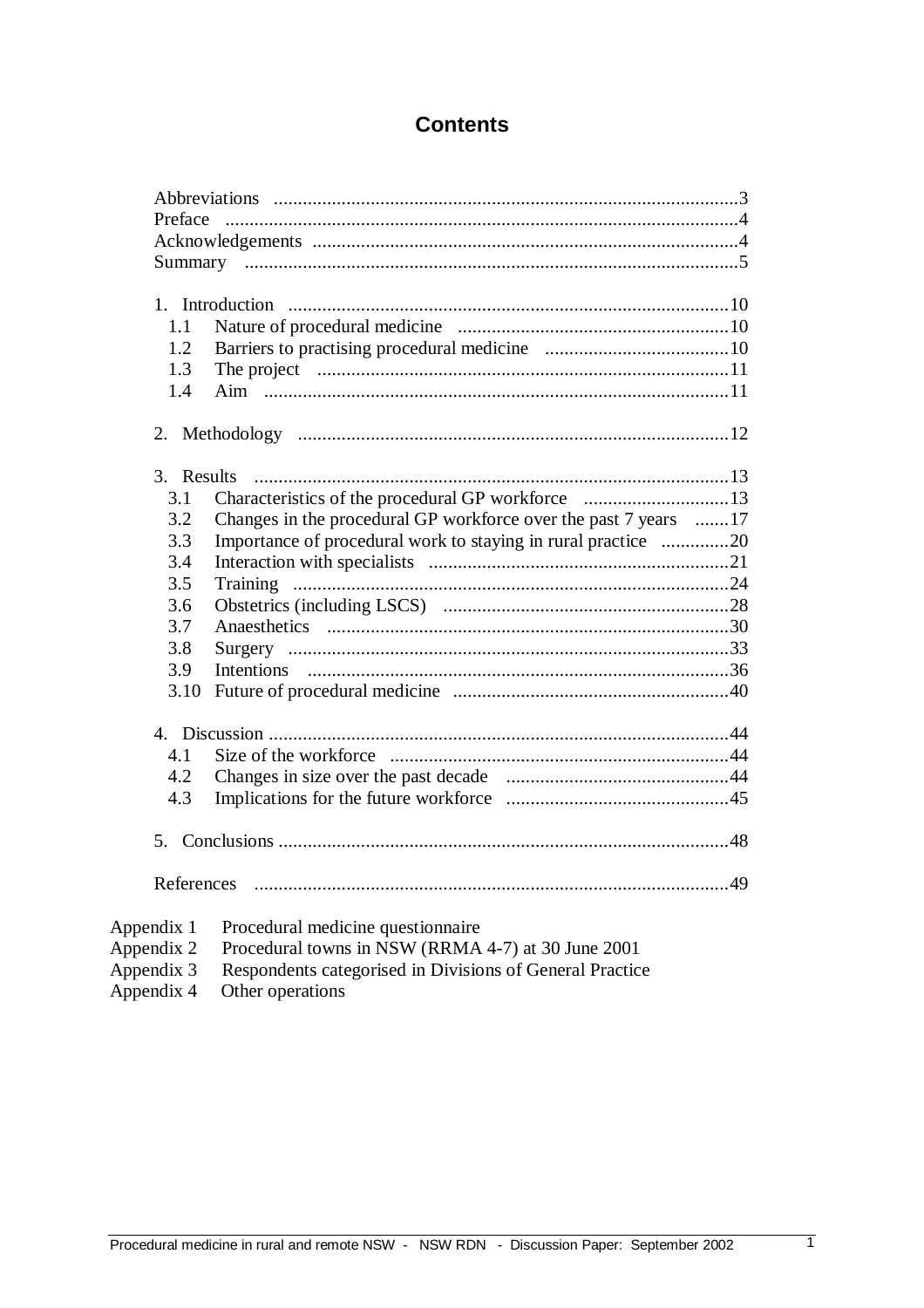## **Tables**

| Table 1   |                                                                           |  |
|-----------|---------------------------------------------------------------------------|--|
| Table 2   |                                                                           |  |
| Table 3   |                                                                           |  |
| Table 3.1 | Number of GPs practising advanced procedural skills 13                    |  |
| Table 3.2 |                                                                           |  |
| Table 3.3 |                                                                           |  |
| Table 3.4 | Age profile of GPs practising advanced procedural skills 15               |  |
| Table 3.5 |                                                                           |  |
| Table 3.6 | Changes in size and activity of the GP procedural workforce 18            |  |
| Table 3.7 |                                                                           |  |
|           | Table 3.8 Effect of RRMA on satisfaction with specialist services 22      |  |
|           |                                                                           |  |
|           |                                                                           |  |
|           |                                                                           |  |
|           | Table 3.12 Reasons GP obstetricians did less deliveries than preferred 29 |  |
|           | Table 3.13 Reasons GP obstetricians did more deliveries than preferred 30 |  |
|           |                                                                           |  |
|           |                                                                           |  |
|           |                                                                           |  |
|           |                                                                           |  |
|           |                                                                           |  |
|           | Table 3.19 Reasons given for not doing preferred number of operations 35  |  |
|           |                                                                           |  |
|           |                                                                           |  |
|           | Table 3.22 Reasons given for intention to stop procedural medicine 37     |  |
|           | Table 3.23 What organisations can do to encourage procedural GPs 39       |  |

## **Figures**

| Figure 3.3 Length of time spent practising advanced procedural skills17 |  |
|-------------------------------------------------------------------------|--|
|                                                                         |  |
|                                                                         |  |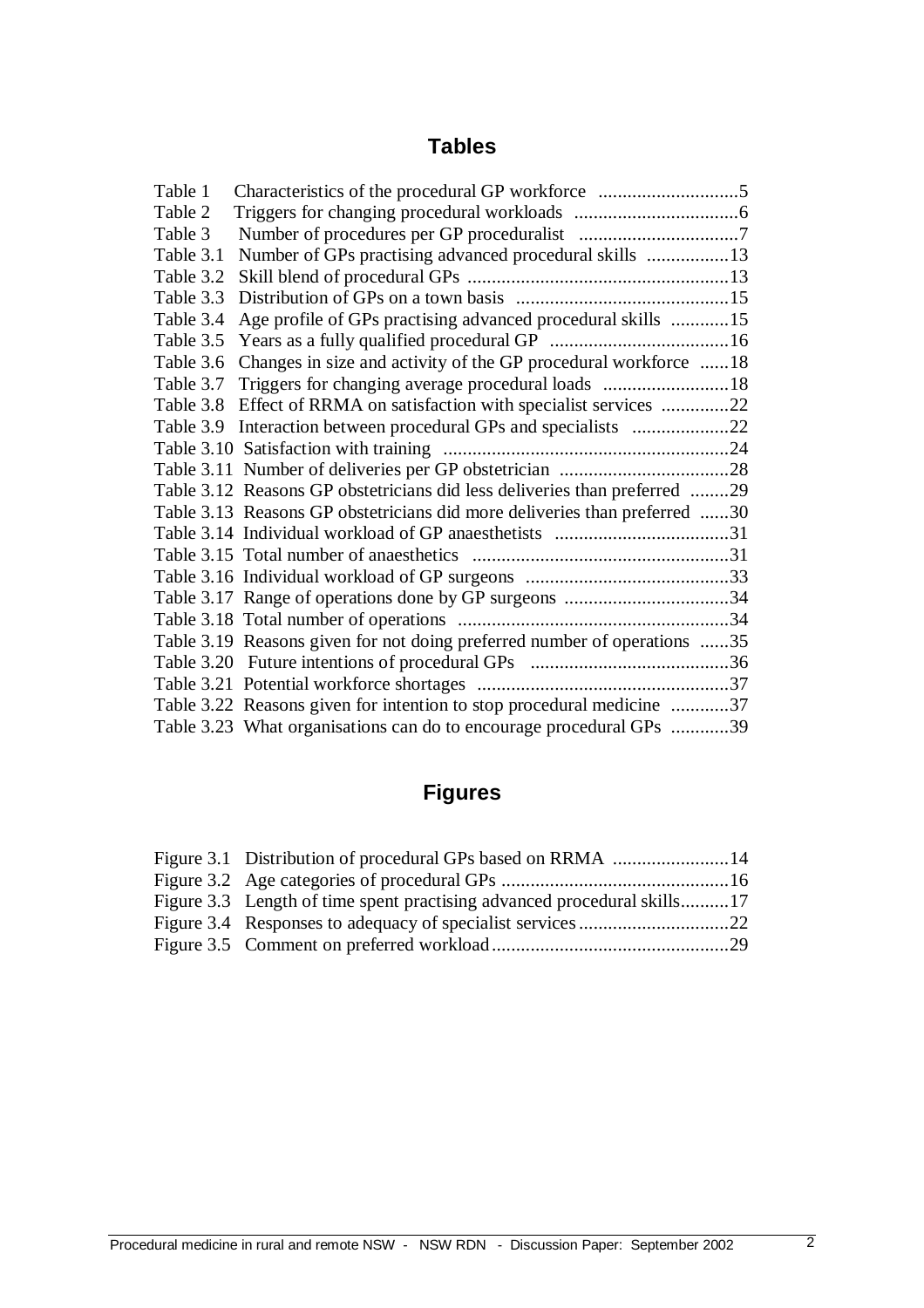## **Abbreviations**

| <b>ACRRM</b>    | Australian College of Rural and Remote Medicine                                         |  |  |  |  |  |  |
|-----------------|-----------------------------------------------------------------------------------------|--|--|--|--|--|--|
| <b>AHS</b>      | Area Health Service                                                                     |  |  |  |  |  |  |
| <b>ALSO</b>     | Advanced Life Support in Obstetrics                                                     |  |  |  |  |  |  |
| <b>APLS</b>     | <b>Advanced Paediatric Life Support</b>                                                 |  |  |  |  |  |  |
| <b>CME</b>      | <b>Continuing Medical Education</b>                                                     |  |  |  |  |  |  |
| <b>CMO</b>      | <b>Career Medical Officer</b>                                                           |  |  |  |  |  |  |
| <b>DRANZCOG</b> | Diploma Royal Australian and New Zealand College of<br>Obstetricians and Gynaecologists |  |  |  |  |  |  |
| <b>ELS</b>      | <b>Emergency Life Support</b>                                                           |  |  |  |  |  |  |
| <b>EMST</b>     | Early Management of Severe Trauma                                                       |  |  |  |  |  |  |
| <b>FRACGP</b>   | Fellowship of the Royal Australian College of General<br>Practitioners                  |  |  |  |  |  |  |
| <b>GP</b>       | <b>General Practitioner</b>                                                             |  |  |  |  |  |  |
| <b>LSCS</b>     | Lower Segment Caesarean Section                                                         |  |  |  |  |  |  |
| <b>NSW</b>      | <b>New South Wales</b>                                                                  |  |  |  |  |  |  |
| <b>RACGP</b>    | Royal Australian College of General Practitioners                                       |  |  |  |  |  |  |
| <b>RDA</b>      | <b>Rural Doctors Association (NSW)</b>                                                  |  |  |  |  |  |  |
| <b>RDN</b>      | <b>NSW Rural Doctors Network</b>                                                        |  |  |  |  |  |  |
| <b>RMSF</b>     | <b>Rural Medical Support Forum</b>                                                      |  |  |  |  |  |  |
| <b>RRMA</b>     | Rural, Remote and Metropolitan Area Classification                                      |  |  |  |  |  |  |
| <b>VMO</b>      | Visiting Medical Officer                                                                |  |  |  |  |  |  |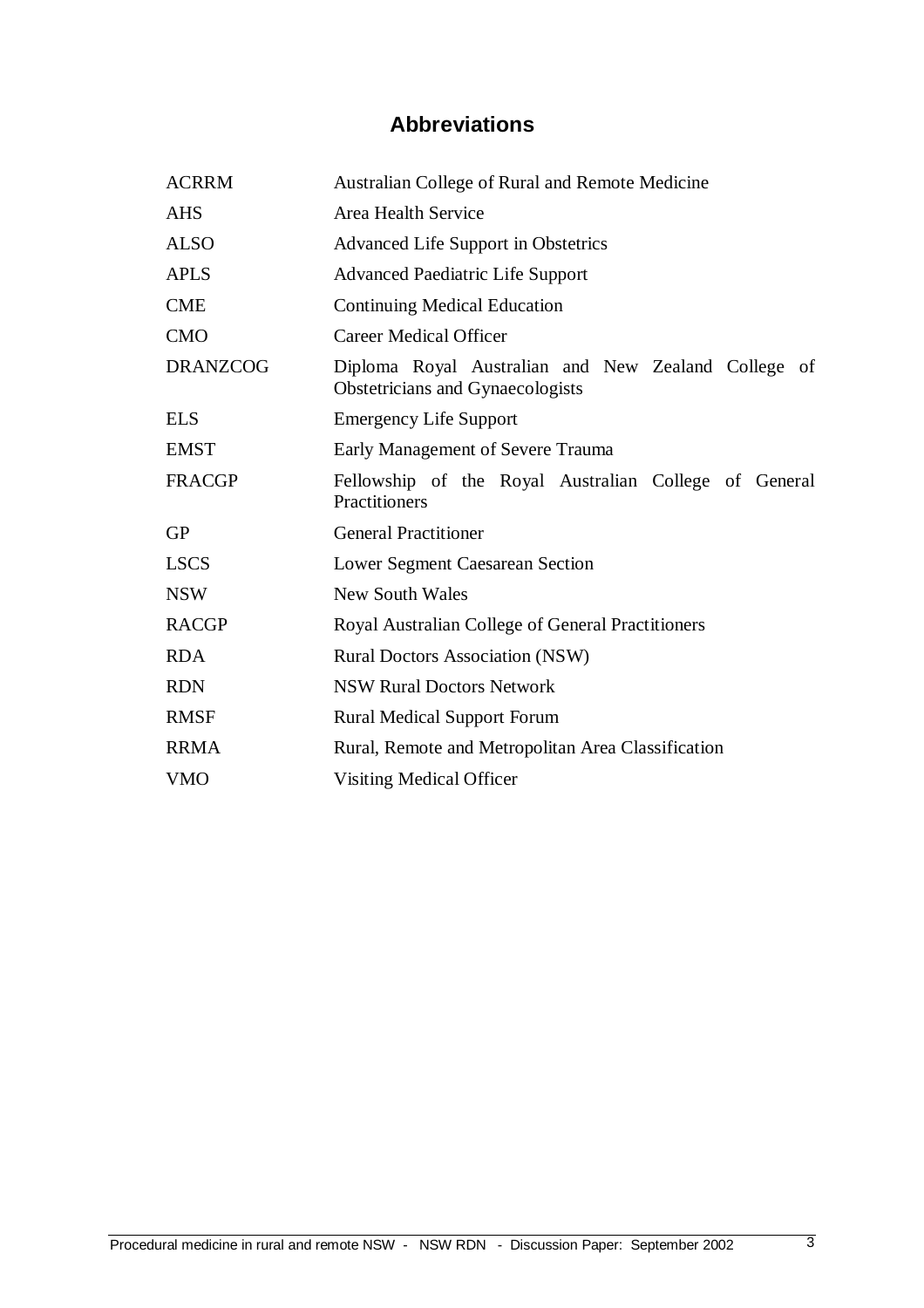## **Preface**

This study is an initiative of the Rural Medical Support Forum (RMSF). The RMSF provides NSW Rural Doctors Network with strategic advice and information on issues relating to the improved recruitment, retention and effectiveness of the rural and remote medical workforce in NSW. It has representation from State and Commonwealth government, consumers (Country Women's Association NSW), rural Divisions of General Practice, Local Government Shires Association, Aboriginal Health and Medical Research Council, Rural Medical Training Forum, Rural Doctors Association, NSW and the board of the NSW Rural Doctors Network.

The RMSF is interested in quantifying the value of procedural work carried out in rural and remote communities. It recognised that the first step in this process is to determine the scope of procedural work being carried out in these areas by general practitioners. This project was developed to provide a current snapshot of general practitioners engaged in procedural medicine in NSW (RRMA 4-7).

A steering committee drawn largely from the RMSF was established in June 2001 to oversee the development of the survey tool and provide advice and direction in conducting the investigation. Rural Doctors Association, NSW also endorsed the questionnaire as part of their concern for the continuation of procedural medicine.

## **Acknowledgements**

This is my opportunity to thank the Rural Medical Support Forum for their assistance in scoping the project, and in particular those members forming the steering committee:

Dr. Paul Collett, NSW Rural Doctors Network Dr Jon McKeon, Rural Doctors Association Dr David Sutherland, University of New South Wales, Rural Health Unit Robin Gibson, Country Women's Association Dr Tamsin Waterhouse, NSW Department of Health Carol Madge, Southern Area Health Service

The Rural Doctors Association (NSW) endorsed the questionnaire and my thanks go to Dr Ken Mackey for his assistance. I also appreciated input from Dr Graheme Deane in developing the questionnaire. Ruth Daniels (NSW Department of Health) provided support and information. Dr Ian Cameron (NSW Rural Doctors Network) assisted in oversight, and Sandy Freeman and Laura O'Donohue provided great support with data on the NSW rural GP workforce. Emma Flynn and Lisa Ryan provided welcome secretarial assistance.

The 17 rural Divisions of General Practice and the three border Division were very helpful with workforce information and responses to queries.

I also appreciated very much the interest shown by rural doctors who took the time to fill in the survey and provide a clear picture of procedural medicine in NSW (RRMA 4-7).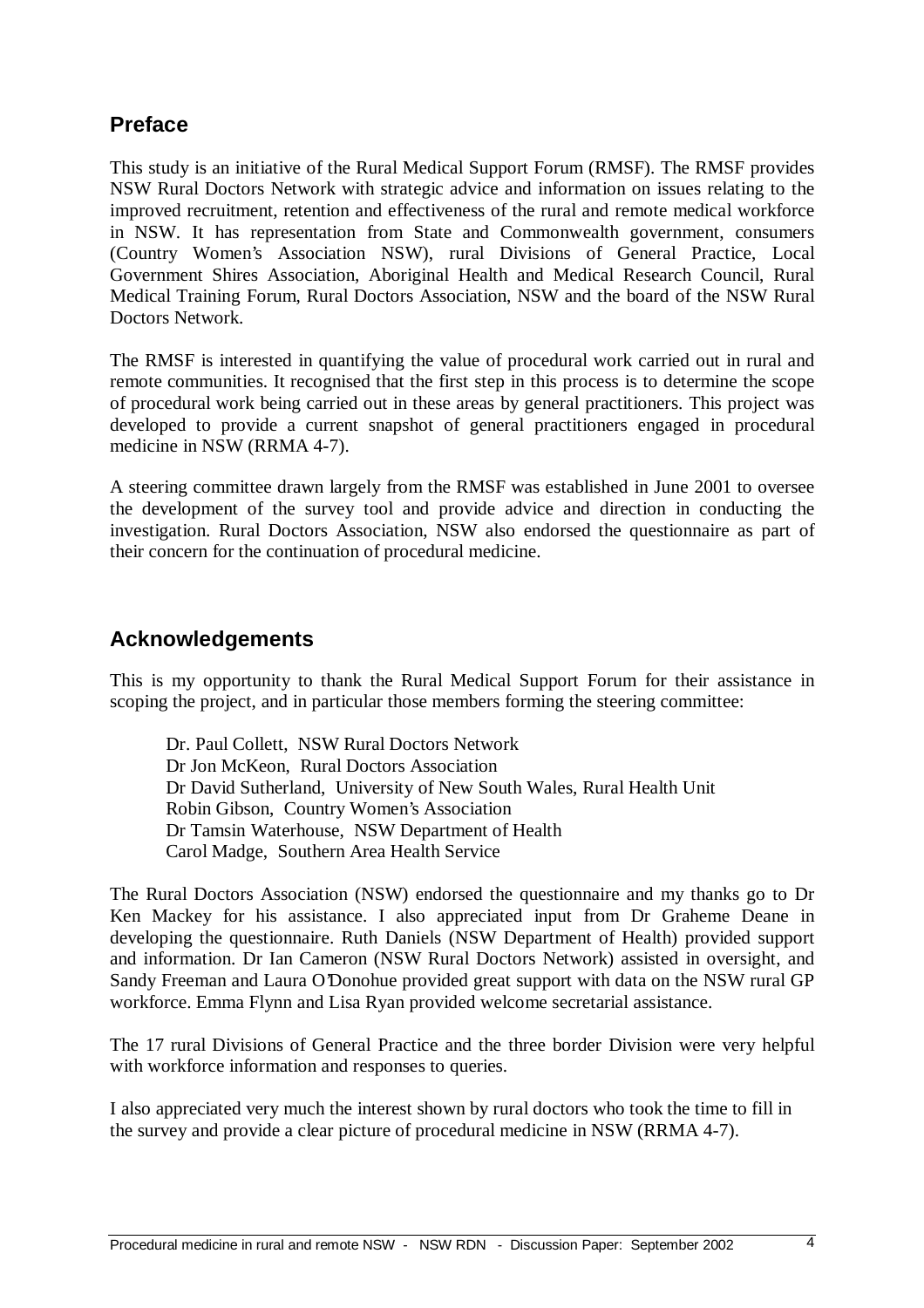### **Summary**

The number of general practitioners practising advanced procedural skills in New South Wales (NSW) is dropping and not enough general practitioners (GPs) are acquiring the skills necessary to replace them. However, there have been no published data on the size of the procedural GP workforce since 1991. In 2001 NSW Rural Doctors Network (RDN) surveyed the existing procedural general practice workforce in RRMA 4-7 to establish numbers of GPs practising advanced procedural skills, activity levels, attitudes to specialist services and training, career intentions, and barriers to continued practice of procedural medicine.

#### *Procedural general practice workforce*

At 30 June, 2001 there were 166 GP obstetricians, 67 GPs doing lower segment caesarean sections (LSCS), 118 GP anaesthetists and 62 GP surgeons in NSW (RRMA 4-7). Of these 153 GP obstetricians (92%), 56 GPs doing LSCS (84%), 105 anaesthetists (89%) and 55 GP surgeons (79%) responded to the procedural medicine questionnaire (Table 1). A little over half of all GP obstetricians and GP anaesthetists practised in two advanced procedural skills areas, compared with over 80% of GP surgeons. Twenty two of the 205 respondents practised in all three areas.

|  | Table 1 Characteristics of the procedural GP workforce at 30 June, 2001, based on |  |  |  |  |  |  |
|--|-----------------------------------------------------------------------------------|--|--|--|--|--|--|
|  | questionnaire respondents                                                         |  |  |  |  |  |  |

|                           | All<br>respondents | Obstetricians  | <b>LSCS</b>      | Anaesthetists   | Surgeons      |
|---------------------------|--------------------|----------------|------------------|-----------------|---------------|
| Respondents (head count)  | 205                | 153            | 56               | 105             | 56            |
| Response rate $(\%)$      |                    | 92             | 84               | 89              | 79            |
| Average age $(years)^1$   | $45.8 - + 7.7$     | $45.6 - + 7.6$ | $46.7 - 49.1$    | $45.4 - (+7.0)$ | $50.2 - 48.5$ |
| Average years practising  | -                  | $15.5 - + 8.2$ | $16.1 - (+ 9.9)$ | $14.2 - + 7.9$  | $20.3 - 49.2$ |
| Formal qualifications (%) |                    | 78             | 77               | 47              | 38            |

1. mean -/+ standard deviation

These GPs worked in 71 towns (representing 34% of all towns with a resident GP in RRMA 4-7). Over two thirds of all procedural towns and three quarters of the procedural GPs were in RRMA 5. Towns with 1-2 procedural GPs (48%) and towns with 3-6 procedural GPs (48%) were in the majority. Those with more than 6 procedural GPs represented just 4% of all procedural towns.

The average age of procedural GPs was 45.8 years and males comprised 87% of the workforce (compared with 75% of the general GP workforce). GPs ranged from 30 years old to 74 years old and the majority (41%) were in the 45-54 year age group. Females were significantly younger  $(p<0.001)$  than males (40.1 compared to 46.6 years old) and 32% were under 35 compared with 5.6% of males. The majority of all procedural GPs had been practising their advanced procedural skills for between 11 and 20 years.

Surgeons were the oldest group, with an average age of 50.2 years and 30% were aged over 55 years. Almost half had been practising for over 20 years. Surgeons also had the lowest recruitment rates.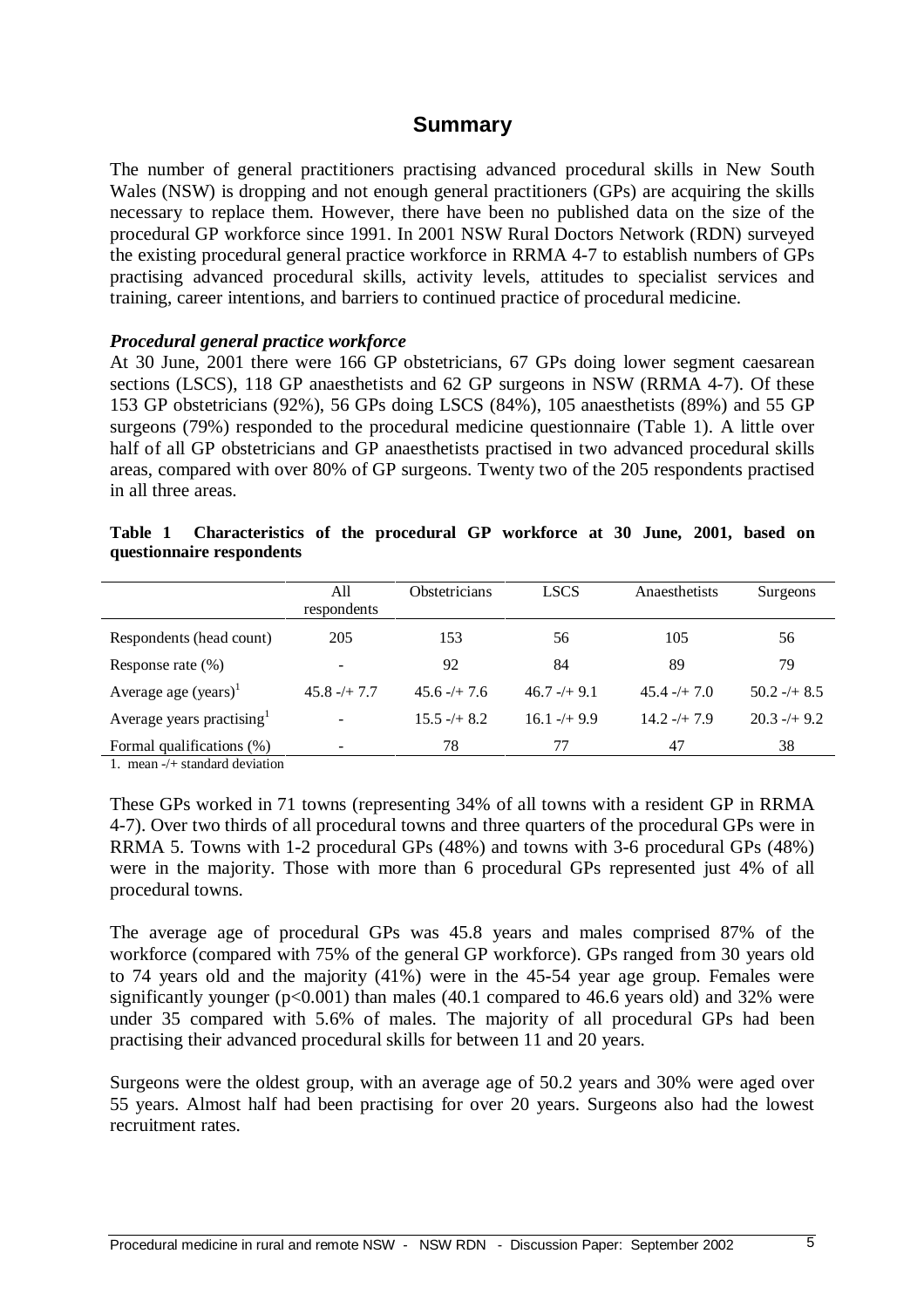Procedural medicine was an important part of why 87% of procedural GPs continue to work in rural practice. There was a distinction between those enjoying procedural medicine and wishing to continue and those finding a change attractive. If procedural medicine were withdrawn from their town, only 15% stated they would definitely move to another location offering procedural skills, compared with 18% who said they would leave rural practice altogether. Therefore rural communities would not only lose the procedural skills, but in a number of cases the GP also.

#### *Changes to the procedural GP workforce and workload over time*

Only 4% of the GP workforce surveyed thought that there had been an increase in the number of procedural GPs in their town over the last 7 years, compared with 65% who thought there were less. Individual workloads have either increased (25% of GPs), decreased (37%) or stayed the same (24%). Many factors influenced individual workloads (Table 2).

| Table 2 Triggers for changing average procedural workloads over the past 7 years based on |  |  |  |  |  |
|-------------------------------------------------------------------------------------------|--|--|--|--|--|
| respondents comments $(n = 175)$                                                          |  |  |  |  |  |

|                                                             | Number of respondents |                       |                       |                  |  |
|-------------------------------------------------------------|-----------------------|-----------------------|-----------------------|------------------|--|
| Triggers for change (often more than one per<br>respondent) | Total                 | Increased<br>workload | Decreased<br>workload | Same<br>workload |  |
| Changes in the number of procedural GPs<br>in town          | 43                    | 34                    |                       |                  |  |
| Hospital system                                             | 32                    |                       | 29                    |                  |  |
| Personal decisions (includes stopping)                      | 30                    |                       | 28                    |                  |  |
| <b>Specialists</b>                                          | 27                    | 8                     |                       |                  |  |
| Community changes                                           |                       |                       |                       |                  |  |
| Miscellaneous                                               |                       |                       |                       |                  |  |

As well as community demographics, individual workloads were influenced by the availability of other advanced procedural skills in town, either by other GP proceduralists, or by resident or outreach specialist services. For example, the absence of anaesthetic skills impacts on both surgical lists and all but low risk obstetrics. Local hospital/Area Health Service (AHS) administration has a big impact on procedural workloads in some areas through its influence on facilities supplied at the local hospital (both physical and financial), types of procedures which can be performed and supply of suitably qualified nursing staff. Other factors included time constraints, threat of litigation, inadequate remuneration, on call and after hour commitments and family commitments.

The size of the GP workforce practising advanced procedural skills in obstetrics and anaesthetics has fallen by around one third over the last 10 years, and there are approximately 12 less communities where women can give birth locally. However, the number of procedures carried out does not appear to have fallen to the same extent (Table 3). Comparable numbers are not available for surgery.

During the twelve months to June 30, 2001, 17 GPs stopped practising advanced procedural skills altogether, representing 11% of GP obstetricians, 6% of those performing caesarean sections, 16% of anaesthetists and 11% of surgeons. By far the most common reason given for stopping was concern about litigation and the cost of indemnity insurance. A number of other reasons were also mentioned, including AHS budgets/lack of support, less demand for skills, age/retirement, changing patient expectations, withdrawal of facilities at hospital, difficulty of major re-skilling, poor remuneration, workload, issues around peers and worry.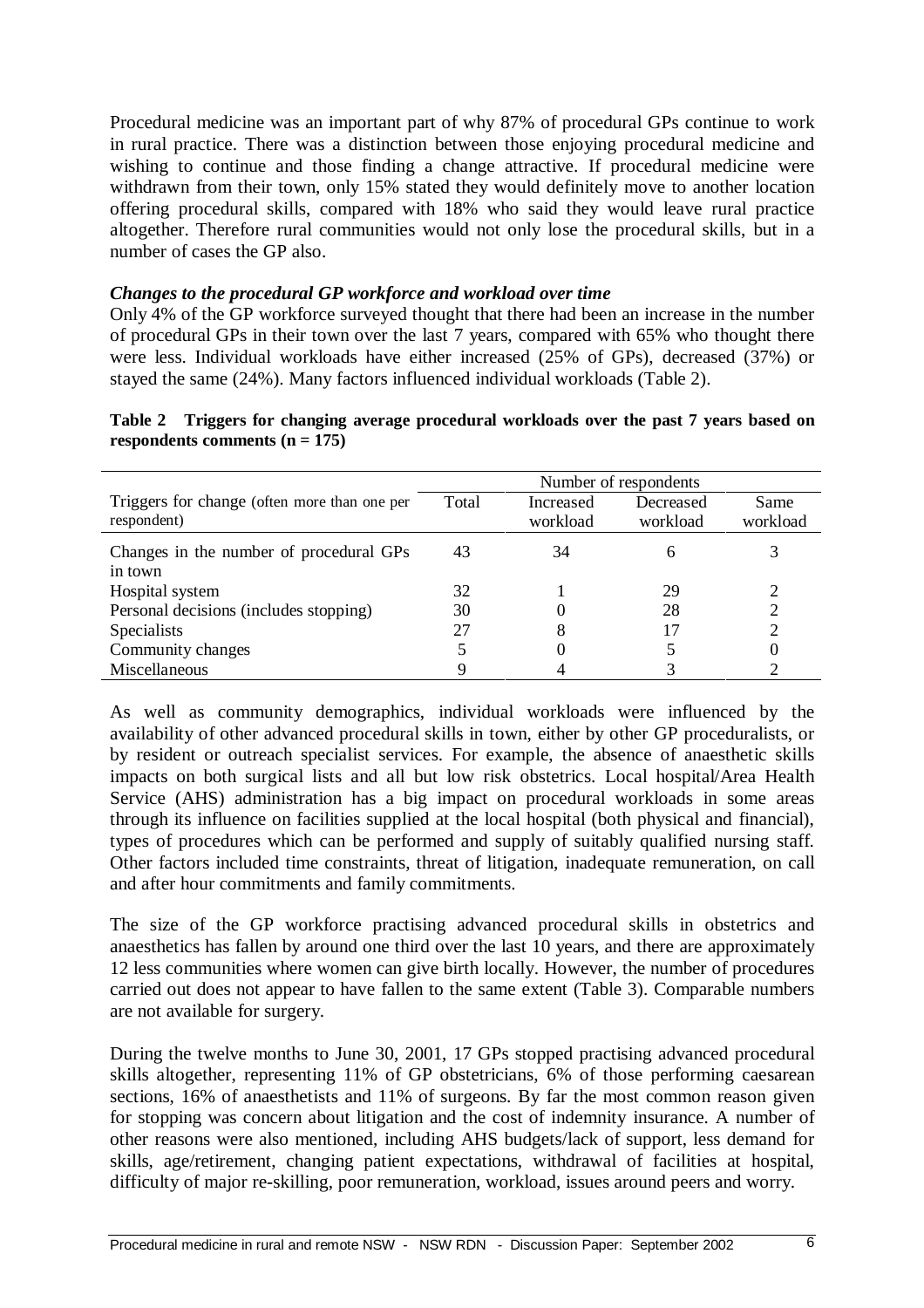|                         | Mean $[\text{range}]^5$ | Most common range<br>(% GPs within range) $5$ | Best estimate of total<br>numbers (all GPs) |
|-------------------------|-------------------------|-----------------------------------------------|---------------------------------------------|
|                         |                         |                                               |                                             |
| Deliveries (including)  | 45 [1 to 200]           | $21 - 50(47%)$                                | 7 060 (10.6% LSCS)                          |
| $LSCS1$ ) - 2000/01     |                         |                                               |                                             |
| Deliveries (including)  | 23                      |                                               | 5 950 (10.4% caesarean                      |
| LSCS) - $1990/1^2$      |                         |                                               | section)                                    |
| Anaesthetics - 2000/01  | 290 [9 to 2070]         | $101 - 500$ (74%)                             | 29 691                                      |
| Anaesthetics - $19913$  | 150                     |                                               | 28 500                                      |
| Operations <sup>4</sup> | 118 [2 to 607]          | $20 - 50(30\%)$                               | 6 1 6 9                                     |
|                         |                         |                                               |                                             |

**Table 3 Number of procedures (self reported) per procedural GP in NSW (RRMA 4-7) in the 2000/01 financial year**

1. Lower segment caesarean section

2. Woollard and Hays, 1993

3. Collett and Carroll, 1994

4. Defined as a surgical procedure requiring more than a basic infiltration of local anaesthetic

5. Excludes GPs stopping during the 2000/01 financial year

#### *Workload preferences*

In 2000/01 about half of all procedural GPs were satisfied with the number of procedures they did. Of those who were not, most wanted to do more, particularly anaesthetists and surgeons. The two most telling factors for those wanting to do more were limitations around provision of facilities and resourcing by AHSs, and interactions with peers and specialists. Reductions in surgical lists not only impacted on surgical activity, but also anaesthetics and, to a lesser extent, obstetrics.

#### *Size of the future workforce*

A third of GP obstetricians, 25% of those doing LSCS, 20% of GP anaesthetists and 20% of GP surgeons think they will cease practicing within 5 years. To maintain even the current workforce, at least 48 GP obstetricians, 14 GPs doing LSCS, 20 GP anaesthetists and 11 GP surgeons would need to take up practice over the next 5 years.

The corresponding numbers of GPs who have been practising these skills for less than 5 years are 13, 5, 10 and 1. There were 24 GPs out of 222 who reported they were not practising procedural medicine 7 years ago (representing 11% of the workforce at 30 June, 2001). Whilst these figures are based only on the survey, they indicate a serious and ongoing shortfall. The situation appears to be particularly serious for GP surgeons, where 44% have worked as GP surgeons for more than 20 years (compared with 27% for those doing LSCS, 22 % for obstetricians and 20% for anaesthetists).

#### *Training*

GPs surveyed felt that training/up-skilling opportunities were inadequate for both the existing and future workforce. Only 10% of respondents felt that training was adequate for the future workforce. The most prevalent concerns included sufficient training places (including hands on experience during training and in the transition to independent practice), a reluctance by new graduates to take on procedural training, and the need to address issues impacting on procedural medicine to make it more attractive to them. Particular reference was made to the difficulty of attracting GPs to do obstetrics in small country towns.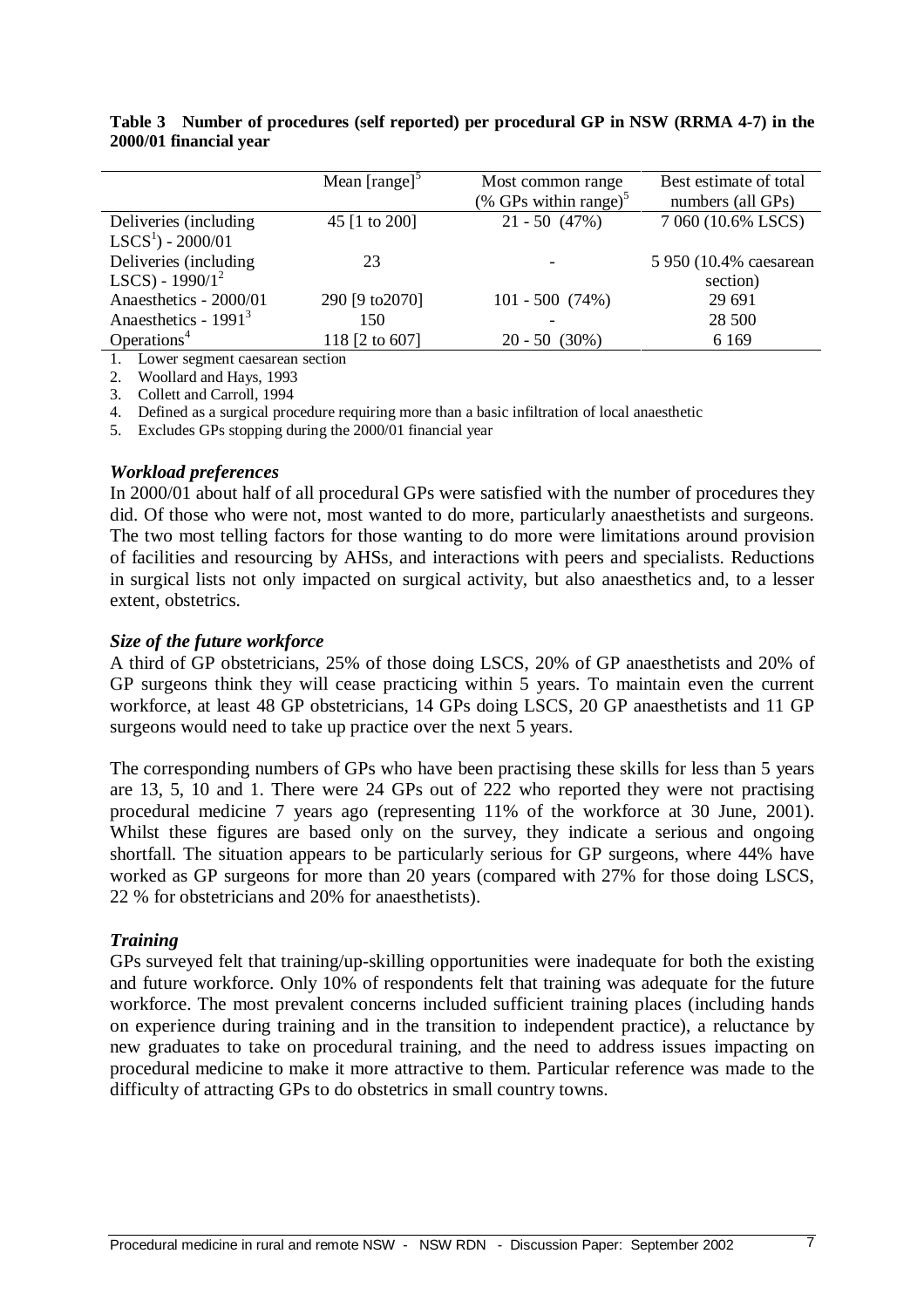*Lack of commitment by health services, increased level of responsibility, lifestyle issues and lack of financial support has led to poor numbers of GP proceduralists. These have to be addressed and then advertised to medical students to allow update of advanced posts.*

The largest impediment to taking up training opportunities for the existing workforce was making the training period revenue neutral, particularly where locum cover is required. There were also concerns expressed about high workloads in some areas and de-skilling due to both lack of numbers and/or opportunities to update in others. These issues are compounded where GPs practise advanced procedural skills in more than one discipline.

#### *Specialists*

Overall respondents did not think that specialist services in their area were adequate, and the degree of dissatisfaction was greatest in the more remote locations. Procedural GPs saw specialists as an important source of advice and around half indicated they update skills by working with specialists. Specific comments centred around a lack of services, the need for support from specialist colleges for both training new proceduralists and supporting those in practice, and personal/professional relationships.

#### *Areas of concern*

The continuation of procedural medicine in NSW (RRMA 4-7) is based on the assumption that district hospitals will continue to need procedural GPs and the NSW Health Department will continue to provide adequate facilities and support staff and credential GPs to carry out procedures. The procedural GP workforce is contracting and this trend looks like continuing as the number of new recruits slows, pointing to a serious shortfall in the number of GPs prepared to practise procedural medicine. Performing procedural skills requires appropriate training and a career-long commitment to up-dating skills. The most significant barriers identified in this survey were:

- Medical indemnity both the cost of cover and impact of the viability of offering procedural services, and a fear of litigation, which can act as a stressor and behavioural change agent.
- Availability of infrastructure, funding and support from AHS (downgrading of existing hospitals is limiting procedural practice). Withdrawal of procedural medicine could result in the loss, not only of those skills and services, but of the GPs too.
- GP willingness to be involved where long hours and much on call is necessary, intensified by workforce shortages in some areas, and the impact this has on family and lifestyle
- Adequate opportunities and encouragement to acquire advanced procedural skills in an environment encouraging hands on experience, followed by a transition period from trainee to independent practitioner which fosters confidence in using skills learned
- Costs and difficulty of getting enough CME points, or learning new procedural skills
- Concerns about skill maintenance in areas where the caseload is low
- Support from specialist colleges in training and up-skilling, and a clear recognition of the role of the procedural GP
- Remuneration/recognition.

Both the Commonwealth and State Government are working to address issues around medical indemnity, training and provision of specialist services. The impact of these changes on the willingness of GPs to train in, or remain involved in procedural medicine is yet to be evaluated. NSW Health is introducing a further 30 training posts for prospective rural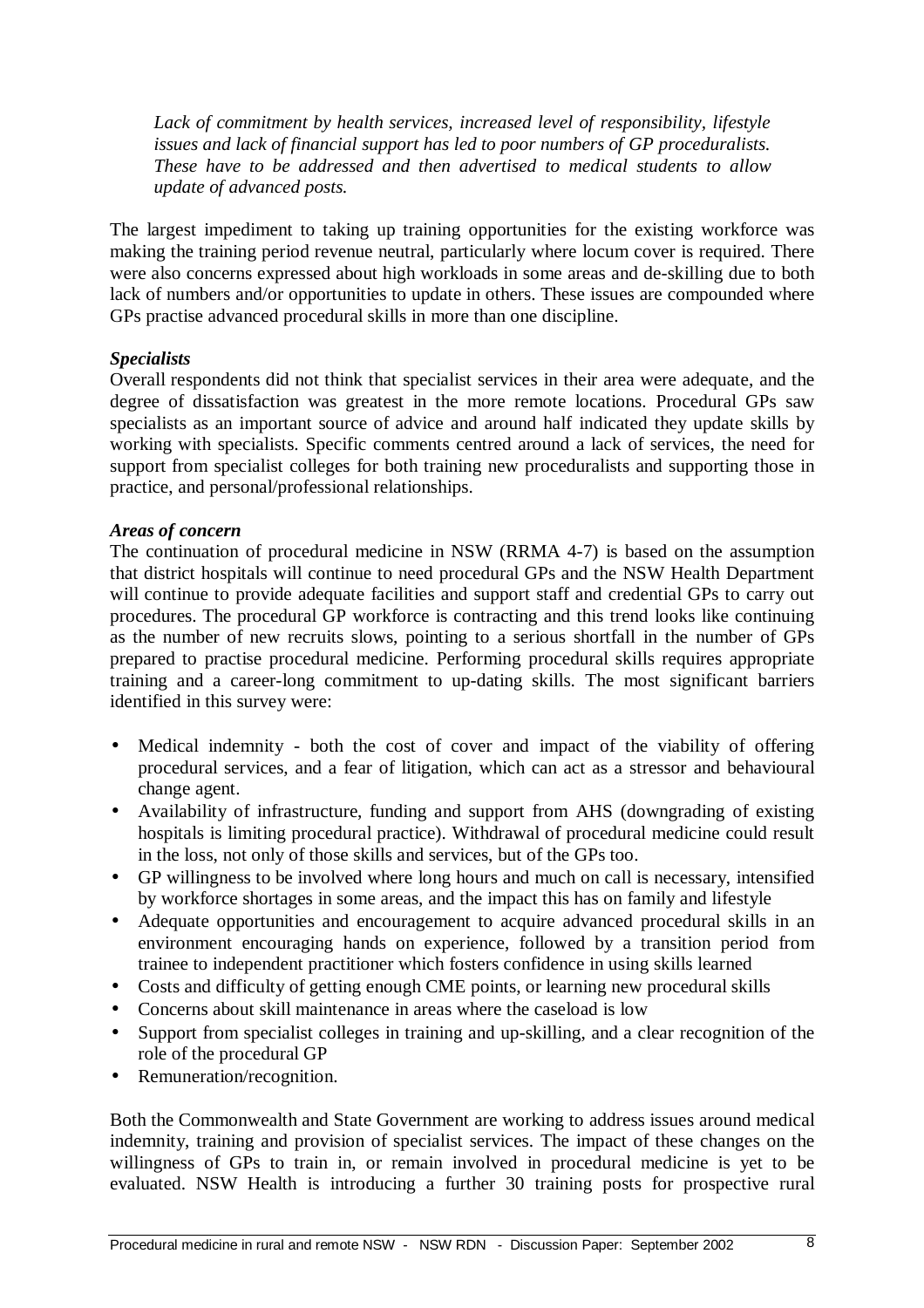procedural GPs, in conjunction with an integrated approach to encourage GPs to embark on such a career path. These initiatives will need support from throughout the profession, including specialist colleges and universities to be successful. It will also be necessary to demonstrate to new graduates that they are embarking on a well - supported career pathway, with opportunities to work in both rural communities and in larger hospitals to up-date skills.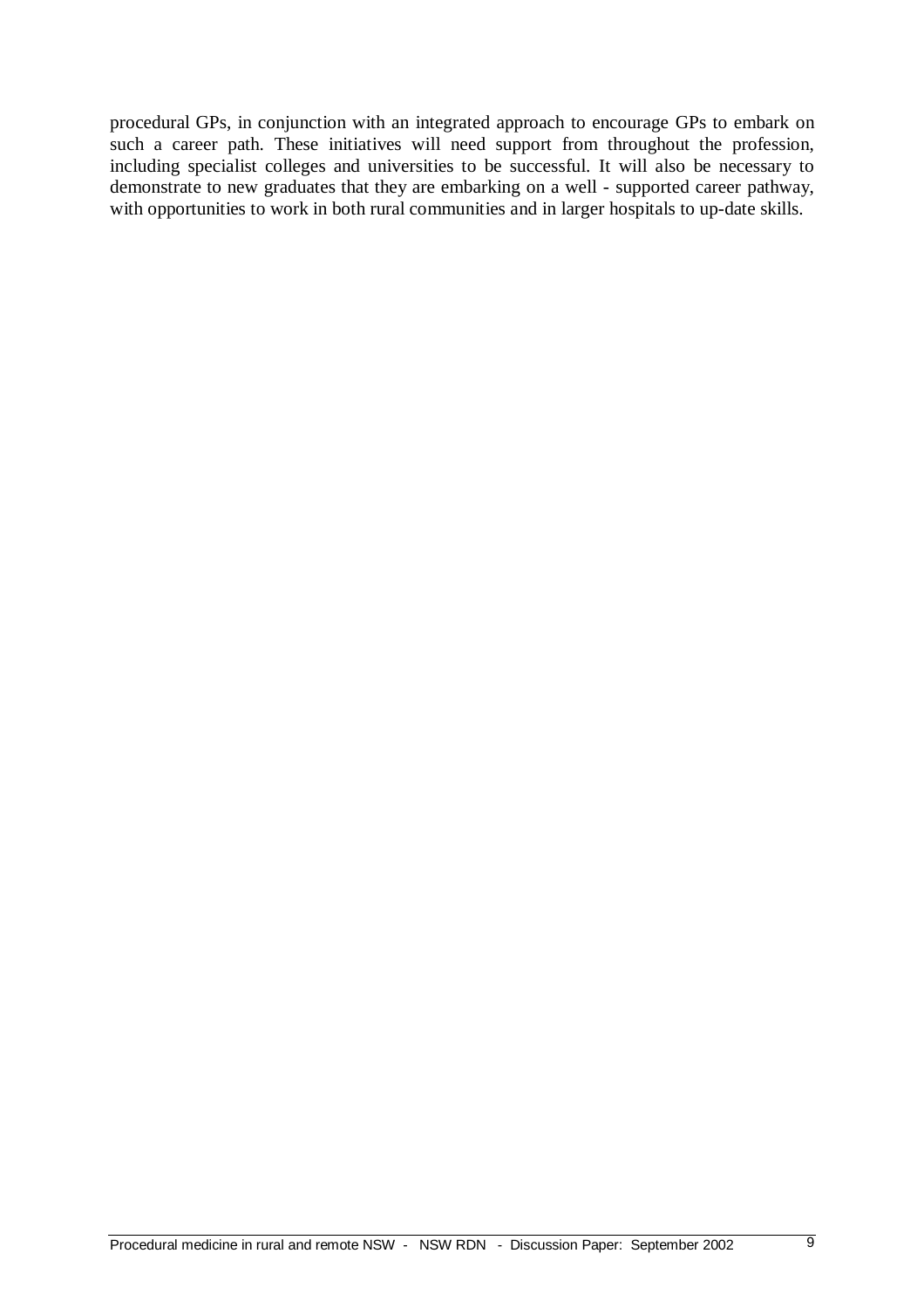## **1. Introduction**

The majority of procedural medicine (particularly more complicated procedures) is handled by specialists. Specialist services in NSW are concentrated in the most populated areas - the Wollongong-Sydney-Newcastle triangle and larger regional centres. Most rural and remote communities are not large enough to support their own specialist services. In these communities general practitioners (GPs) handle emergencies and provide a wide range of procedural skills, including obstetrics, anaesthetics and some surgery. Some rural communities also have resident specialists (often surgeons), fly in specialists or outreach services.

### **1.1 Nature of procedural medicine**

To practice procedural skills in non-metropolitan NSW in a hospital setting a GP requires a Visiting Medical Officer (VMO) position. VMOs are employed by the local Area Health Service (AHS), which has a pivotal role in credentialling and maintaining appropriate facilities, staffing levels and funding (which relates to the delineation of clinical privileges).

VMOs are employed either on a fee for service basis, a sessional basis, or a combination of the two. In July 1988 the Rural Doctors Association (NSW) (RDA) and the NSW Health Department agreed on a new fee for service arrangement for GPs working as VMOs in nonmetropolitan hospitals. This arrangement is enshrined in the NSW Rural Doctors Settlement Package and covers approximately 130 hospitals. Obstetrics and anaesthetics incentive grants were added to the package in 1993/94. The continued negotiation of the RDA Settlement Package is a positive contribution to the procedural GP workforce, though not all VMOs benefit.

Many GPs have been attracted to rural medicine because of the range of skills required, and for them VMO fee for service in rural hospitals is one of the reasons they choose to stay in rural practice (Hoyal, 1995). Hospital work was also an important factor reported by GPs for their decision to choose rural practice in the RDN GP workforce survey. Not only has this helped in the recruitment and retention of a viable rural medical workforce, it has also ensured that rural people have access to a range of medical procedures locally, rather than travelling to large regional or metropolitan centres for treatment.

### **1.2 Barriers to practising procedural medicine**

A number of changes have occurred in the funding and delivery of health services within NSW, which have influenced the extent of GP involvement in procedural work in rural and remote communities. In implementing these changes, there are often conflicting interests between those concerned with economic importance of the health sector in small rural communities and those whose aim is to ensure efficient and effective provision of health service (Reid and Solomon, 1992).

More complex medical treatments have become concentrated in major provincial centres and in metropolitan referral hospitals and the demand for bed based care in small rural hospitals has diminished (Keating and Calder, 1997). The tendency has been to down grade or close small rural hospitals (Strasser *et al*., 1994, Alexander, 1998, Macklin, 1999). In an evaluation of specialist support for GPs, Harris (1992) found that many GPs felt they were losing their skills as a result of hospital closures and delineation of hospital privileges.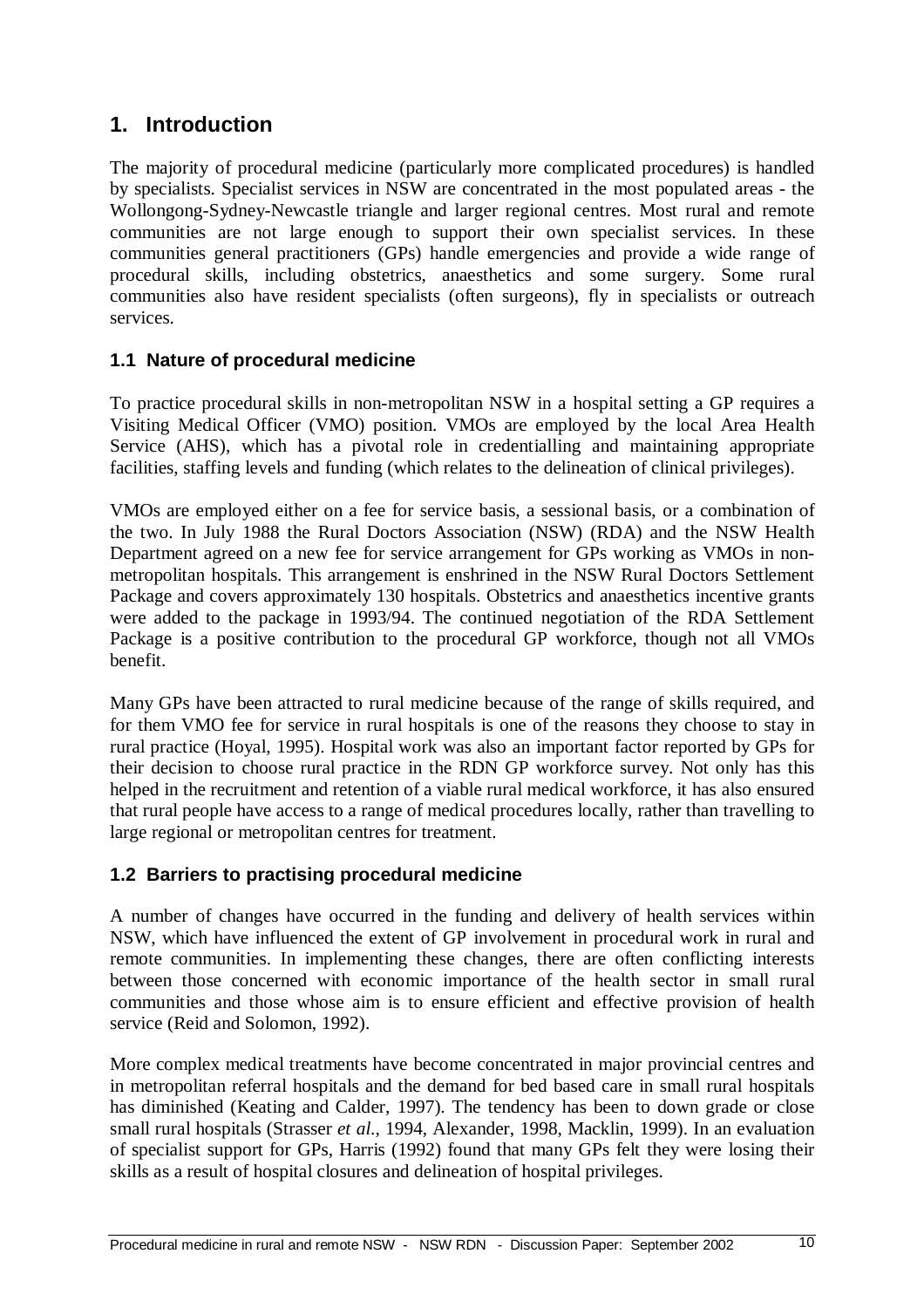Other barriers to GP involvement in procedural work have been identified, particularly a fear of litigation, combined with the high cost of indemnity insurance (Welch and Power, 1994, Sonergeld & Nichols, 1998, General Purpose Standing Committee No. 2, 1999). The latter is discouraging some GPs (and specialists) from carrying out procedural work, particularly where the number of procedures per year is not high. Other barriers include lifestyle and family, skill maintenance in relation to the number of procedures performed and high on call workload (Innes & Strasser, 1997). Appropriate training and retraining opportunities together with appropriate remuneration and indemnity arrangements have been identified as barriers to GPs obtaining and using their anaesthetics skills (AMWAC, 1996). Rural communities themselves have also experienced significant economic, demographic and social change over the past two decades, which is influencing their ability to attract and retain doctors, procedural or not.

There is strong support from within the ranks of rural medicine for GPs to continue to practice procedural medicine. However, it is also apparent that the number of GPs practising advanced procedural skills is dropping and only small numbers of new graduates taking up procedural medicine. There are very few published data to quantify this in NSW.

### **1.3 The project**

New South Wales Rural Doctors Network (RDN) has surveyed the existing procedural (general practice) workforce to establish numbers of GPs practising advanced procedural skills, activity levels, attitudes to specialist services and training, career intentions, and barriers to continued practice of procedural medicine.

#### **1.4 Aim**

The aim of this paper is to establish a benchmark for the procedural workforce in NSW (Rural Remote and Metropolitan Areas Classification - RRMA 4-7) at 30 June, 2001, to comment on changes over the previous 10 years, and to discuss implications for the future GP procedural workforce.

The results of the survey are being used to lobby for changes around those issues causing concern to procedural GPs.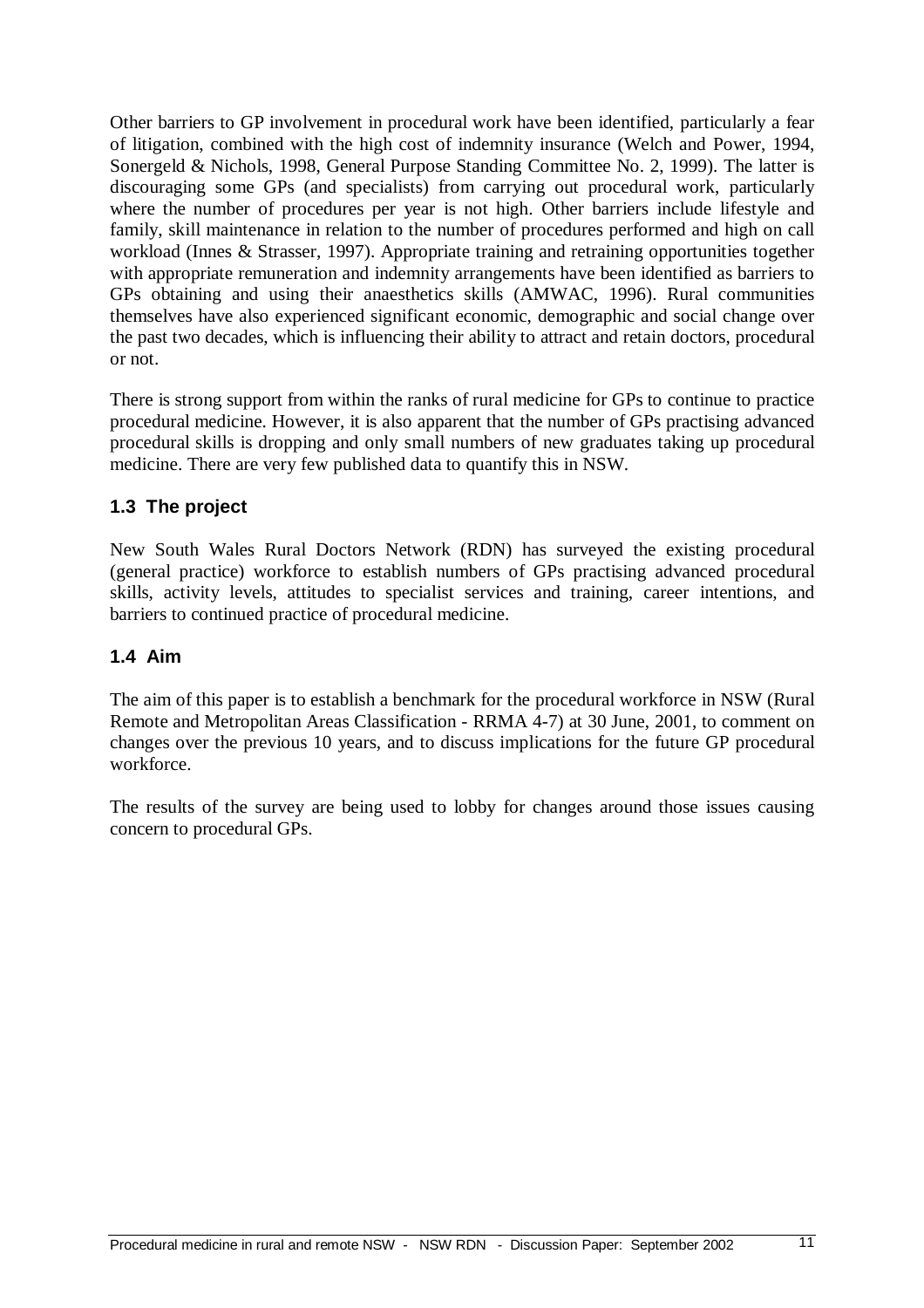## **2. Methodology**

A self-reporting postal questionnaire was developed by RDN to send to all procedural GPs in RRMA 4-7 locations within New South Wales in late August, 2001 (Appendix 1). Procedural GPs were identified from the RDN GP workforce database and in consultation with the 17 rural and 3 border Divisions of General Practice.

The questionnaire was piloted with 32 rural and remote procedural GPs (selected to give a range of procedural skills and geographic locations) in early August. As a result the questionnaire was modified slightly and posted (along with a pre-paid, self-addressed envelope) to a further 331 GPs at the end of August. A conservative approach was taken to identifying procedural GPs, and not all those sent the questionnaire were procedural. Some recipients had already ceased procedural practice and others had never been procedural. The questionnaire was also inadvertently sent to one resident general surgeon.

Procedural GPs were defined as GPs doing one or more of the following advanced skills: obstetrics (including normal deliveries, procedural intervention and operative obstetrics), anaesthetics (including general, neurolept, major regional, epidural and spinal anaesthetics) and surgery (defined as a surgical procedure requiring more than a basic infiltration of local anaesthetic).

A letter was sent to all non-respondents (143) in early October, 2001 and another copy of the questionnaire was sent three weeks later. A total of 259 questionnaires had been returned by January, 2002. Of these 224 were from procedural GPs, Two procedural GPs declined to complete the questionnaire, leaving a total of 222 completed questionnaires suitable for quantitative analysis. All of the 259 completed questionnaires were considered in the qualitative analysis of the open-ended questions in the questionnaire.

Response rates were determined against the number of GPs who self-reported practising advanced procedural skills in the RDN GP workforce survey, collected between July, 2001 and February, 2002 as part of RDN's commitment to workforce planning. The RDN GP workforce survey was distributed to all known GPs working in regional, rural and remote NSW in June 2001 (including GP registrars at practices, but not salaried hospital doctors). As part of this process, all practices in NSW were contacted (in writing or by phone) and information on procedural status was sought. This process identified some procedural GPs not sent a questionnaire. They are included as non-responders.

#### *Statistical analysis*

Data from the 222 responses suitable for analysis were coded and analysed using SPSS version 10.0 (Statistical Package for Social Sciences Inc., Chicago, IL, USA). Associations between variables were explored using the Chi-square statistic, t-tests and one way analysis of variance, with the level of significance set at  $p<0.05$ .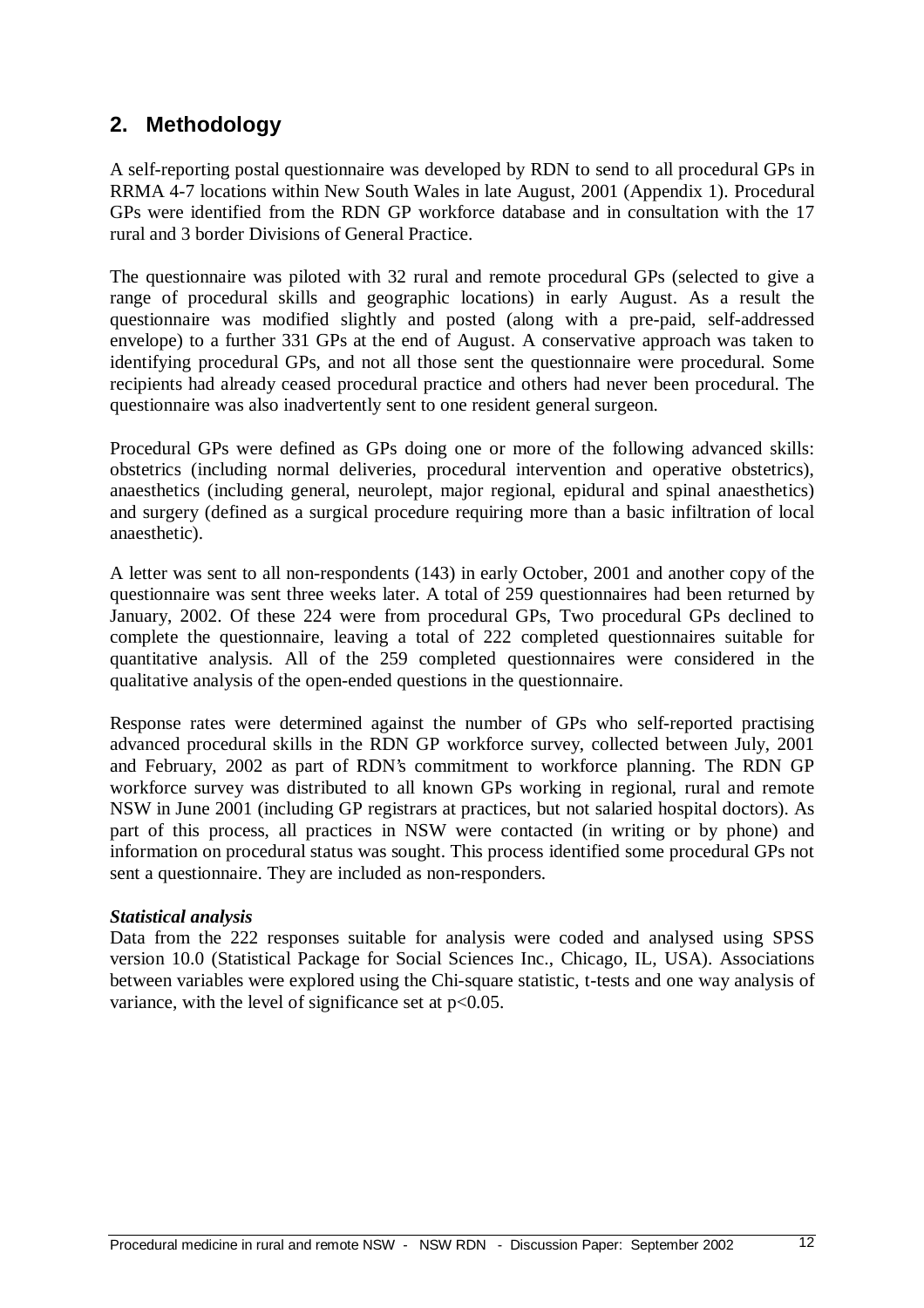## **3. Results**

#### **3.1 Characteristics of the procedural general practitioner workforce**

This description of the procedural GP workforce is based on 222 questionnaires completed by GPs practising one or more advanced procedural skill at 30 June, 2001 (or having ceased to practice advanced procedural skills in the previous twelve months). Estimates of the total workforce are derived from the RDN GP workforce survey and follow up monitoring, at June 30, 2001. Response rates varied from 79% for GP surgeons to 92% for GP obstetricians (Table 3.1). The majority of non-respondents were in RRMA 4.

#### **3.1.1 Size of the workforce**

At 30 June, 2001 there were 205 procedural GPs in NSW (RRMA 4-7), identified by this survey. Seventeen ceased practising advanced procedural skills between July, 2000 and June, 2001 (Section 3.9). Obstetrics was the most commonly practised advanced procedural skills area, followed by anaesthetics and surgery (Table 3.1).

| Advanced<br>procedural<br>skill | Total number<br>of survey<br>respondents | GPs stopping<br>between July<br>2000 and<br>June 2001 | <b>GPs</b><br>practising<br>procedures at<br>30 June, 2001 | <b>Best</b><br>estimate of<br>procedural<br>GPs <sup>T</sup> | Response rate,<br>(based on best)<br>estimate of<br>procedural $GPs^1$ ) |
|---------------------------------|------------------------------------------|-------------------------------------------------------|------------------------------------------------------------|--------------------------------------------------------------|--------------------------------------------------------------------------|
| <b>Obstetrics</b>               | 172                                      | 19                                                    | 153                                                        | 166                                                          | 92%                                                                      |
| LSCS <sup>2</sup>               | 66                                       | 10                                                    | 56                                                         | 67                                                           | 84%                                                                      |
| Anaesthetics                    | 112                                      |                                                       | 105                                                        | 118                                                          | 89%                                                                      |
| Surgery                         | 62                                       |                                                       | 55                                                         | 70                                                           | 79%                                                                      |

#### **Table 3.1 Number of GPs practising advanced procedural skills at 30 June, 2001**

1. Self reported, through the RDN GP workforce survey and follow up monitoring, at 30 June, 2001

2. Lower segment caesarean section

A little over half of all obstetricians and anaesthetists practise more than one advanced procedural skill, compared with over four fifths of surgeons (Table 3.2). A much higher proportion of GP surgeons practise all 3 skills (40% compared with 21% of anaesthetists and 14% of obstetricians). All GPs performing lower segment caesarean sections (LSCS), except one, do other deliveries, 16 do just obstetrics, 17 do obstetrics and surgery, 12 do obstetrics and anaesthetics and 11 do all three advanced procedural skills, giving a total of 56.

|  | Table 3.2 Skill blend of GPs practising advanced procedural skills at 30 June, 2001 (headcount) |  |  |
|--|-------------------------------------------------------------------------------------------------|--|--|
|--|-------------------------------------------------------------------------------------------------|--|--|

| Skill blend                 | Obstetrics | Anaesthetics | Surgery |
|-----------------------------|------------|--------------|---------|
| Single procedural skill     |            |              |         |
| Obstetrics $+$ anaesthetics | 38         | 38           | n/a     |
| Obstetrics $+$ surgery      | 22         | n/a          | 22      |
| Anaesthetics $+$ surgery    | n/a        |              |         |
| All three skills            | 22         | 22           | 22      |
| Total number of GPs         | 153        | 105          | 55      |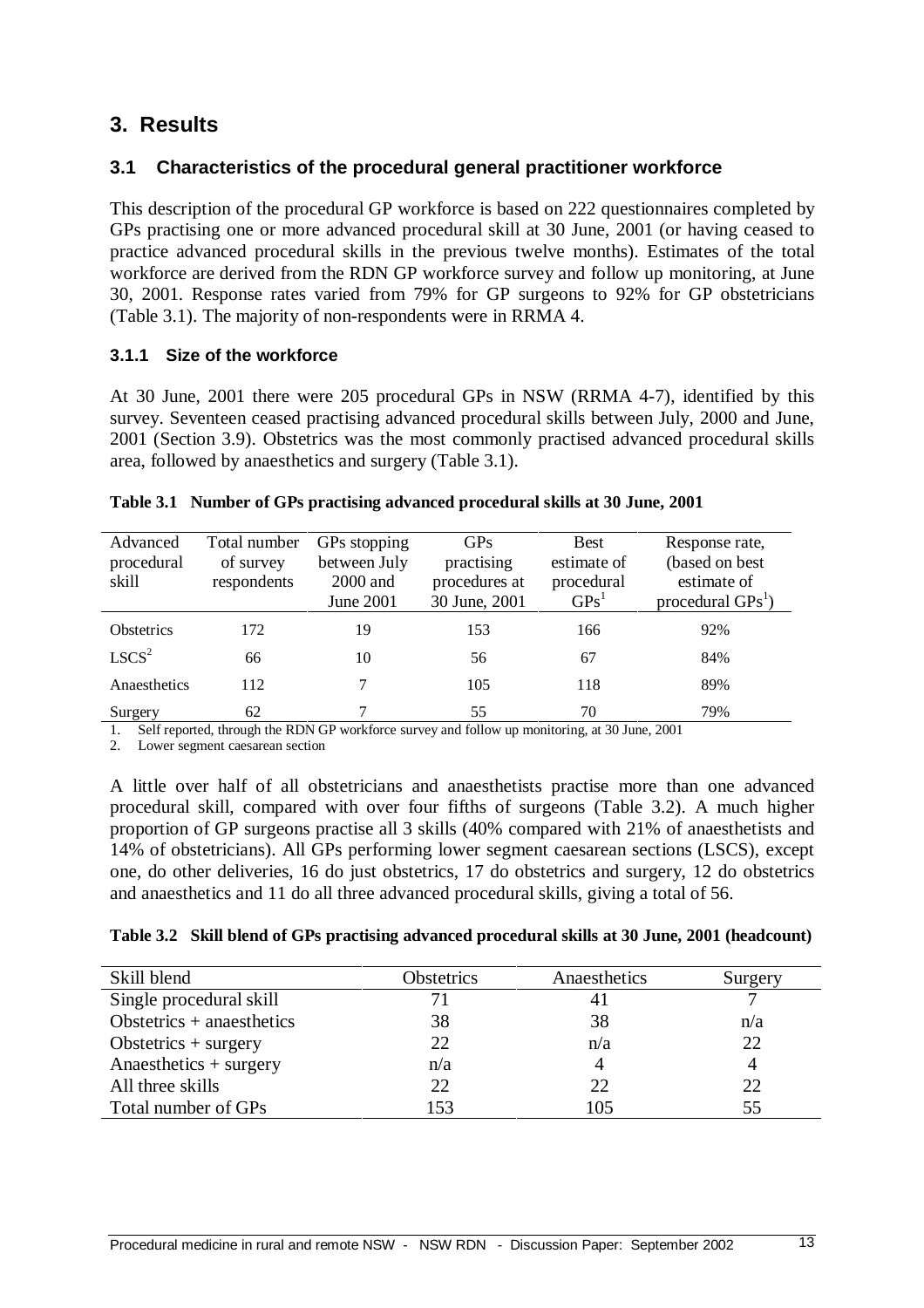#### **3.1.2 Geographical distribution**

At 30 June, 2001 there were 1 040 GPs in NSW (RRMA 4-7), spread relatively evenly between RRMA 4 and 5, with a small number in RRMA 7 (Figure 3.1). In contrast, almost three quarters of all procedural GPs were in RRMA 5, with little variation between advanced procedural skills. There was no significant interaction between the numbers of GPs with particular advanced procedural skills and the RRMA classification of the location they worked. The most notable difference was in the higher proportion of GP surgeons in RRMA 4 (34% compared with 25-29% in RRMA 5 and 7) and lower proportion in RRMA 5 (63% compared with 68-70% in RRMA 4 and 7).



**Figure 3.1 Distribution of GPs practising advanced procedural skills at June 30, 2001 in relation to all GPs, population and procedural towns in NSW, based on RRMA classification (Source: population estimates from Health WIZ v. 5.2, All GP estimates from RDN GP workforce survey and ongoing monitoring, procedural towns from respondents)**

Seventy one procedural towns were identified (Appendix 2), three less than at 1 July 2000, though this situation could change again. This represents 34% of towns in RRMA 4-7 with a resident GP**.** The number of procedural GPs/town ranged from 1 (in 23 towns) to 9 (in 1 town). The majority of procedural towns had 1 procedural GP and 3 towns had more than 6 (Table 3.3). There was an average of 3.2 procedural GPs/town in RRMA 4, 2.8 in RRMA 5 and 2.0 in RRMA 7.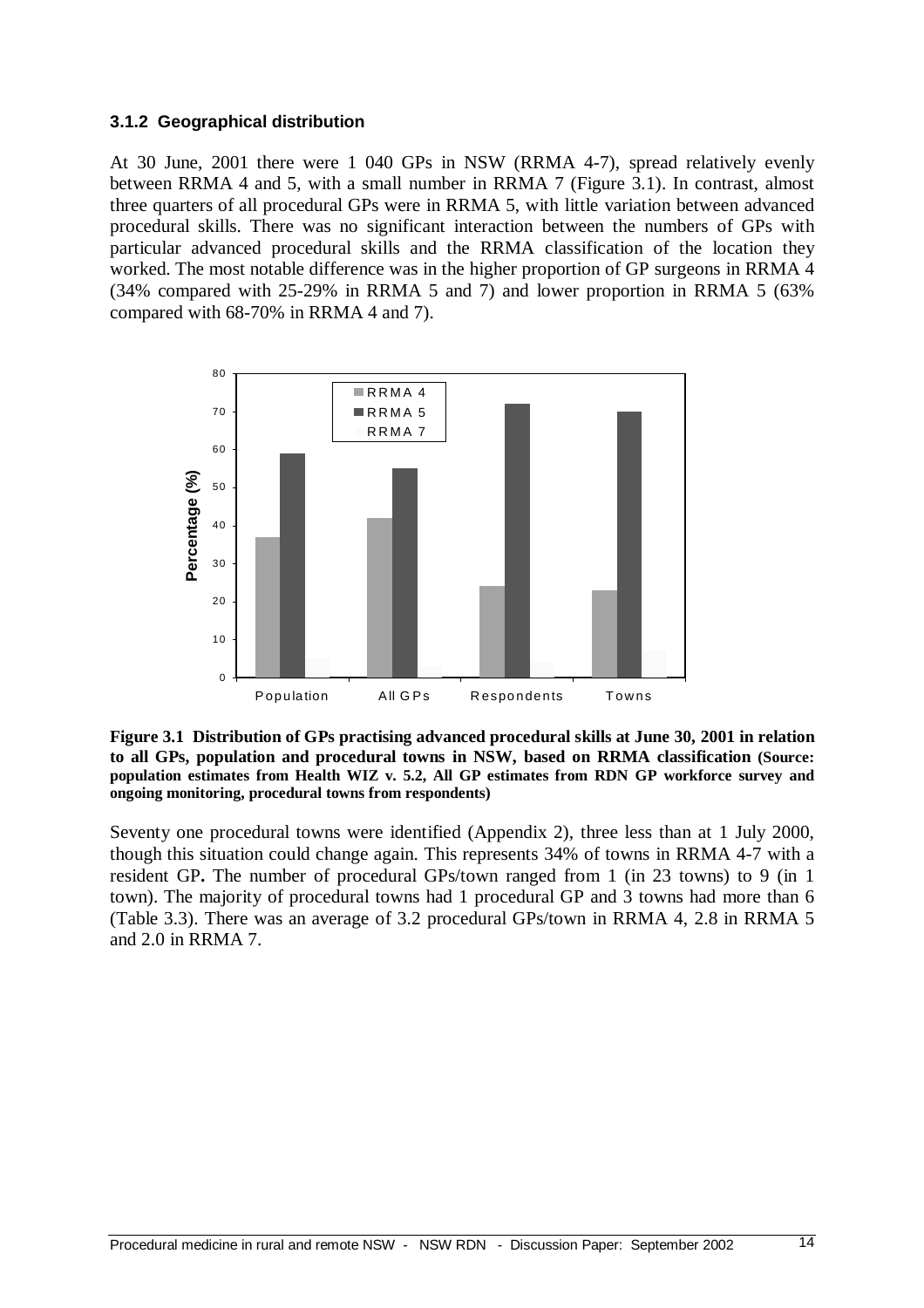| Procedural GPs/town | Number of towns at 1 July, 2000<br>$Total GPs = 222, towns = 74)$ | Number of towns at 30 June 2001<br>$(Total GPs = 205, towns = 71)$ |
|---------------------|-------------------------------------------------------------------|--------------------------------------------------------------------|
|                     |                                                                   |                                                                    |
|                     | 22                                                                |                                                                    |
|                     | IО                                                                |                                                                    |
|                     | 16                                                                | 14                                                                 |
|                     |                                                                   |                                                                    |
|                     |                                                                   |                                                                    |
|                     |                                                                   |                                                                    |
|                     |                                                                   |                                                                    |
|                     |                                                                   |                                                                    |

**Table 3.3 Distribution of procedural GPs on a town basis (all respondents)**

The number of respondents in each Division of General Practice is listed in Appendix 3.

#### **3.1.3 Age and gender**

The average age of procedural GPs was 45.8 years and the median age was 46 years (Table 3.4). This compared with an average age of 48.8 years for the general practice workforce, RRMA 3-7). Male GPs comprised 87% of the procedural GP workforce compared with 75% of the general practice workforce.

|                         | Sample<br>size | Range     | Mean $-/+$ sd    | Median | $<$ 35 | $35 - 44$ | $45 - 54$ | > 55 |
|-------------------------|----------------|-----------|------------------|--------|--------|-----------|-----------|------|
| All respondents         | $203^2$        | $30 - 74$ | $45.8 - + 7.7$   | 46     | 8.9    | 35.5      | 40.9      | 14.8 |
| Females                 | $25^{1}$       | $30 - 54$ | $40.1 - + 6.5$   | 39     | 32.0   | 32.0      | 36.0      | 0.0  |
| Males                   | 178            | $33 - 74$ | $46.6 - + 7.5$   | 47     | 5.6    | 36.0      | 41.6      | 16.9 |
| <b>GP</b> Obstetricians | $152^1$        | $30 - 74$ | $45.6 - + 7.6$   | 46     | 8.6    | 36.8      | 42.1      | 12.5 |
| <b>GP-LSCS</b>          | $55^{1}$       | $32 - 74$ | $46.7 - (+ 9.1)$ | 46     | 9.1    | 36.4      | 34.5      | 20.0 |
| <b>GP</b> Anaesthetists | $103^2$        | $32 - 61$ | $45.4 - (+7.0)$  | 46     | 7.8    | 37.9      | 42.7      | 11.7 |
| <b>GP</b> Surgeons      | $54^1$         | $32 - 74$ | $50.2 - + 8.5$   | 50     | 5.6    | 16.7      | 48.2      | 29.7 |

**Table 3.4 The age profile (years) and age categories (%) of GPs practising advanced procedural skills at 30 June, 2001**

1. 1 missing

2. 2 missing

There were only small differences in the gender ratio of GPs practising different advanced procedural skills. More female GPs practised obstetrics than LSCS, anaesthetics or surgery (16% compared with 7-9%). There was no statistically significant variation in either gender mix or mean age of the respondents based on RRMA classification. However, females were significantly younger than males  $(p<0.001)$  and GP surgeons were significantly older (p<0.01) than either obstetricians or anaesthetists (Table 3.4, Figure 3.2). The majority of GPs were aged between 45 and 54, followed by 35 to 44 year olds, with the exception of surgeons, where 30% were over 55. Almost a third of all female procedural GPs were under 35 compared with only 5.6% of males.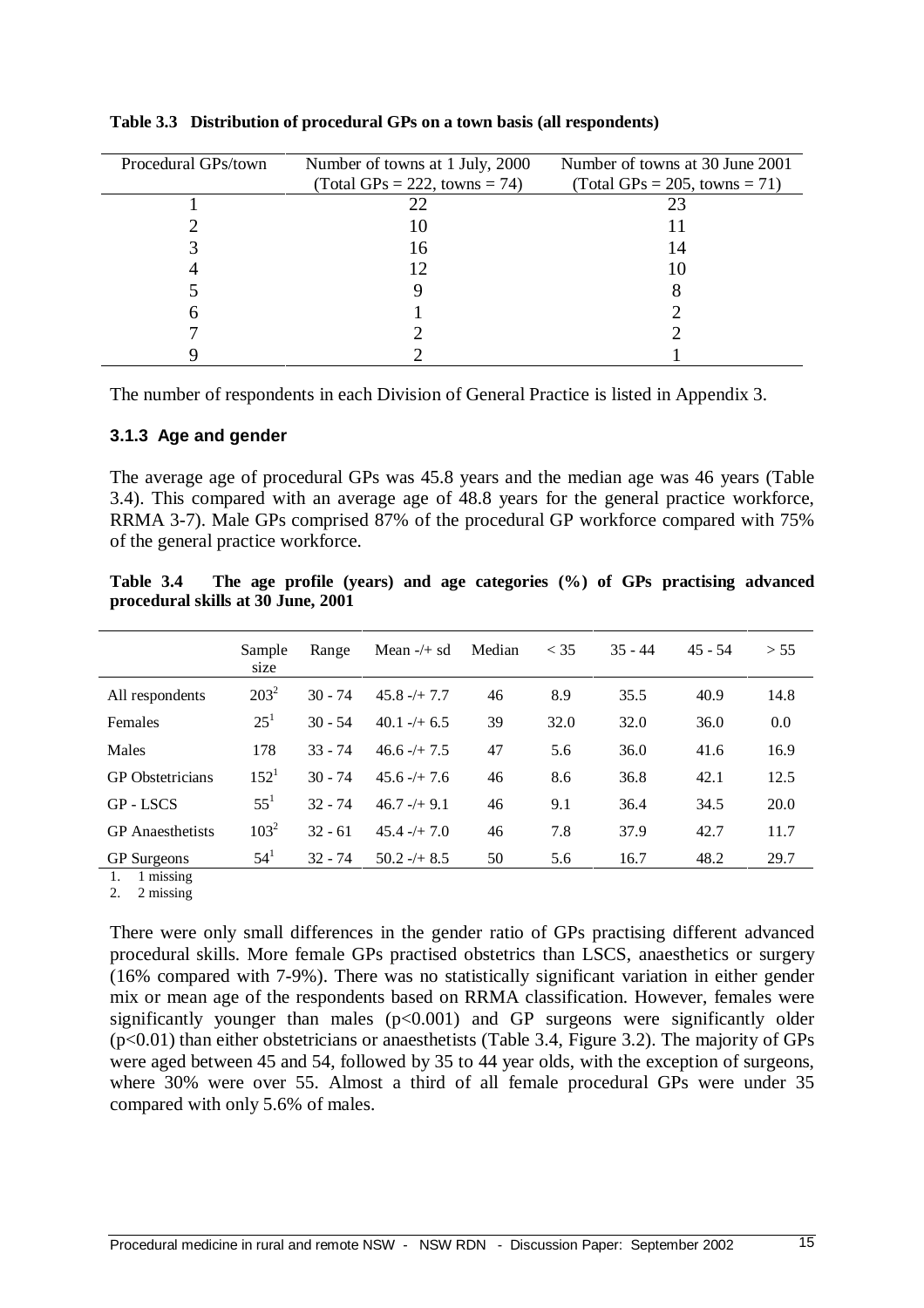

| Figure 3.2 Age categories of GPs practising advanced procedural skills at 30 June, 2001 |  |  |  |  |
|-----------------------------------------------------------------------------------------|--|--|--|--|
|                                                                                         |  |  |  |  |

#### **3.1.4 Years as a fully qualified GP practising advanced procedural skills**

The majority of GPs have practised their advanced procedural skills for between 11 and 20 years, with the exception of GP surgeons, where the average was 20 years and the largest cohort (44%) have practised for over 20 years (Table 3.5). In contrast, only 2% of the GP surgical workforce have practised for less than 5 years. This figure is somewhat higher for obstetricians, those doing LSCS and anaesthetists (9-10%) (Figure 3.3).

|                                    | <b>Obstetricians</b> | <b>LSCS</b>    | Anaesthetists  | Surgeons      |
|------------------------------------|----------------------|----------------|----------------|---------------|
| Total number $2$                   | 147                  | 56             | 106            | 48            |
| Range (years)                      | 1-48                 | $2 - 48$       | $3 - 35$       | $3-48$        |
| Mean $-/-$ sd (years) <sup>2</sup> | $15.5 - + 8.2$       | $16.1 - + 9.9$ | $14.2 - + 7.9$ | $20.3 - 49.2$ |
|                                    |                      |                |                |               |

|  |  |  | Table 3.5 Years as a fully qualified GP practising advanced procedural skills at 30 June, 2001 <sup>1</sup> |  |  |
|--|--|--|-------------------------------------------------------------------------------------------------------------|--|--|
|--|--|--|-------------------------------------------------------------------------------------------------------------|--|--|

1. unadjusted for changes is training regime over time

2. Missing values for obstetrics = 6, LSCS = 1, anaesthetics = 4 and surgery = 7

#### **3.1.5 Formal postgraduate qualifications**

The proportion of procedural GPs with formal postgraduate qualifications in their field of interest was highest for GP obstetricians (78%), followed by those practising LSCS (77%), GP anaesthetists (47%) and GP surgeons (38%). Four anaesthetists and 3 surgeons did not answer the question.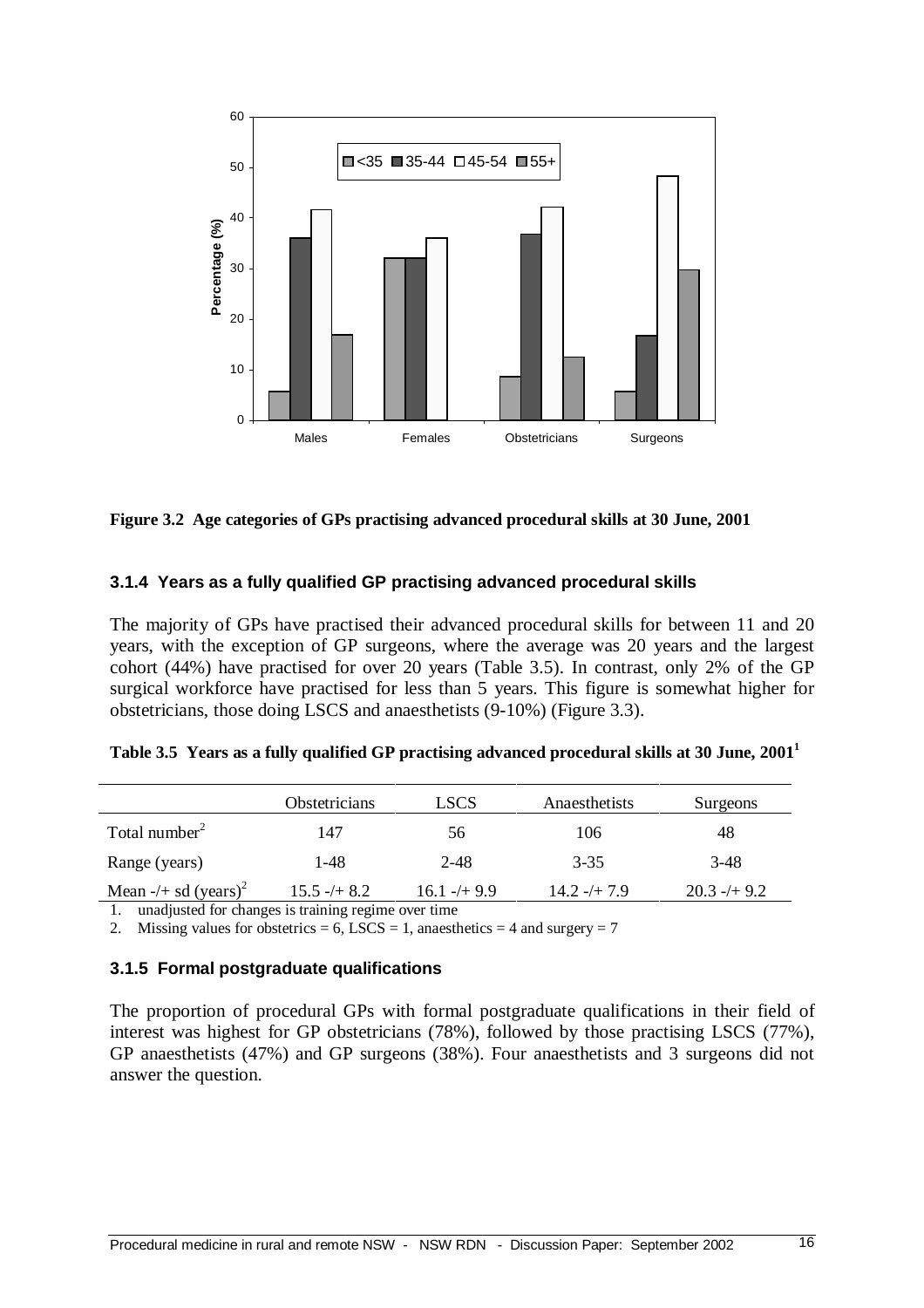

**Figure 3.3 Years as a fully qualified GP practising advanced procedural skills, at 30 June, 2001**

#### **3.1.6 What is a reasonable time to repeat this questionnaire**

The majority of respondents (54%) felt that the questionnaire should be repeated every 3 years. A further 26% felt it would be appropriate every 5 years, 10% felt it should be an annual survey, 7% had other comments, 5% did not answer the question and 4% felt it should never be repeated.

#### **3.2 Changes in the procedural GP workforce over the past 7 years**

#### **3.2.1 Changes in the size and activity of the procedural workforce**

Respondents gave their views on changes in both the numbers of procedural GPs in their town and their own procedural workload over the previous 7 years. They believed that the GP workforce in most procedural towns had either decreased, or stayed the same (Table 3.6). On an individual basis, over a third of GPs believed their average procedural workload was less now that it was 7 years ago. Approximately one quarter of GP respondents believed they had a heavier workload than 7 years ago, and another quarter were unsure. However, more GPs (37%) felt their workload had decreased than felt it had increased (25%).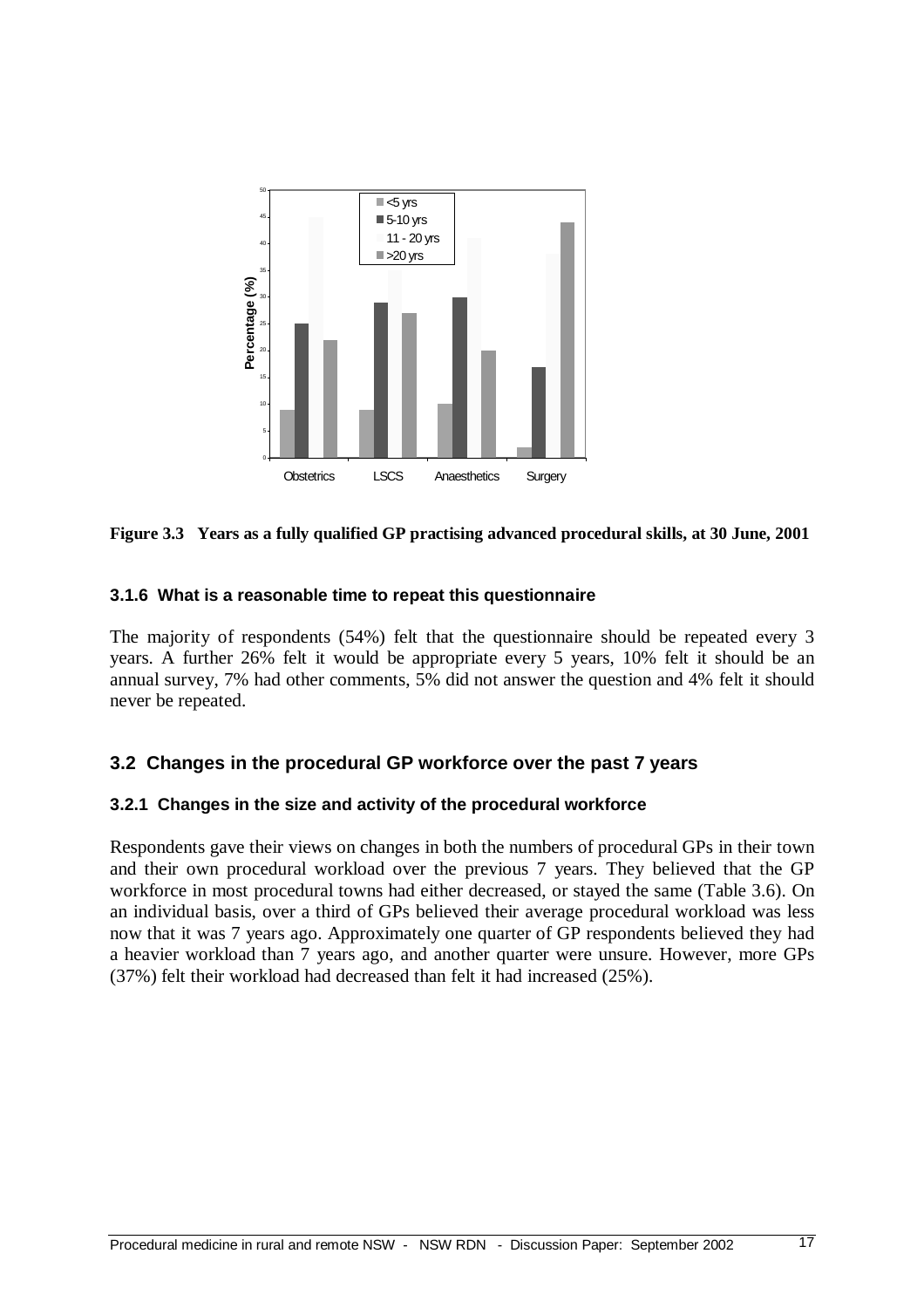|        | Number of procedural                                    | Average procedural                                 | Workload preferences (%) |              |         |
|--------|---------------------------------------------------------|----------------------------------------------------|--------------------------|--------------|---------|
|        | GPs in your town now<br>compared with 7 years<br>ago(%) | workload now<br>compared with 7<br>years $ago1(%)$ | <b>Obstetrics</b>        | Anaesthetics | Surgery |
| Same   | 30                                                      | 24                                                 | 56                       | 48           | 54      |
| More   |                                                         | 25                                                 | 26                       | 42           | 42      |
| Less   | 65                                                      | 37                                                 | 13                       | 6            | 4       |
| Unsure |                                                         |                                                    |                          |              |         |

**Table 3.6 Changes in the size and activity of the GP procedural workforce over the last 7 years (n = 222) and workload preferences at 30 June, 2001**

1. 11% were not practising procedural medicine 7 years ago

When asked to comment on how satisfied they were with their current workloads, approximately half the procedural GP workforce stated they would prefer to do about the same number of procedures as they are doing now. Of those not doing their preferred workload, anaesthetists and surgeons indicated they would prefer to do more procedures, compared with obstetricians, 13% of whom would like to do less (Table 3.6). The reasons given for workload preferences not matching reality are given in Sections 3.6-3.8.

#### **3.2.2 Reasons given for changes to average procedural workloads**

One hundred and seventy five GPs (out of a possible 222) responded to the question "If your procedural workload has changed over the past 7 years, please explain." Of those, 14 had moved to a different town during the previous 7 years. Comments by the remaining respondents were grouped, based on the types of comments made (Table 3.7). The majority of comments came from respondents whose procedural workload had decreased. The primary triggers were changes in the hospital system and personal choice, followed by interaction with specialists.

| Triggers for change (often more than one                             | Number of respondents |           |              |          |
|----------------------------------------------------------------------|-----------------------|-----------|--------------|----------|
| per respondent)                                                      | Total                 | Increased | Decreased    | Same     |
|                                                                      |                       | workload  | workload     | workload |
| Changes in the number of procedural                                  | 43                    | 34        | <sub>6</sub> |          |
| GPs in town                                                          |                       |           |              |          |
| Hospital system                                                      | 32                    |           | 29           |          |
| Personal decisions (includes stopping) <sup><math>\perp</math></sup> | 30                    |           | 28           | 2        |
| <b>Specialists</b>                                                   | 27                    |           |              | 2        |
| Community changes                                                    |                       |           |              | 0        |
| Miscellaneous                                                        |                       |           |              |          |

| Table 3.7 Triggers for changing average procedural workloads over the past 7 years based on |  |  |
|---------------------------------------------------------------------------------------------|--|--|
| respondents comments $(n=175)$                                                              |  |  |

1. 19 GPs noted they had stopped obstetrics (2 still doing emergencies), 8 had stopped anaesthetics and 5 had stopped surgery (1 still doing emergencies). Two other GPs noted stopping procedural work (advanced procedural skills not defined).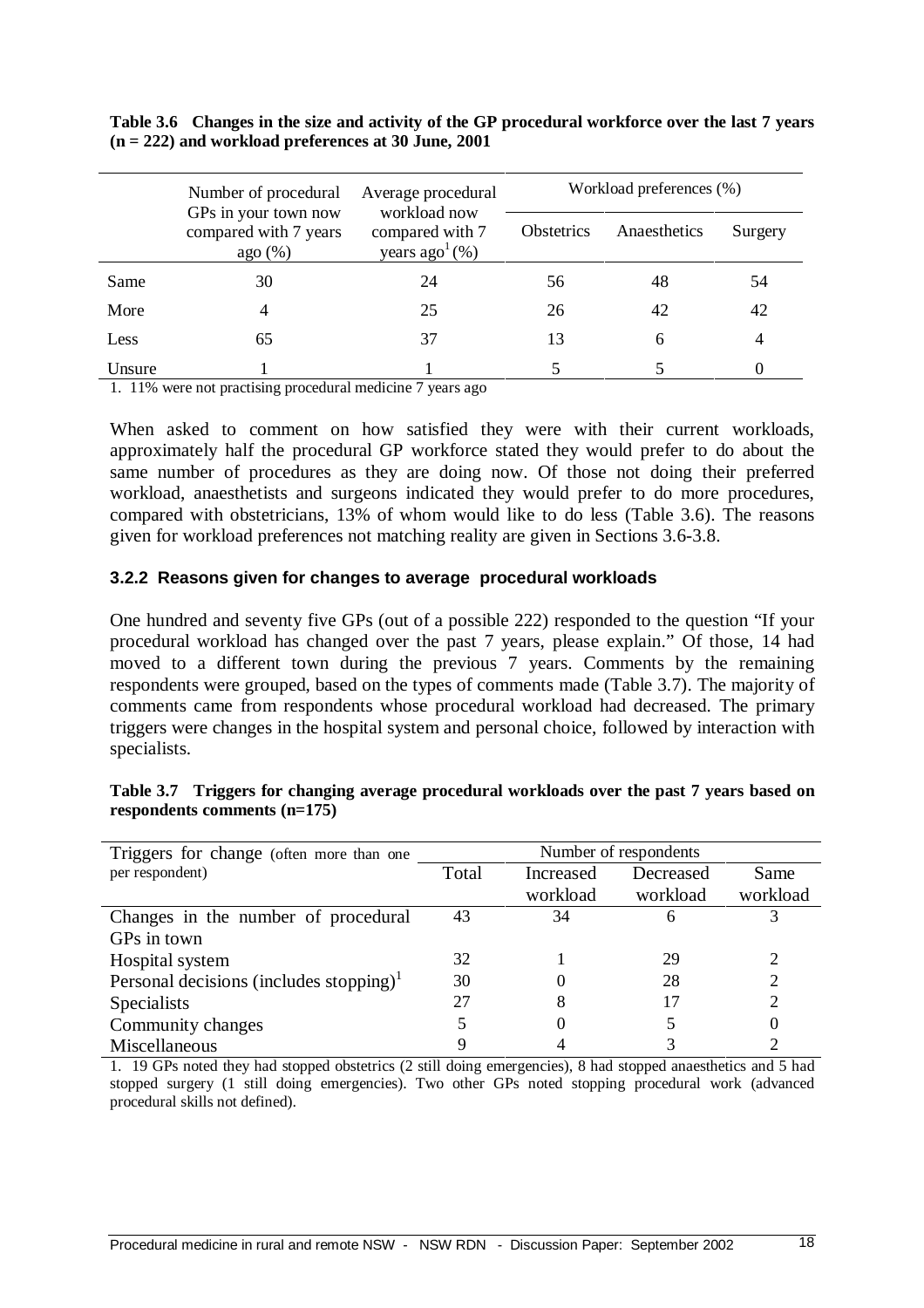#### *Decreasing workloads*

The most common concerns relating to the hospital system were around the impact of inadequate facilities or the downgrading of facilities on the range of procedures which could be carried out. This included the operating theatre, nursing staff (particularly midwivery), equipment and funding. Both maternity units and operating theatres have been closed down, leading to reduced opportunities to practice skills and a fear of de-skilling. Five respondents mentioned no longer having an operating theatre to work in. Others mentioned that, due to budgetary constraints, their access to the operating theatre was reduced. In some cases, no after hours access was available, which impacts on obstetrics cases which can be safely managed locally, and on anaesthetics. In a number of cases it meant lists being cut back, affecting both anaesthetists and surgeons.

*Hospital cutbacks have lead to no after hour's theatre therefore decreased anaesthetics, no LSCS at our hospital, therefore greatly reduced obstetric numbers and increase in patients transferred ....*

A number of respondents made a decision to stop one or all advanced procedural skills at some time over the previous 10 years (Table 3.7). Reasons given included medical indemnity, 'lifestyle' and lack of remuneration and opportunities to upgrade skills (anaesthetics). Those ceasing obstetrics were over represented.

Other factors which influenced procedural GPs to reduce their workload included:

- more cases being referred on
- not enough time to due the numbers or complexity of procedures due to pressure of time for 'office'medicine
- the decision not to up-skill in new techniques (usually surgical)
- inadequate support from both peers and the local health administration
- difficulties in coping with the after hours commitments and
- maintenance of CME/accreditation in more than one advanced procedural skill (for example, obstetrics and anaesthetics).

Specialists also influence GP workload. Where there are larger centres with specialists nearby, they tend to carry out a lot of procedures which may have otherwise been done by GPs and there is more pressure to refer cases to specialists. The introduction of a specialist obstetrician or anaesthetist can have the same impact on procedural GPs. However, more commonly respondents (particularly anaesthetists) reported a reduction in procedural workload due to losing specialists, particularly specialist surgeons.

*Anaesthetics in particular decreased volume, decreased complexity relates to losing a resident surgeon. Visiting surgeons tend to take more and more cases back to Base Hospitals.*

*Our 2 resident surgeons have left – obstetrician retired and surgeon left and other GP surgeon/obstetrician left so less surgery done and fewer deliveries as more complicated ones now go away (eg twins).*

Five respondents (all GP obstetricians) noted that their workloads were declining due to a reduction in confinements in their communities. One surgeon also commented on the increase in patient expectations of being referred to a specialist.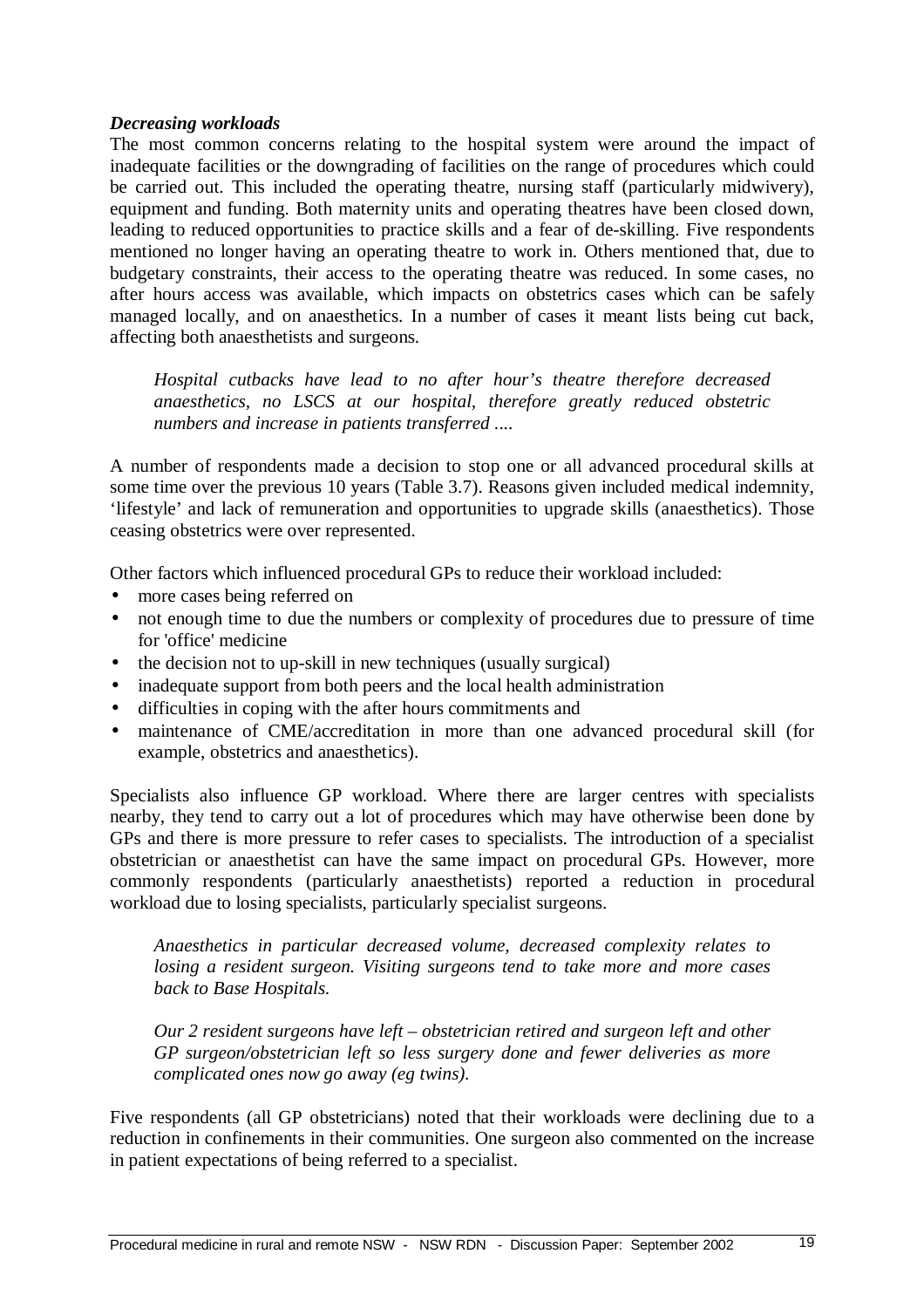#### *Increasing workloads*

The most commonly cited reason for increasing procedural workloads was a reduction in the number of procedural GPs in town, leading to a greater workload for those remaining (Table 3.7). In a few cases this has led to a reduced workload, particularly where there was no longer a resident anaesthetist available. This limits surgery (particularly more complicated cases), especially emergency/out of hours surgery, and also obstetrics.

Specialists were the next most important trigger for increased workloads. When resident specialists retire the workload of procedural GPs can increase, for example obstetrics. Conversely, an increase in work by visiting or resident surgeons can increase procedural work for GPs, especially anaesthetists.

Increases in obstetrics and after hours work occurred where smaller hospitals around the area have closed (or gone on bypass). Conversely, in another location the procedural GP had more work as patients travelled from major centre because of delays there. Other reasons included changes in practice structure or acceptability and increases in on call frequency.

#### **3.3 Importance of procedural work to staying in rural practice**

*Procedural practice is the heart of general practice that provides high self esteem, self worth, make a change, feels like a real doctor who is capable for improving people's health without dependence on script pads, clerical referral pads or drugs.*

GPs were asked to respond to the statement that "procedural medicine is an important part of why I continue to work in rural practice". The majority agreed (35%) or strongly agreed  $(52\%)$ , while 8% disagreed. A further 6% neither agreed nor disagreed (n = 219).

If procedural medicine became unavailable in their practice:

- 35% said they would stay in the same location
- 15% said they would move to another location offering procedural medicine
- 18% said they would leave rural practice
- 32% said they were unsure what they would do (24% unsure and 8% giving an "other" explanation)

Gender and physical location (RRMA) did not significantly influence how GPs viewed the importance of procedural medicine in their practices, or their decision if procedural medicine were no longer available. However, the more strongly GPs agreed that procedural medicine was an important part of why they continued to work in rural practice, the less likely they were to indicate that they would continue in the same place if it was no longer available.

Fifty nine GPs provided additional comment on their decisions. Attitudes and feelings varied widely. There was a sense of disappointment or disillusionment where GPs saw procedural medicine as an important component of practising rural medicine and wished to continue. Only 15% indicated they would move to another location offering procedural medicine.

*Feel disillusioned, contemplate leaving, but in view of my age, practice building commitments etc. leaving is not really a viable option.*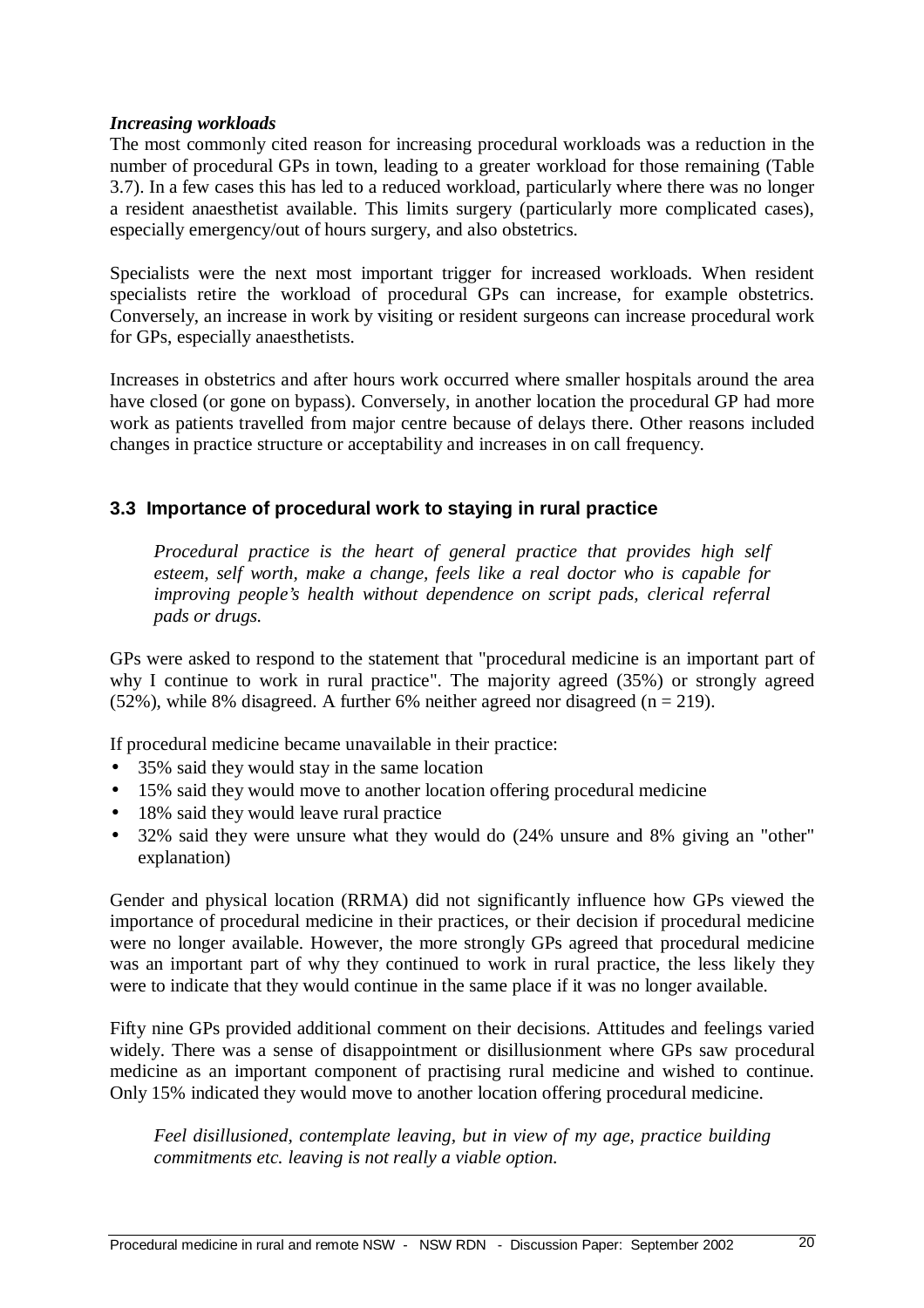A number of GPs commented that it would be difficult to leave their community as they were well established and reluctant to leave for a variety of reasons. For some such a move would depend on their partner's career and children's schooling (particularly primary school). Other reasons for making a move difficult included age or impending retirement, financial investment and the need to sell their practice, and finding a suitable location for their family and medical practice.

*I would prefer to work in a rural environment irrespective of the presence or absence of procedural medicine. However procedural medicine (especially obstetrics) does add an extra dimension to practice - if the right opportunity arose I would consider relocation.*

Several GPs commented that they continue procedural medicine out of a sense of obligation to their communities, rather than for enjoyment.

*I would not suffer but the community would suffer. I do not particularly enjoy obstetrics but feel obliged to continue obstetric practice because it is needed. It is too far for many women to travel to the Base Hospital. Our patients are poor and many do not have transport.*

For others, procedural medicine is no longer a part of why they continue in rural practice and to no longer practice procedural medicine would be a relief, in deference to the high workload it entails and concerns about unexpected consequences.

*Initially procedural work attracted me to rural practice - now I would like to stop but feel trapped and obliged if I am to stay in the town I should be a proceduralist. Ironically I feel less confident as I do less and less whilst under greater general and particularly medico-legal scrutiny.*

Some saw it as a prompt to move to a more favoured location, citing family or lifestyle changes.

*Am sufficiently disheartened to consider working in a city for the other benefits it would bring - particularly for family reasons*

*I have children at boarding school and family in Sydney. The challenge and appeal of rural practice without procedures would not be sufficient to keep me in the country.*

For others it would be a prompt to consider leaving medicine altogether.

#### **3.4 Interaction with specialists**

GPs were asked to respond to the statement, "Specialist services (including outreach services) are adequate in my area", using a five point scale where  $1 =$  strongly disagree,  $3 =$  neither disagree or agree and  $5 =$  strongly agree. The mean score was 2.63 -/+ 1.17 - indicating that on average GPs did not think that specialist services were adequate in their area. In fact, 56% disagreed with the statement, 31.6% agreed and a further 12.4% neither disagreed nor agreed (Figure 3.4).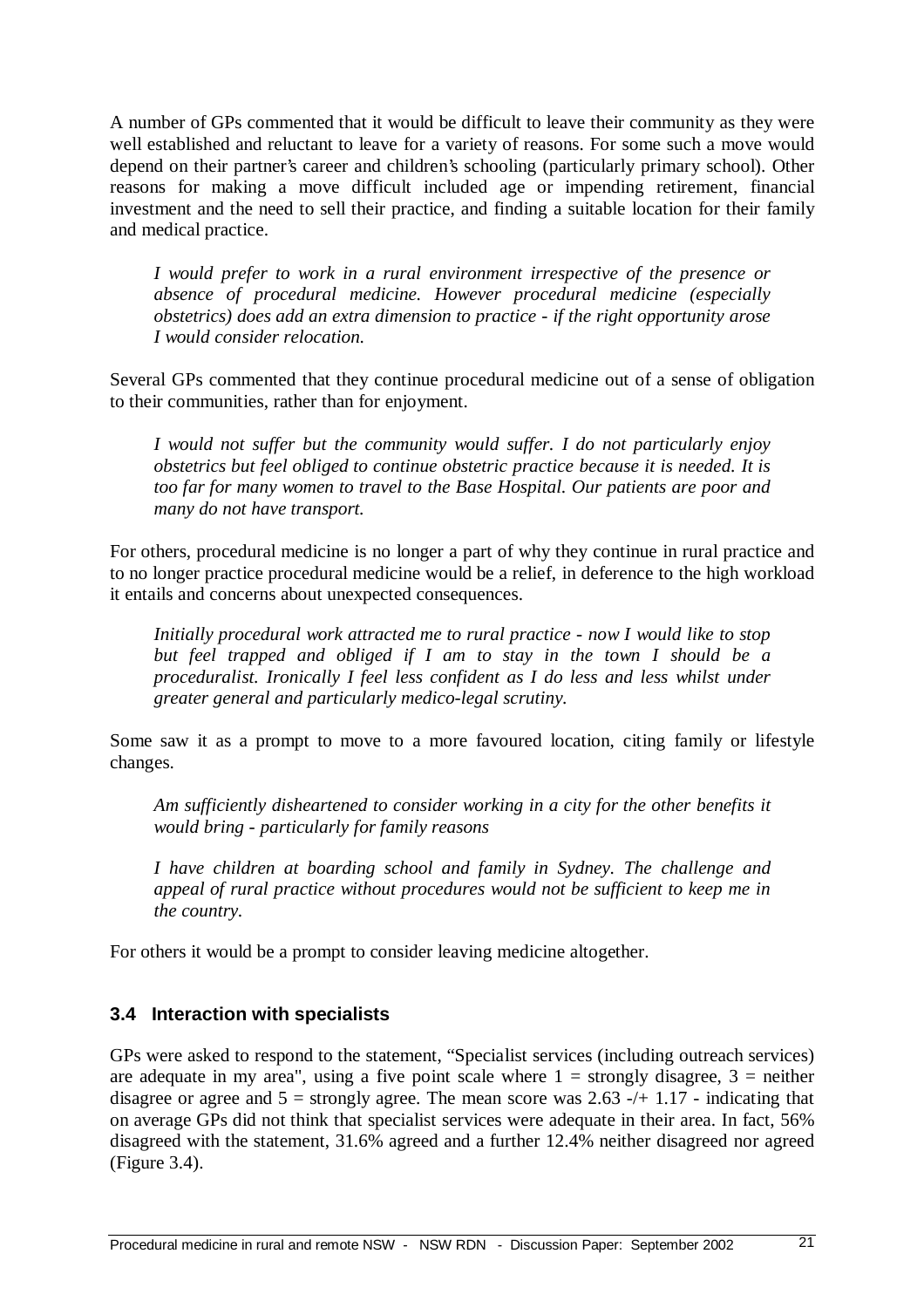



Procedural GPs in RRMA 4 were most satisfied with specialist services and those in RRMA 7 least satisfied (Table 3.8).

|  | Table 3.8 Effect of RRMA on satisfaction with specialist services |  |  |  |
|--|-------------------------------------------------------------------|--|--|--|
|--|-------------------------------------------------------------------|--|--|--|

| Response (%; $n = 218$ )    | RRMA 4 | RRMA 5 | RRMA <sup>'</sup> | Total |
|-----------------------------|--------|--------|-------------------|-------|
| Disagree                    | 36.9   | 60.9   | 66.7              | 56.0  |
| Agree                       | 45.3   | 27.6   | 22.2              | 31.7  |
| Neither disagreed or agreed |        |        |                   |       |

Thoughts about the adequacy of specialist services were similar for each of the advanced procedural skills. More GP anaesthetists (64%) disagreed that specialist services where adequate, compared with 55% of obstetricians and 54% of surgeons.

GPs were also asked to agree or disagree with statements concerning types of interaction with specialists (Table 3.9). Respondents indicated that specialists are an important source of advice for procedural GPs and around half also update skills by working with specialists. The majority appeared to be happy with the amount of contact they have with specialist outreach services and very few GPs (<6%) did not interact with specialists, except to refer patients.

#### **Table 3.9 Interaction between procedural GPs and specialists**

| Type of interaction $(\%; n=218)$                          | Yes  | No   |
|------------------------------------------------------------|------|------|
| Seek advice from specialists in chosen skills area         | 89.5 | 10.5 |
| Update skills by working with specialists                  | 49.8 | 50.2 |
| Like more contact with specialist outreach services        | 27.9 | 72.1 |
| Do not interact with specialists, except to refer patients | 5.5  | 94.5 |
| Comment on other issues with specialists                   | 21.0 | 79.0 |

Forty nine respondents (21% of the sample) also commented on other issues they had with specialists. These comments condensed into three main areas: Lack of services, issues around Specialist Colleges and training, and personal/professional relationships with specialists.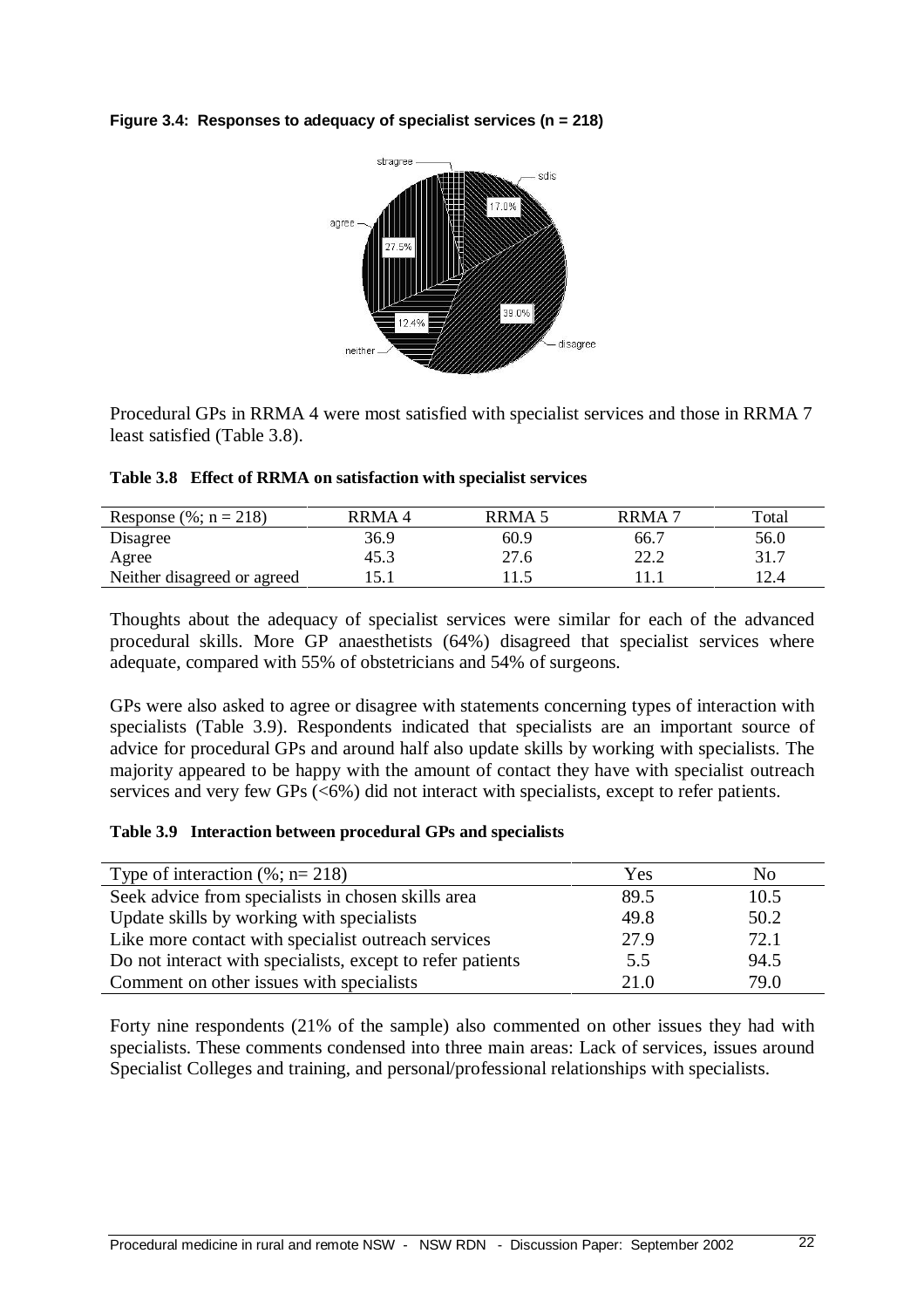#### **3.4.1 Lack of services**

Seventeen GPs commented directly on what they felt were inadequate specialist services in their areas. Particular specialties mentioned included urology, physicians, dermatology, mental health services, ophthalmology, ear, nose and throat, neurology, orthopaedics and paediatrics. Several GPs pointed to an inadequacy of outreach services, either because there were not enough specialists in their regional centre to provide a service, or there was a lack of desire to do so. Where outreach services were operating, respondents noted that visiting specialist services only work well if the same specialist visits regularly, and if there is a good level of communication between the GP and the specialist. This could be enhanced by the specialist staying overnight.

Concerns were also raised about succession planning for specialist services. Four GPs mentioned losing specialists (including obstetricians, paediatricians, physicians, orthopaedic specialists and surgeons). Several others mentioned the need for Area Health Services (AHS) or hospital administration to support and maintain specialist services.

*The lack of desire to provide outreach services; as years have gone on and local specialists have grown old and retired, specialist services have not filled their place.*

*Many services operate on a knife edge and are always close to being inadequate or non existent.*

#### **3.4.2 Colleges and training**

It was obvious from the comments that procedural GPs would appreciate support and an open dialogue with the specialist colleges around attitudes towards rural procedural medicine and providing adequate specialist services. They would also appreciate greater recognition of the requirement for, and difficulty in achieving, up-skilling for procedural GPs. As one GP expressed it - "B*etter able to continue procedural work with 'backup'from specialist."*

#### **3.4.3 Personal/professional relationships**

GPs reported a wide range of views on personal and professional relationships with specialists, according to their own experiences. This area attracted the majority of comment (27 out of the 49 respondents who commented on specialists).

A number of GPs recognised that most specialists are supportive of procedural GPs and helpful with advice and education, either face to face or over the telephone, while others could be obstructive or difficult. It was also recognised that they, like GPs, are extremely busy and that each influences the workload of the other. Several GPs drew attention to the close relationship between visiting specialists and GP anaesthetist workload. Conversely, contracting a specialist such as an obstetrician and gynaecologist can lead to deskilling of GP obstetricians.

Five respondents commented on feelings of distrust in their relationship with specialists, particularly arising from a sense of competition. For example:

*Visiting specialists have attempted to restrict procedural range of skills (in my area) for GPs - for their personal/business reasons.*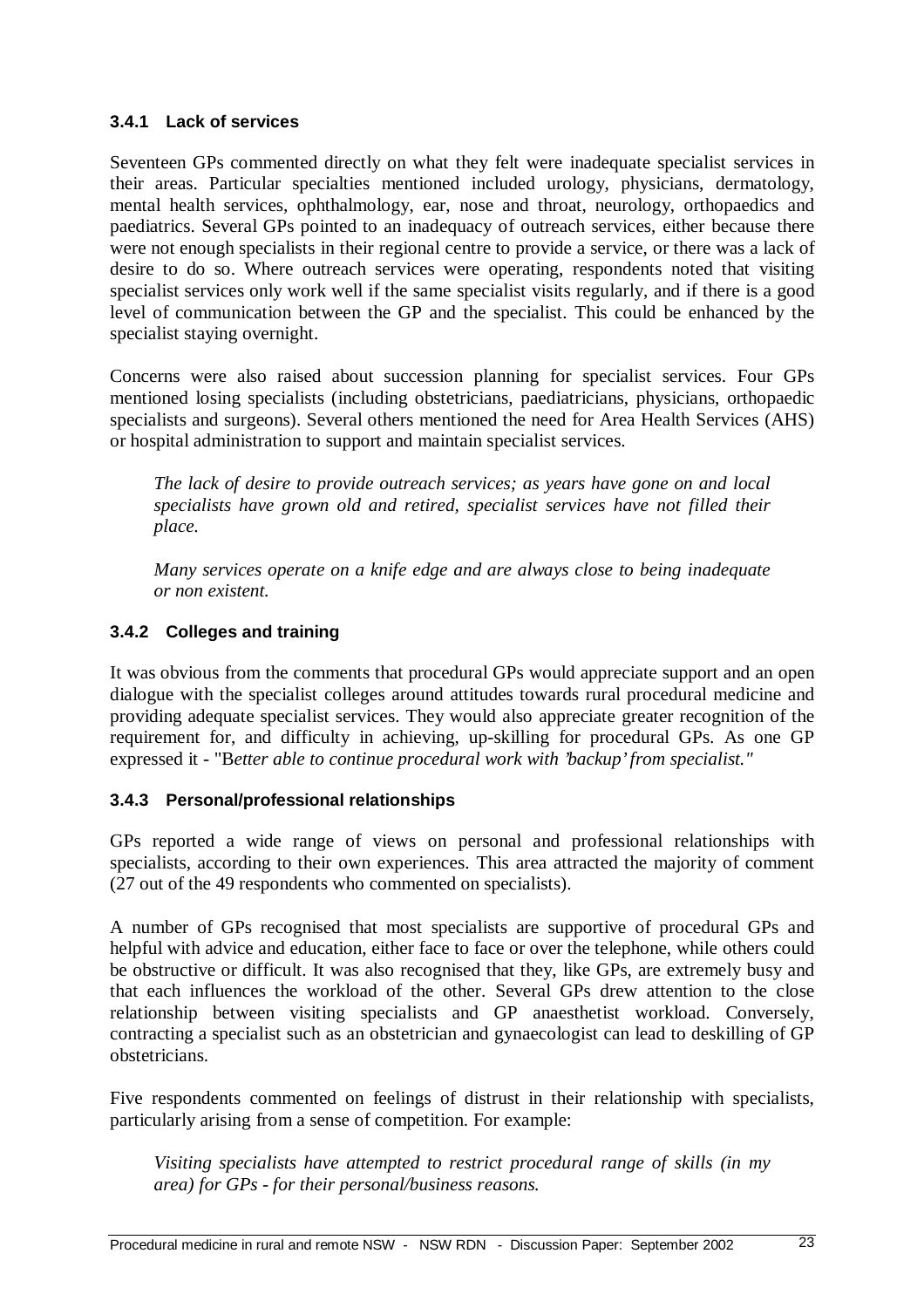Eight respondents noted lack of communication to achieve desired patient outcomes and several noted a general reluctance to advise on practical issues.

#### **3.5 Training**

GP's expressed a diverse range of views about the adequacy of upskilling and continuing medical education (CME) for the current workforce and postgraduate training in procedural skills for the future GP procedural workforce. They were dissatisfied with both, particularly training for the future medical workforce (Table 3.10). Only 33% of respondents felt that training was adequate for the existing workforce and only 10% felt that postgraduate training for the future workforce was adequate.

| Table 3.10 Degree of satisfaction expressed by procedural GPs about the adequacy of training |
|----------------------------------------------------------------------------------------------|
| for the present and future GP procedural workforce                                           |

| Score                            | Up-skilling and continuing<br>medical education is adequate<br>for the current workforce $(\%)$ | Postgraduate training is<br>adequate for the future<br>workforce $(\%)$ |
|----------------------------------|-------------------------------------------------------------------------------------------------|-------------------------------------------------------------------------|
| 1. Strongly disagree (1)         | 14                                                                                              | 29                                                                      |
| 2. Disagree $(2)$                | 43                                                                                              | 46                                                                      |
| 3. Neither disagree or agree (3) | 11                                                                                              | 15                                                                      |
| 4. Agree $(4)$                   | 29                                                                                              | 9                                                                       |
| 5. Strongly agree (5)            | 4                                                                                               |                                                                         |
| Total number of respondents      | 217                                                                                             | 215                                                                     |
| Mean score $-/+$ sd <sup>1</sup> | $2.65 - 1.44$                                                                                   | $2.09 - 0.97$                                                           |

1. standard deviation

#### **3.5.1 Respondents thoughts on training**

Of all 259 respondents, 180 commented on the adequacy of training, including 12 no longer practising procedural medicine. The majority of comments reflected low satisfaction with both postgraduate training (both the type of training offered and the number of graduates taking up the training) and barriers to up-skilling and CME in procedural medicine. Many comments also reflected a genuine concern about the future of procedural medicine and the fact that not enough graduates are acquiring the skills needed to replace the cohort of GPs now practising advanced procedural skills. Others reflected an underlying sense of despair/frustration/disenchantment - "*too little too late".*

*.... in another 10-15 years, at the current rate, most will have ceased practice, accompanied by the closure of surgical and obstetric units in many towns.*

*If women are to be able to continue to give birth in their own rural towns there needs to be many more fully competent GP surgeons, GP obstetricians and GP anaesthetists trained and these people need to be supported once they are in their rural towns.*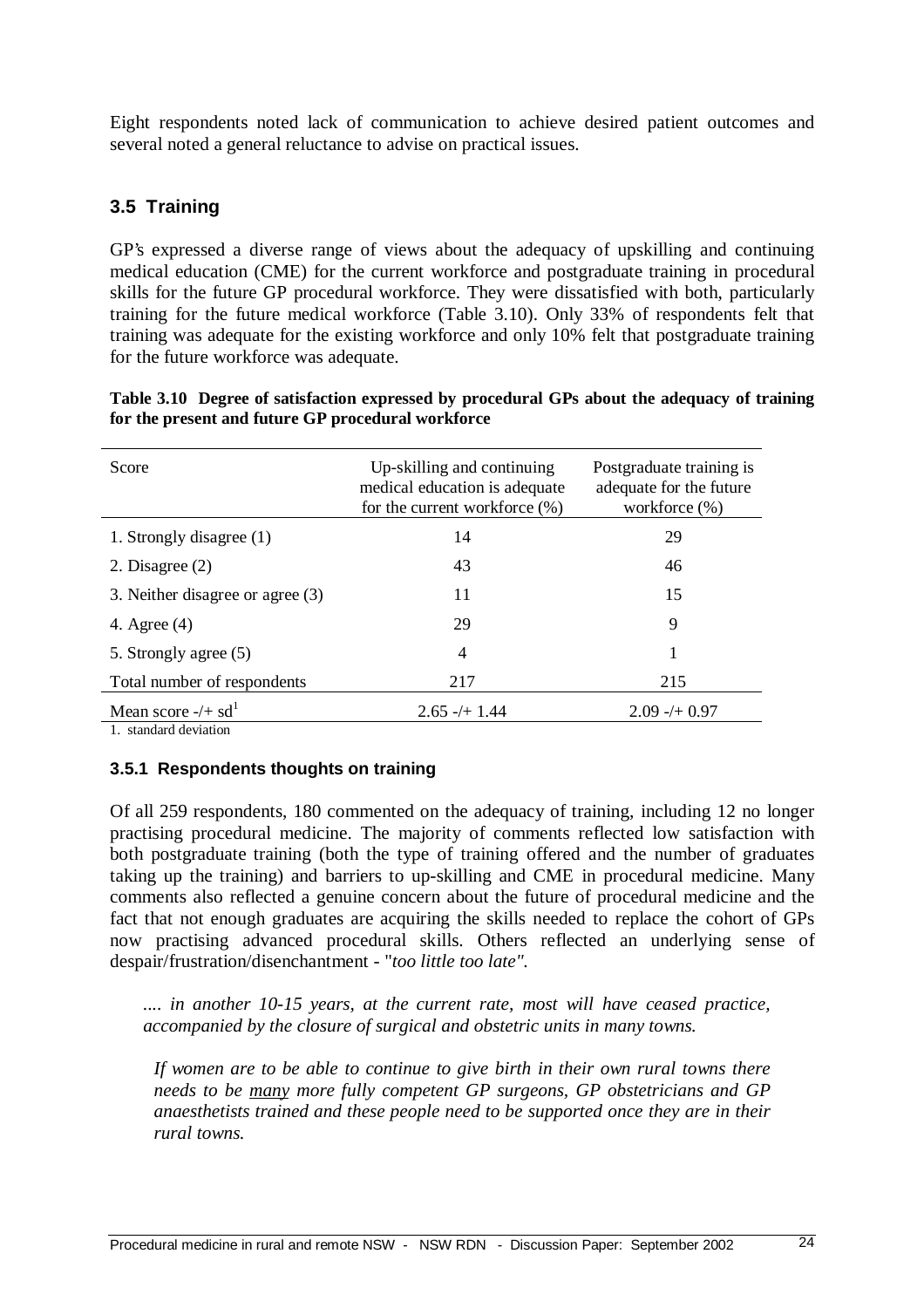#### *Future workforce*

Respondents felt that the value and role of GP proceduralists should be recognised by both the specialist colleges and AHS (NSW Health Department). They also felt that GP procedural training needs to be a dedicated training program with adequate numbers of appropriately resourced training positions for both graduates and practising GPs requesting up-skilling. Specialists (and specialty colleges) need to be involved in procedural training and have in place practical protocols for training, up-skilling and certification of the GP workforce.

Eleven respondents commented on a role for the Australian College of Rural and Remote Medicine (ACRRM) in delivering such training. Roles identified included publicising training positions, encouraging more GPs to undertake advanced training in procedural skills and certifying those GPs. There also needs to be good coordination between training providers and hospitals providing training and up-skilling posts - and clearly identified resources.

Some respondents expressed the desire to see regional centres take the lead in training programs, to encourage formation of ongoing relationships and to make ongoing professional development easier.

*This appears to be reasonably well catered for in GP training programs in regional centres ie Orange, Wagga, Tamworth etc. for those who want to and push for procedural skills. It is hopelessly inadequate closer to Sydney teaching Hospitals especially in obstetrics and surgery where residents in obstetrics may well do minimal procedural skills being pushed out by midwives, registrars, senior registrars and fellows eager to get procedural experience*.

A number of respondents noted a lack of opportunity for practical 'hands on' opportunities to practice and refine new skills. Related to this was the observation that graduates often have a lack of confidence in practising their skills.

*New prospective proceduralists have to be trained in pragmatic, practical sympathetic base hospital which leave that trainee with confidence and skill - BUT even more importantly the transition and consolidation of these skills occurs if and when that trainee can relocate in a district hospital and be supported by a group of peers with experience.*

Many of the comments around lack of confidence referred to obstetrics. Concerns were expressed about both the lack of graduates training in procedural obstetrics, and (for those that were) a lack of confidence to do operative obstetrics. Respondents commented on the inadequate exposure to advanced procedural skills - labour ward obstetrics and insufficient forceps and LSCS experience. Several respondents also commented on the difficulty of upskilling to do operative obstetrics.

*Unfortunately the latest "crop" of DRANZOG graduates all want to do "shared care" - a crying shame! All seem terrified of managing a SVD in the bush. All seem to have obtained no training in how to manage a SVD without the O/G registrar holding their hand!*

*There appears no coordinated training scheme for future procedural GPs to perform caesarean sections without assistance and to perform anaesthetics. Training in gastroscopy and colonoscopy skills is sadly lacking. There needs to be*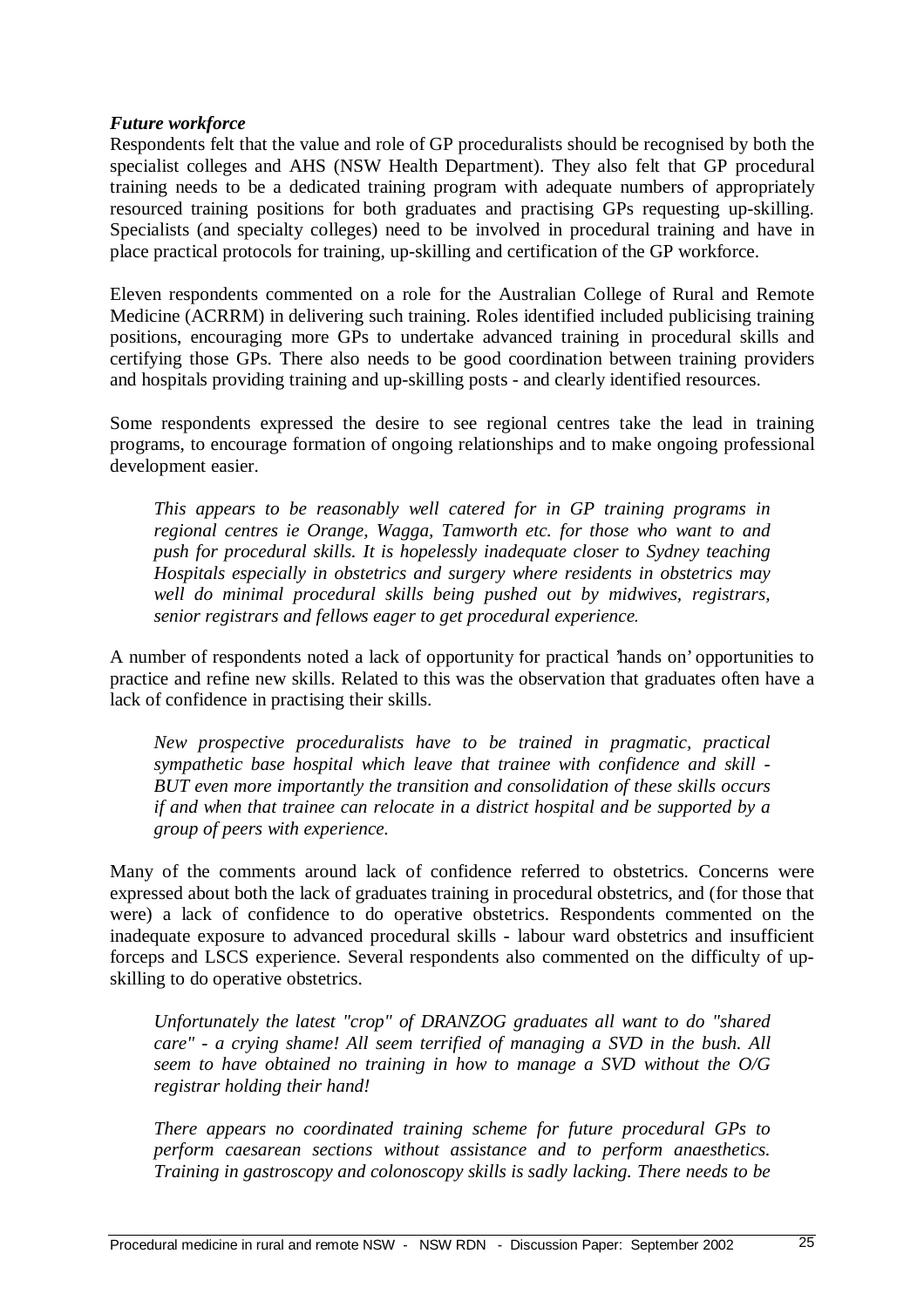*a financial carrot at the end ie. vastly increased obstetrics and anaesthetics fees and a training scheme (perhaps using a UK year or two) which produces competent proceduralists.*

*I would be doing caesars if I had been given the chance to perform one in my Dip Obs 6 months, although I assisted in > 40 caesareans.*

There was a strongly expressed view that too few people are being trained in surgical skills and in LSCS, making recruitment difficult. A lack of clear mentorship in surgery was also raised as an issue.

The need for more trained GP anaesthetists to maintain the present workforce was also clearly expressed, as was the inadequacy of training places. Many of the present workforce did anaesthetics training attachments in the United Kingdom. GP anaesthetists generally did not feel well supported by their specialist college. Most respondents commenting on anaesthetics training felt there were good refresher courses available, particularly because of the support from regional centres like Orange.

One of the strongest messages to come through was a concern about where the future workforce was coming from. While a number of respondents felt there should be more training posts available (particularly in regional centres) allowing more graduates to acquire procedural skills, others wrote of a reluctance by graduates to take up training posts, or if they do, to practice advanced procedural skills in the long term. This is having an impact of the workforce as departing procedural GPs are harder to replace.

*Training may be adequate but the current medico legal environment and attitudes of new graduates make it highly unlikely that trainees will end up practicing their skills.*

The issues facing existing procedural GPs (maintenance of skills, poor remuneration for those skills, cost of medical indemnity and threat of litigation, CME requirements, lifestyle, fear of responsibility/isolation and support for district hospitals) will also deter future procedural GPs from taking up procedural medicine in a rural setting. In particular, medical indemnity was seen by many procedural GPs as a major barrier.

*For future GP proceduralists the medico-legal dilemma of major expense and threat to practice processes beyond sensible health requirements stands as a major impediment to taking on the satisfaction and challenges of procedural work*.

#### *Current workforce*

Issues around CME and up-skilling for the current workforce attracted a lot of comment. The majority of respondents expressed dissatisfaction with both.

While no formal system exists, the general feeling was that there are sufficient opportunities (for example, courses and secondments) available for GPs to maintain and improve their skills. Courses, such as Emergency Life Support (ELS), Advanced Life Support in Obstetrics (ALSO), Early Management of Severe Trauma (EMST) and Advanced Paediatric Life Support (APLS) and obstetric emergency courses were considered to be well run and adequate. However, a number of GPs felt that there is virtually no training in surgery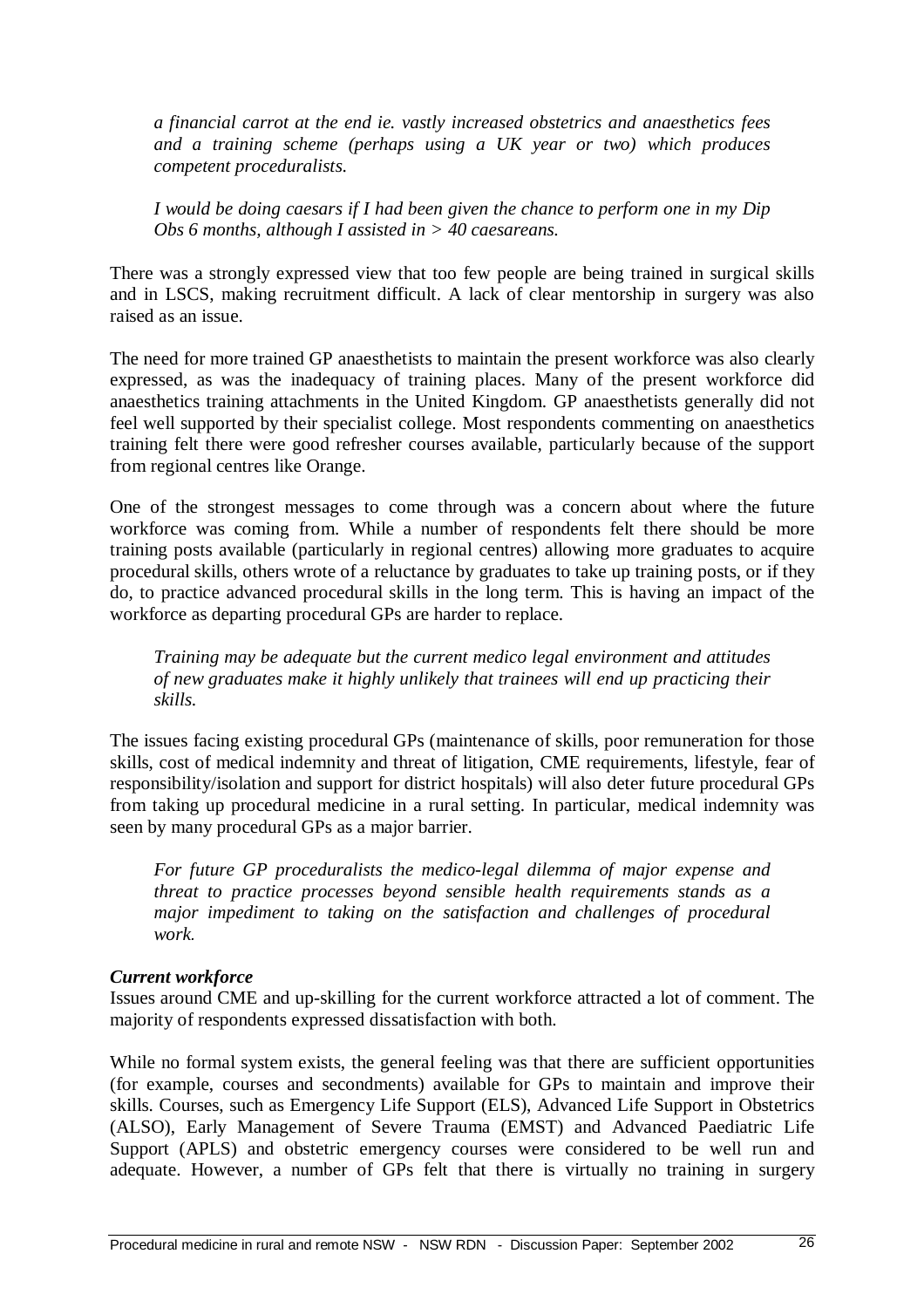(including endoscopies) or advanced obstetrics procedural skills (particularly for those wanting to upgrade to operative obstetrics) for practising rural GPs. This generally needs to be done privately, and can be financially very demanding. Anaesthetics and emergency medicine were reported as being better organised.

A number of GPs commented on the difficulties of attending courses and other types of upskilling. The cost, including lost income, involved was the major barrier. These costs can be significant, even for regionally based courses, but are more difficult for city based courses. Particular issues included:

- time out from a high patient workload at the practice
- locum cover (often very difficult to find, especially if a number of GPs from one area wish to attend the same event)
- travel and accommodation
- covering hospital rosters
- time away from family.

One solution suggested was to have formal, paid attachments to teaching hospitals. This would overcome the difficulties of obtaining paid study leave. A number of other respondents suggested a government subsidy to attend courses. Some respondents overcome this issue by attending metropolitan hospitals as supernumerary registrars or similar. However, this model does not work for everyone.

A number of respondents felt that there was inadequate remuneration to balance against increased skill level and time committed. There is little incentive to spend the extra time training to then pay extra high insurance and do extra on call hours.

*The financial incentives in procedural GP practice (certainly in anaesthetics and obstetrics) are insufficient to keep GPs doing what they are already doing, so why would a GP trainee spend an extra 12 months of training so he can practice a skill and earn less than seeing patients in the rooms? The professional satisfaction has to be matched by a decent remuneration commensurate with the extra training, skill and responsibility involved as well as the extra intrusion on your family and private practice.*

A number of respondents were concerned about maintaining their skills, due to lack of opportunity to practice them, lack of facilities and the need to maintain confidence through skills updates.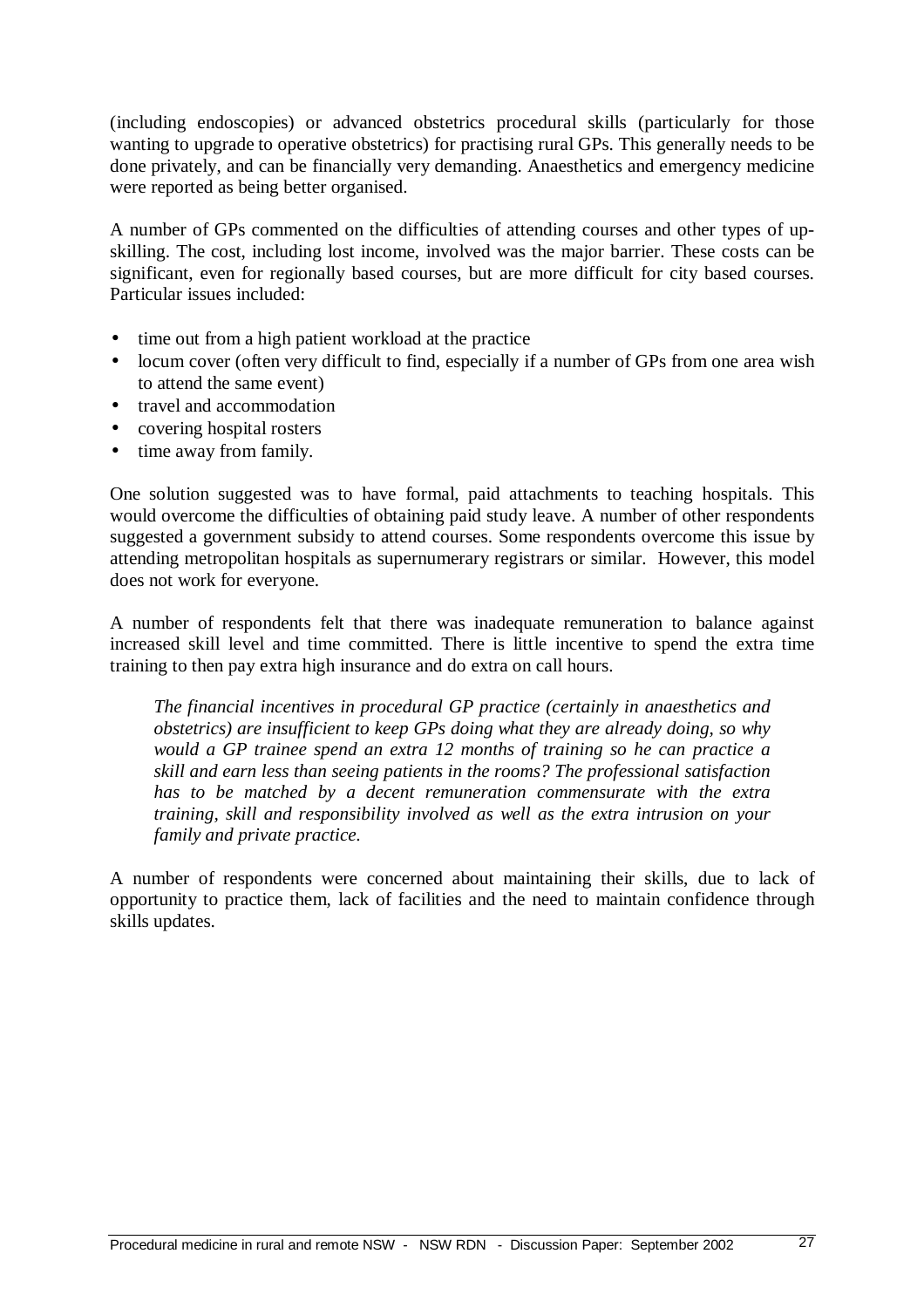### **3.6 Obstetrics (including LSCS)**

#### **3.6.1 Number of deliveries**

One hundred and fifty three respondents identified themselves as GP obstetricians at 30 June, 2001. Of those 55 were doing LSCS (as was one GP surgeon). The majority of respondents were delivering between 21 and 50 babies per year (Table 3.11). The mean number of deliveries (excluding LSCS)/GP was 39.6 [range 1 to 200], the median was 35.0 and the mode was 30. The mean number of total deliveries (including LSCS) was 45.0 [range 1 to 200], median 40 and mode 40.

**Table 3.11 Numbers of deliveries per GP obstetrician in the 2000/01 financial year (excludes those stopping in that year)**

| Number of deliveries per GP          | Range     | $0 - 20$ | 21-50 | 51-100 | >100 |
|--------------------------------------|-----------|----------|-------|--------|------|
| Deliveries, excluding LSCS           | $1 - 200$ | 36       | 88    |        |      |
| $(n = 151)$                          |           |          |       |        |      |
| <b>LSCS<sup>1</sup></b> ( $n = 53$ ) | 0-40      | 44       |       |        |      |
| All deliveries $(n = 153)$           | $1 - 200$ | 32       | 78    | 34     | Q    |
|                                      |           |          |       |        |      |

1. ~45% were emergencies

The total number of babies delivered between 1 July 2000 and 30 June 2001 (including deliveries by GPs who stopped practising during the year) was self-reported as 7 060 (including 745 LSCS). It is an underestimate of the actual figure due to a response rate of less than 100%. It is also based on the individual's capacity to record and report accurately the number of deliveries in the given time.

#### **3.6.2 Preferred workload**

GP obstetricians were asked how many deliveries they would prefer to do. Of those who responded ( $n = 152$ ) 56% were satisfied with their workload and 5% were unsure. Twice as many of those who were not satisfied preferred more cases than preferred less (Figure 3.5).

Eighty seven GPs commented on reasons for not doing their preferred number of deliveries (Table 3.12). The majority (almost 3 to 1) of comments related to reasons why the number of deliveries done was less than they would prefer.

The caseload depends on the size and characteristics of the catchment population, on the number of obstetricians and access to specialist obstetricians, on the facilities available and support provided by the local AHS, on non procedural peers and on personal choice. The most significant issues reported for limiting caseload for GP obstetricians were AHS/hospital restrictions and fewer available deliveries (Table 3.12).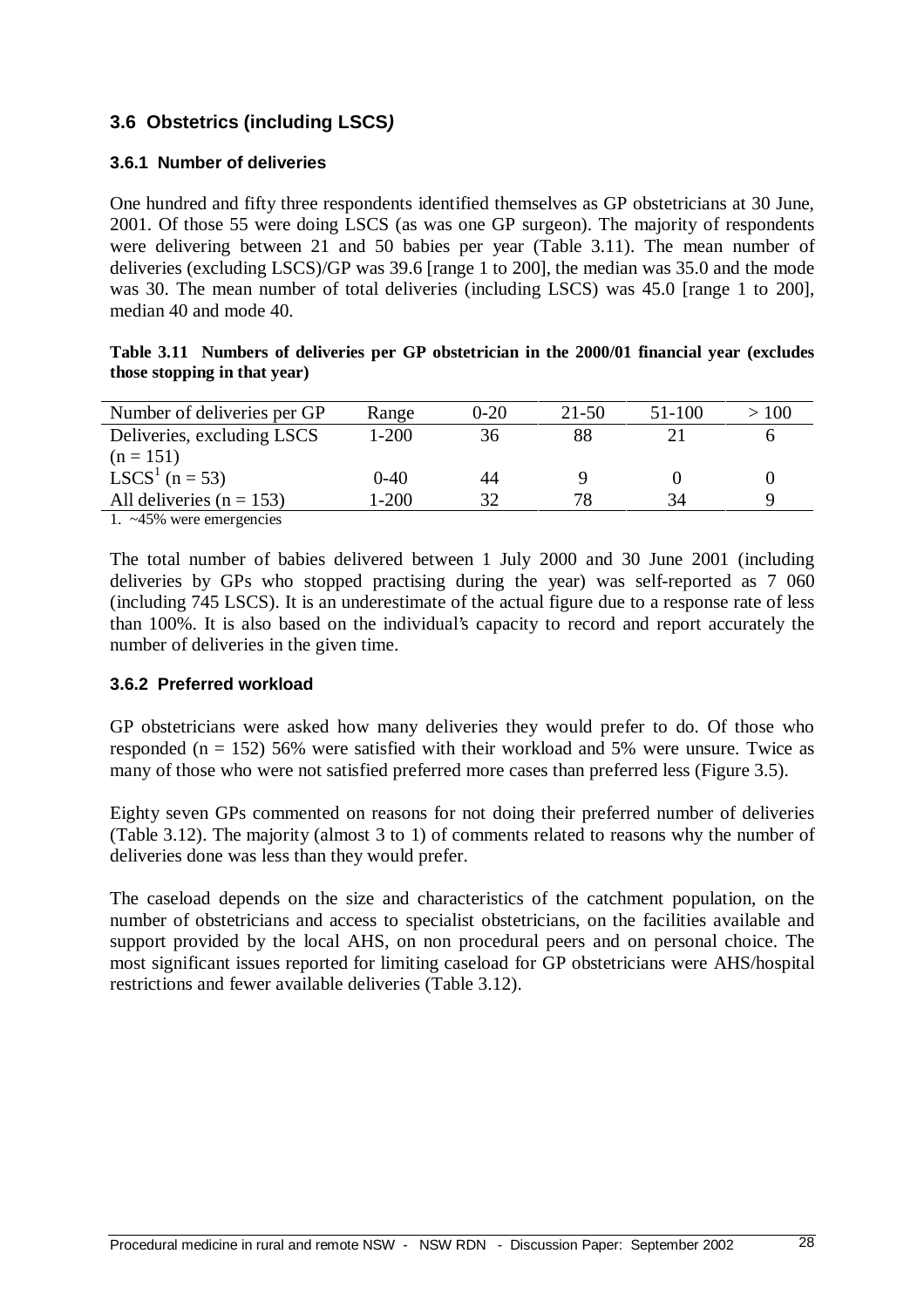

#### **Figure 3.5 Comment on preferred workload**

| Table 3.12 Reasons given by GP obstetricians for doing less deliveries than they would prefer |  |  |  |  |
|-----------------------------------------------------------------------------------------------|--|--|--|--|
|                                                                                               |  |  |  |  |

| <b>Issues raised</b>                               | <b>Frequency</b> |
|----------------------------------------------------|------------------|
| AHS/hospital restrictions                          | 15               |
| Fewer deliveries available/rostering               | 14               |
| Referrals from other GPs                           | 5                |
| Presence of other procedural GPs in town           | 4                |
| To maintain confidence                             | 4                |
| Consumer expectations/ desire for specialist cover |                  |
| Drift of patients to base hospitals                |                  |
| Other                                              |                  |

#### *Prefer more deliveries*

Fifteen GPs in 12 towns believed the number of deliveries they were doing was limited by restrictions imposed by their local hospital. This included issues such as threatened, temporary or permanent closure of the local maternity unit, withdrawal of 24 hour theatre access for caesarean sections and lack of both midwives and theatre staff. Consequently there were more out of town referrals as the complexity of cases dealt with locally was reduced. Where hospitals were unable to provide adequate midwives, theatre cover and staff, patients were more likely to be transferred to other hospitals during labour.

Eight GPs from 7 towns noted fewer deliveries in their areas due to factors like an aging population (and hence falling birth rate), migration of young people out of the community, and loss of jobs and infrastructure discouraging young families – all leading to fewer women having babies. A drift of patients to the base hospital (observed by 2 GPs in one town) and, in another town, the loss of the resident obstetrician leading to more patients seeking care out of town, are other factors reducing the number of deliveries. Three GPs noted that consumer expectations (or a desire to seek specialist cover) meant there were fewer deliveries available.

GPs from 4 towns mentioned they would like more deliveries, but there were not enough confinements to go around. The number of deliveries/GP also depends on the rostering system in place, and on referrals by other GPs in town. Three GPs from 2 towns noted that lots of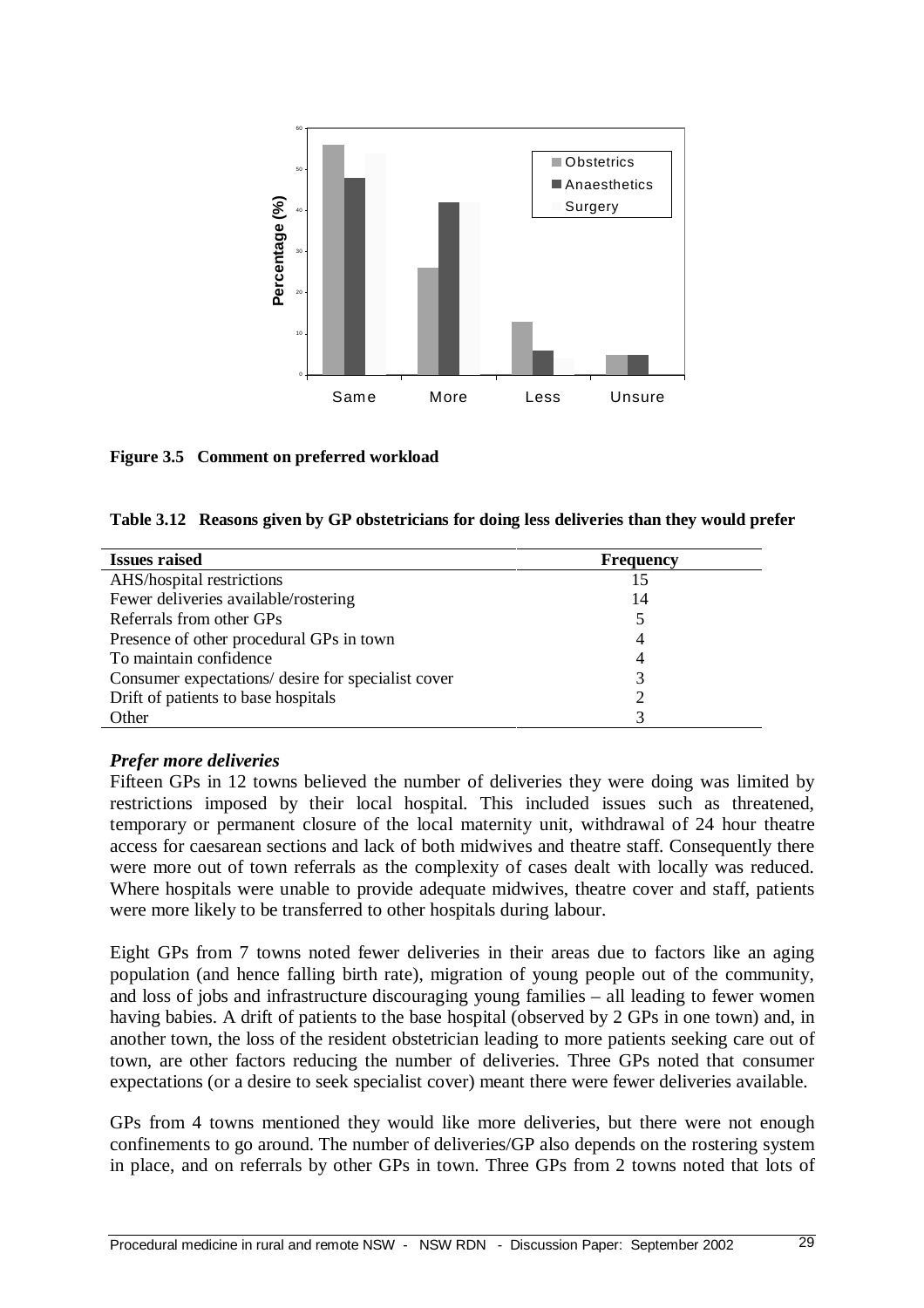referrals were going to female colleagues. Others noted that their obstetrics unit was under pressure because of the number of referrals by non-obstetrician GPs out of town rather than to a GP obstetrician in the same town. Also one GP noted that they sent away any complicated pregnancies, - further reducing the number of deliveries available.

Three GPs noted they would do more deliveries with another GP obstetrician to share on call work. Two others noted they had no access to a resident anaesthetist, which limited in type of deliveries they could do.

*Only obstetric provider in town with no anaesthetist so unable to do primigravida or complicated multiparous deliveries. These have to be sent to bigger centres.*

One GP quoted family reasons and two were in the process of building up their practice.

Four GPs touched on the issue of skills maintenance and confidence and its influence on their participation in GP obstetrics. Too few deliveries doesn't allow for skills maintenance and too many impacts heavily on home life.

#### *Prefer less deliveries*

Fewer GPs commented on why they would prefer to do less deliveries (Table 3.13).

#### **Table 3.13 Reasons given by GP Obstetricians for doing more deliveries than they would prefer**

| <b>Reasons</b>                                         | <b>Frequency</b> |  |
|--------------------------------------------------------|------------------|--|
| Fewer doctors participating in obstetrics              |                  |  |
| Like to cease altogether, but constrained by situation |                  |  |
| Intending to cease                                     |                  |  |
| Change in hospital policy                              |                  |  |

Two issues also dominated why some GP obstetricians do more deliveries than they would prefer. A number did this due to a shortage of obstetricians and the need to care for all patients. Others felt they would like to cease all together, but felt constrained by their situation (Table 3.13). Having fewer doctors able and willing to do obstetrics increases the caseload and makes on call onerous and leave more difficult to take. Seven respondents reported feeling obliged to continue practising obstetrics to support their colleagues and their communities. Several were unhappy with the conditions under which they were practising.

#### **3.7 Anaesthetics**

#### **3.7.1 Number of anaesthetics**

One hundred and five respondents identified themselves as GP anaesthetists at 30 June, 2001. The majority of those were doing between 101 and 500 anaesthetics per year and 8 were doing over 500 (Table 3.14). The mean number of anaesthetics/GP was 290 [range 9 to 2070], the median and mode were 30 ( $n = 101$ ).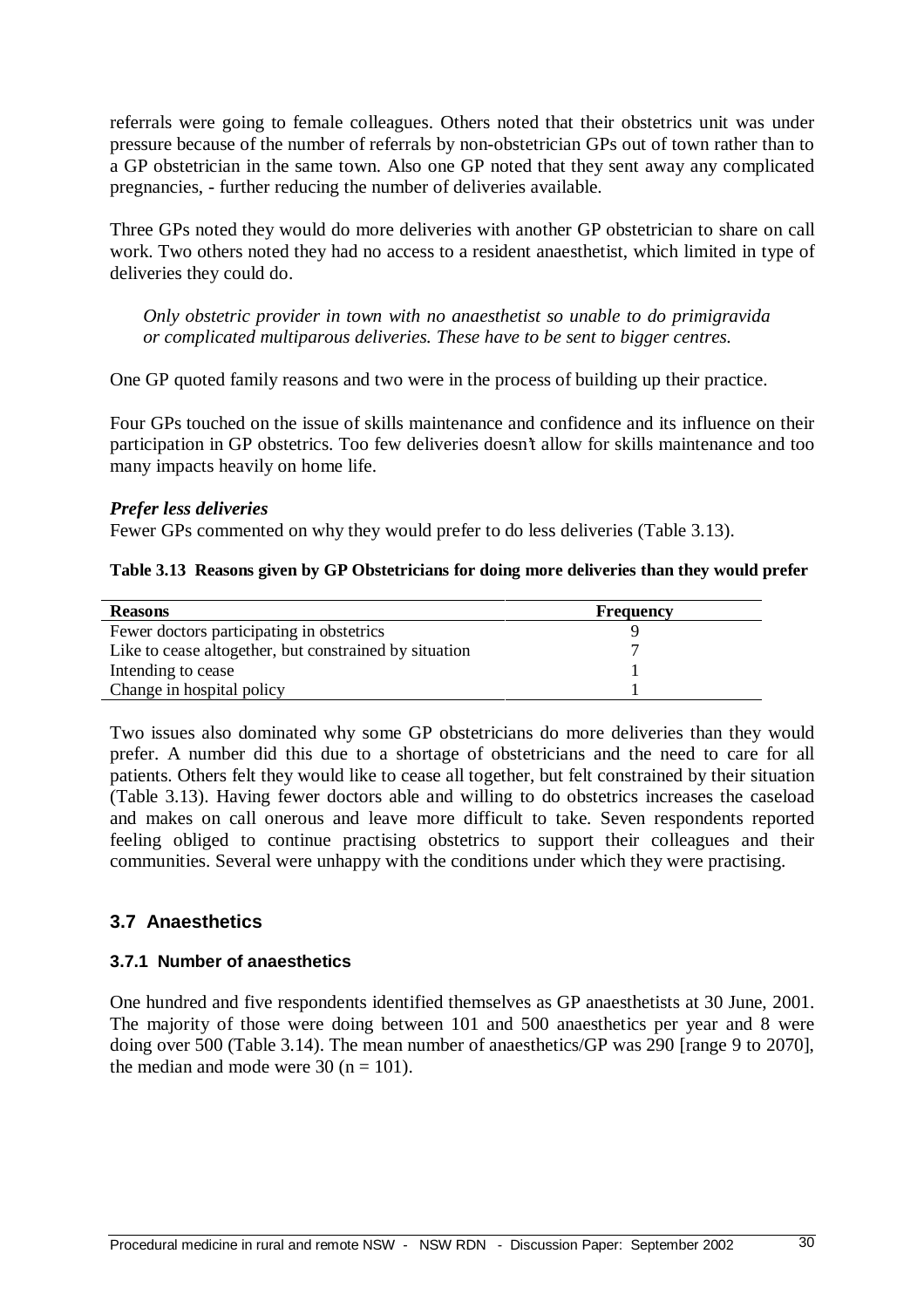| Type of anaesthetic     | Range      |        | Number of anaesthetics performed by each GP |         |      |  |  |
|-------------------------|------------|--------|---------------------------------------------|---------|------|--|--|
|                         |            | $1-50$ | 51-100                                      | 101-500 | >500 |  |  |
| General $(n=99)$        | $0 - 1210$ | 20     | 15                                          | 54      | 4    |  |  |
| Neurolept ( $n = 99$ )  | $0 - 1000$ | 33     | 20                                          |         |      |  |  |
| Major regional $(n=99)$ | $0 - 140$  | 60     |                                             |         |      |  |  |
| Epidural ( $n = 89$ )   | $0 - 70$   | 44     |                                             |         |      |  |  |
| Spinal $(n = 91)$       | $0 - 90$   | 43     |                                             |         |      |  |  |
| Total ( $n = 101$ )     | $9 - 2070$ | 14     |                                             | 75      |      |  |  |

**Table 3.14 Individual workload of GP anaesthetists in the 2000/01 financial year (excludes those stopping during that year)**

**Table 3.15 Total numbers of anaesthetics performed by GP anaesthetists in the 2000/01 financial year**

| Type of anaesthetic  | Number self-reported in | % emergency |
|----------------------|-------------------------|-------------|
|                      | 2000/01                 |             |
| General anaesthetics | 16788                   | 15          |
| Neurolept            | 8 0 7 0                 | 6           |
| Major regional       | 1787                    | 17          |
| Epidural             | 668                     | 35          |
| Spinal               | 963                     | 29          |
| <b>LSCS</b>          | 1 0 5 9                 |             |
| Total<br>$\cdot$ .   | 29 691                  | 13          |

1. Includes all GP anaesthetists practising at some time during the year

#### **3.7.2 Preferred workload**

Figure 3.5 showed that 48% of GP anaesthetists were satisfied with their workload and 5% were unsure. The majority of those who were not satisfied preferred more cases than preferred less (42% and 6%, respectively).

Demand for anaesthetics comes from doing elective lists for fellow procedural GPs, usually in the same town, and doing lists for resident or visiting surgeons (general, orthopaedic, gynaecological) and for dentists, and doing emergencies. Demand is influenced by the number of surgical cases, the number of anaesthetists in town and proximity to the nearest base hospital.

#### *Prefer more deliveries*

Sixty eight GPs commented on reasons for not doing their preferred number of deliveries. The majority of comments were from GPs wanting to do more anaesthetics, but being constrained by the available caseload. Lack of, or declining surgery lists was the main reason given for restricted case loads. In over half the comments of this type, AHS or hospital restrictions were also mentioned. Downgrading of facilities and equipment and, in several cases, closure of the operating theatre were examples.

Twenty respondents commented directly on a decrease in the number of surgical cases. Reasons included, surgeons aging and doing less, surgeons leaving or retiring and not being replaced and visiting surgeons tending to take more complex cases back to base hospitals.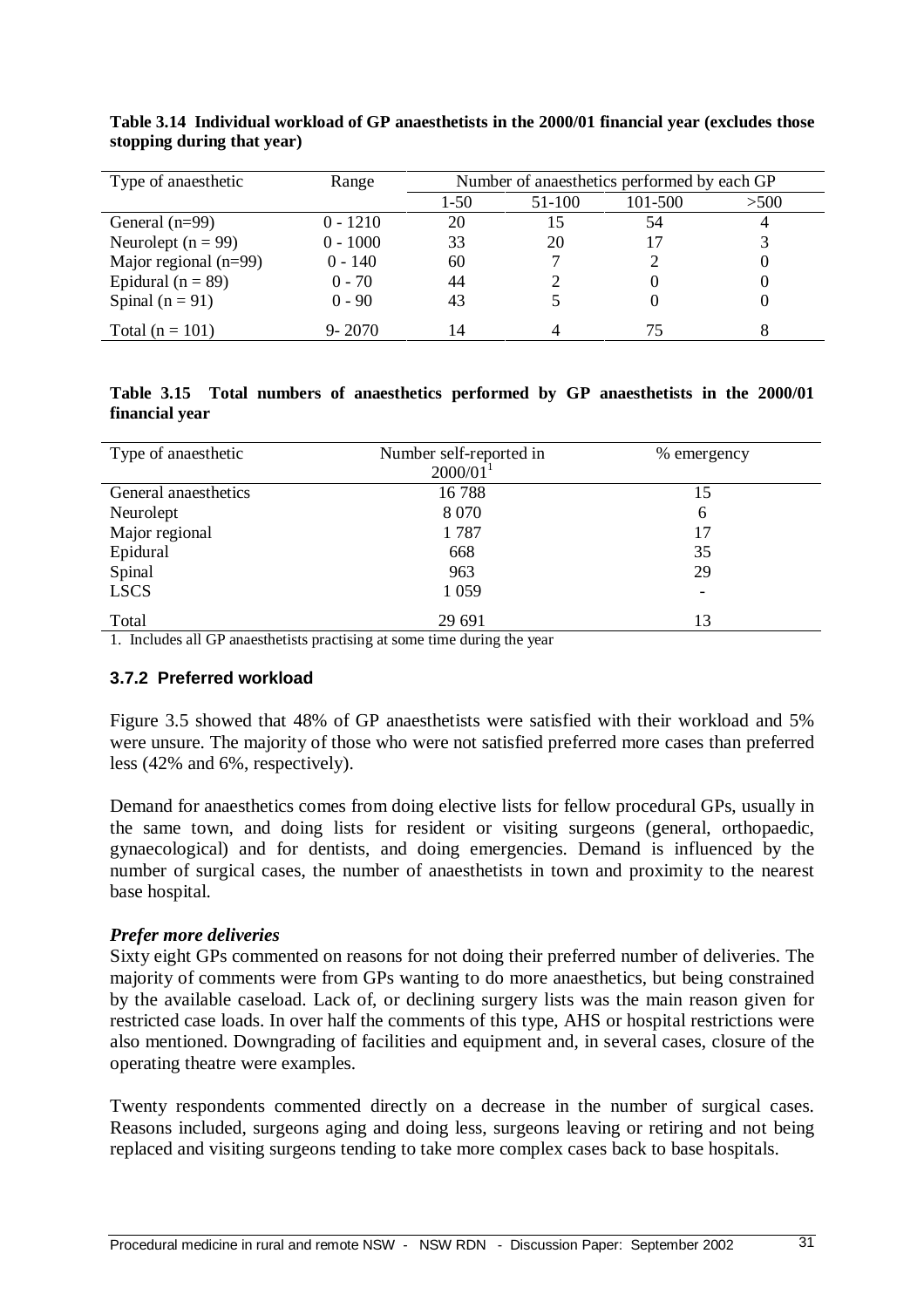*The limits of surgical services in this region are the main impediment to more anaesthetics. ie waiting lists and equipment issues and lack of money required to have more lists.*

In some cases the lack of surgical services has been directly sheeted home to a lack of desire by the hospital or the AHS. Examples given included regulating the workload of existing surgeons and blocking new ones coming, not fully utilising or downgrading operating theatres thus reducing lists, or restricting procedural GPs in their activities (complexity or number of procedures/lists).

*Unfortunately, likely to be dong a lot less in future due to administration of ... AHS greatly decreasing surgical service .... over last 12-24 months. Likely to be no more caesarean sections, less general anaesthetics and if our surgeon leaves due to the changes, there will be no anaesthetics at all.*

Others commented more generally that there were not enough cases to go around and fewer GPs with surgical and obstetrics skills to carry out procedures.

Thirteen respondents commented directly on the impact on the difficulty of maintaining their skills in an environment where caseloads are limited. Several GPs keep their numbers up by doing surgical lists at a nearby base hospital when they are short of consultant anaesthetists. Another travels out of town to do anaesthetics.

Two GPs noted that they would prefer more lists and not less anaesthetists.

*It might be suggested if we are doing too few anaesthetics then we should reduce the number of GP anaesthetists but to do that would make the burden of being available or on call for emergency LSCS anaesthetics too onerous.*

Four respondents were frustrated by a lack of current VMO status. Several chose to do locums but one noted they would cease if no regular work became available.

Other reasons given by individual GPs for not doing as many anaesthetics as they would prefer included:

- slowness of theatre lists and pressure of other work
- the only doctor in town doing caesarean sections
- non procedural GPs tend to refer out
- Hard to do without more doctors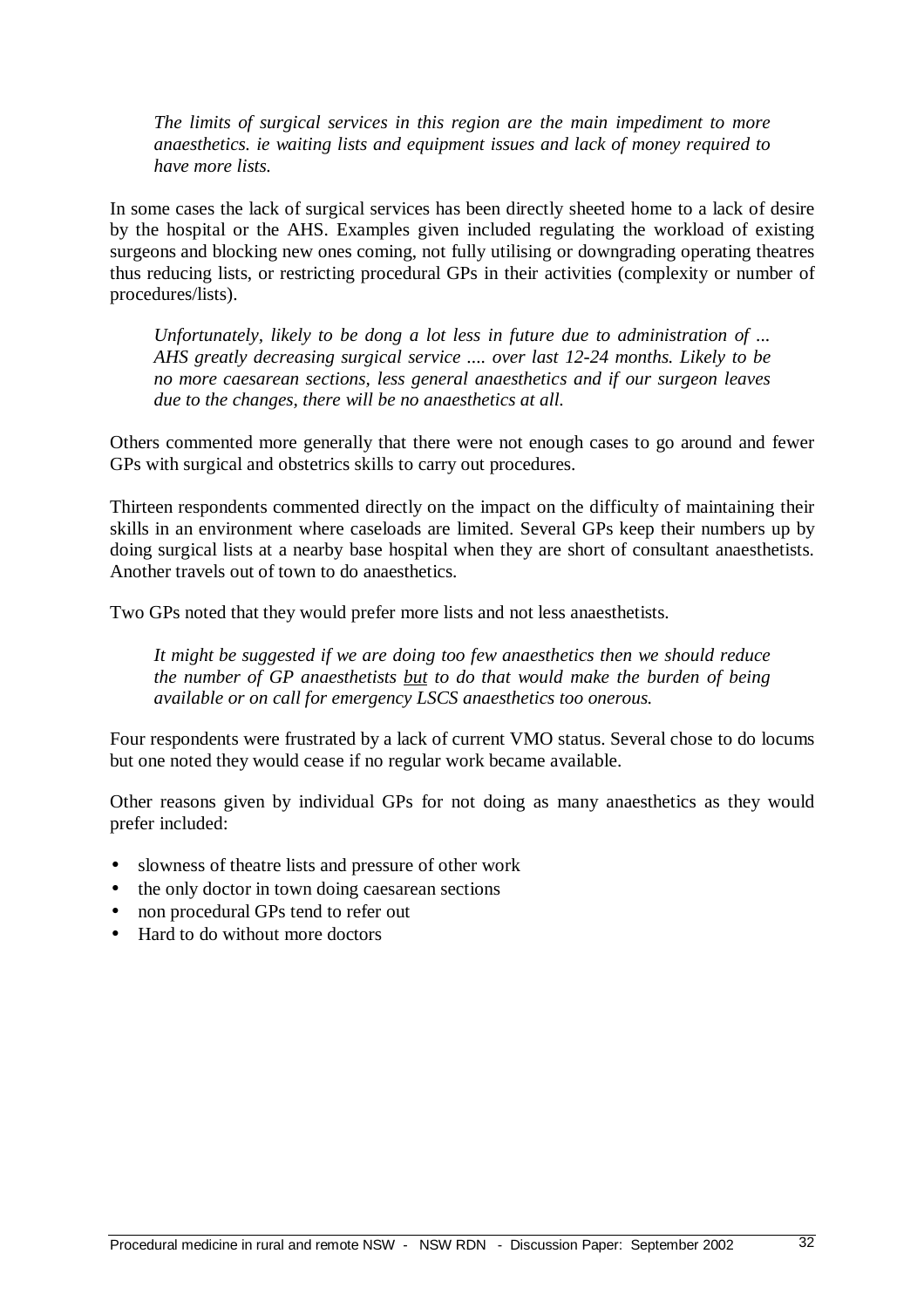#### *Prefer less anaesthetics*

Five respondents commented about reasons for doing more anaesthetics than they would like to do. Reasons given included intending to stop and less availability due to surgery commitments.

Three respondents were unsure about their preferred workload. One was the only doctor doing anaesthetics in their town, another would prefer not to do anaesthetics, but felt constrained by their situation and the third was concerned that their numbers were to sufficient to maintain skills.

#### **3.8 Surgery**

#### **3.8.1 Number of operations**

Fifty five respondents identified themselves as GP surgeons at 30 June, 2001, according to the criteria in the questionnaire. The majority of those performed between 20 and 50 operations in the 2000/01 financial year (Table 3.16). The mean number of operations/GP surgeon was 118 [range 2 to 607], the median was 50 and the mode was 20 ( $n = 49$ ).

| Table 3.16 Individual workload by GP surgeons in the 2000/01 financial year (excludes those |  |  |  |  |
|---------------------------------------------------------------------------------------------|--|--|--|--|
| stopping during that year)                                                                  |  |  |  |  |

| Type of operation                                  | No. of           | Range     | Number of operations performed by each GP |           |          |          |       |
|----------------------------------------------------|------------------|-----------|-------------------------------------------|-----------|----------|----------|-------|
|                                                    | GPs <sup>1</sup> |           | $0 - 20$                                  | $21 - 50$ | 51-100   | 101-200  | > 200 |
| <b>Reduction of fractures</b>                      | 43(8)            | $0 - 80$  | 29                                        | 4         | 2        | 0        |       |
| Vasectomy                                          | 35(7)            | $0 - 50$  | 22                                        | 6         | 0        |          |       |
| Other operations <sup>2</sup>                      | 32(7)            | $0 - 115$ | 18                                        | 3         | 3        |          |       |
| Other trauma surgery <sup>3</sup>                  | 28(8)            | $0 - 40$  | 16                                        | 4         |          |          |       |
| Gastro endoscopy                                   | 16(5)            | $0 - 200$ | 2                                         |           | 3        |          |       |
| Sigmoid endoscopy                                  | 19(6)            | $0 - 50$  | 10                                        | 3         | 0        |          |       |
| Colon endoscopy                                    | 10(4)            | $0 - 200$ | $\Omega$                                  | 0         |          |          |       |
| Total endoscopies                                  | 23(6)            | $0 - 450$ | 6                                         |           |          | h        |       |
| Pilonidal sinus                                    | 22(7)            | $0 - 10$  | 15                                        |           | 0        |          |       |
| Appendicectomy                                     | 20(6)            | $0 - 30$  | 13                                        |           |          |          |       |
| Tubal ligation                                     | 20(6)            | $0 - 25$  | 13                                        |           |          |          |       |
| Carpel tunnel syndrome                             | 20(6)            | $0 - 26$  | 13                                        |           |          |          |       |
| Hernia                                             | 17(6)            | $0 - 51$  |                                           | 3         |          |          |       |
| Tonsillectomy                                      | 13(6)            | $0 - 30$  | 6                                         |           |          |          |       |
| Varicose veins                                     | 12(6)            | $0 - 10$  | 6                                         |           |          |          |       |
| Endoscopic                                         | 5(3)             | $0 - 15$  | 2                                         | 0         | 0        | 0        |       |
| cholecystectomy                                    |                  |           |                                           |           |          |          |       |
| Open cholecystectomy                               | 5(3)             | $0 - 12$  | 2                                         | 0         | $\Omega$ | $\Omega$ |       |
| Best estimate of the total<br>number of operations | 55 $(4)$         | $2 - 607$ | 14                                        | 13        | 4        | 9        | 11    |

1. The number of GPs who report doing each type of operation. The number in brackets represents those who indicated they did the procedure but did not supply numbers.

2. A list of other operations is given in Appendix 4.

3. 'Other trauma surgery'includes unspecified operations defined by individual GPs and not covered in the list provided in the questionnaire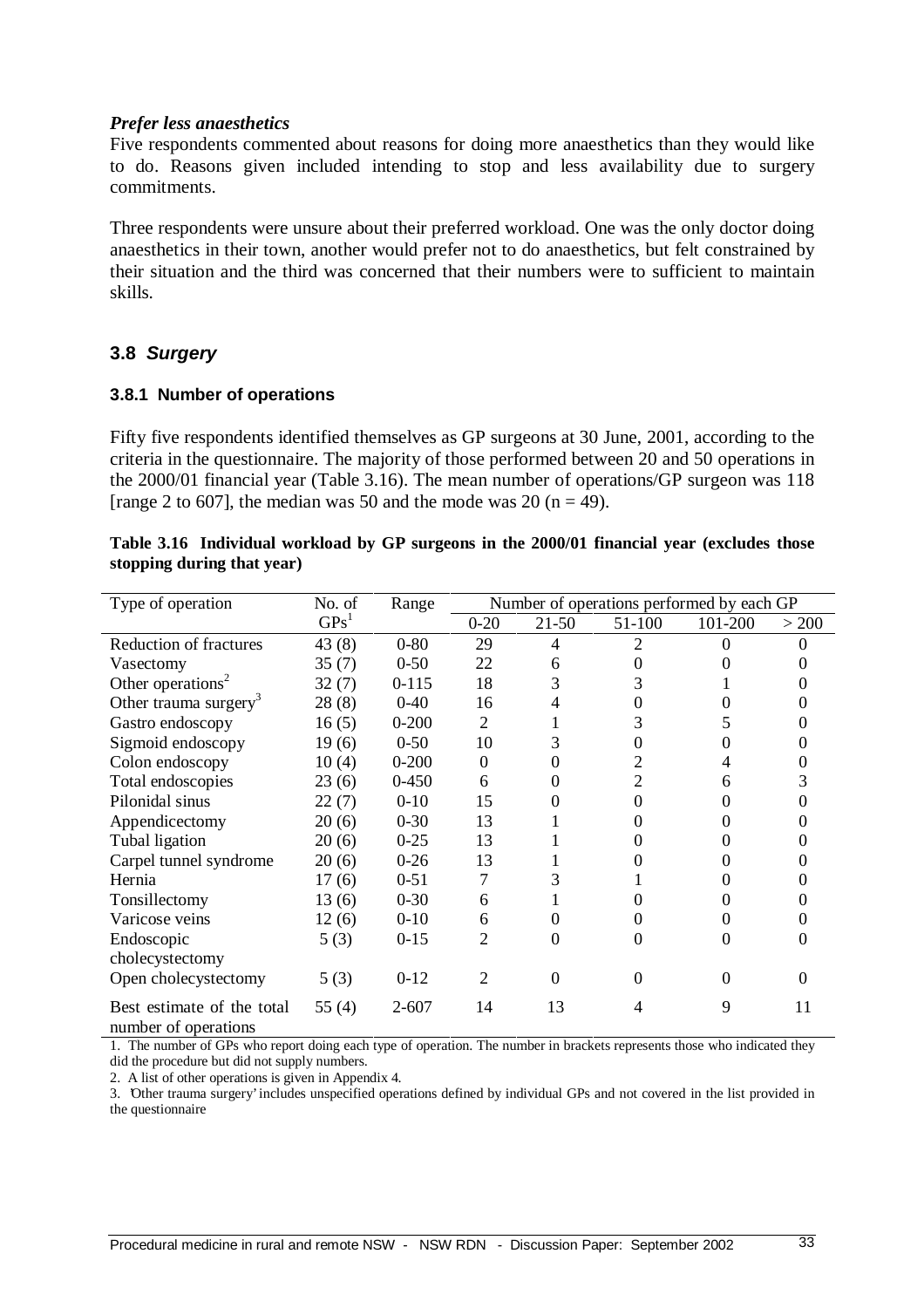While 62 GPs indicated they did some surgery during the 2000/01 financial year (Table 3.1), only 49% did 4 or more types of operation (Table 3.17). Twenty eight GPs identifying themselves as GP surgeons do LSCS.

| Type of    | GP surgeons |      | Types of operations (excluding LSCS)                                                                                                                                                                                  |
|------------|-------------|------|-----------------------------------------------------------------------------------------------------------------------------------------------------------------------------------------------------------------------|
| operations | Number      | $\%$ |                                                                                                                                                                                                                       |
| $1 - 3$    | 28          | 45   | Closed reduction of fractures, vasectomies,<br>endoscopies, other trauma surgery, carpel tunnel<br>syndrome, other operations (particularly D&C,<br>skin grafts and abscesses), pilonidal sinus and<br>tubal ligation |
| $4-6$      | 10          | 16   |                                                                                                                                                                                                                       |
| $7 - 8$    | 9           | 15   |                                                                                                                                                                                                                       |
| $9 - 13$   | 11          | 18   |                                                                                                                                                                                                                       |
| Unknown    | 3           |      |                                                                                                                                                                                                                       |

| Table 3.17 Range of operations carried out by GP surgeons $(n = 62)$ |  |  |
|----------------------------------------------------------------------|--|--|
|                                                                      |  |  |

#### **Table 3.18 Total numbers of self-reported surgical procedures performed in the 2000/01 financial year (does not include LSCS)**

| Type of operation             | Number self-reported in | % emergency    |
|-------------------------------|-------------------------|----------------|
|                               | 2000/01                 |                |
| <b>Reduction of fractures</b> | 525                     | 44             |
| Vasectomy                     | 544                     | 0              |
| 'Other operations'            | 670                     | 17             |
| Other trauma surgery          | 240                     | 65             |
| Endoscopy - gastro            | 1 0 9 3                 | 1              |
| Endoscopy - sigmoid           | 218                     | 9              |
| Endoscopy - colon             | 918                     | $<$ 1          |
| Endoscopy - total             | 2 2 2 9                 | $\overline{2}$ |
| Pilonidal sinus               | 39                      | 13             |
| Appendicectomy                | 132                     | 71             |
| Tubal ligation                | 107                     | 0              |
| Carpal tunnel syndrome        | 165                     | 0              |
| Hernia                        | 194                     | $<$ l          |
| Tonsillectomy                 | 71                      | 0              |
| Varicose veins                | 28                      | 0              |
| Cholecystectomy - endoscopic  | 25                      | 0              |
| Cholecystectomy - open        | 14                      | 14             |
| Total                         | $6169^1$                | 16             |

1. 120 not specified as elective or emergency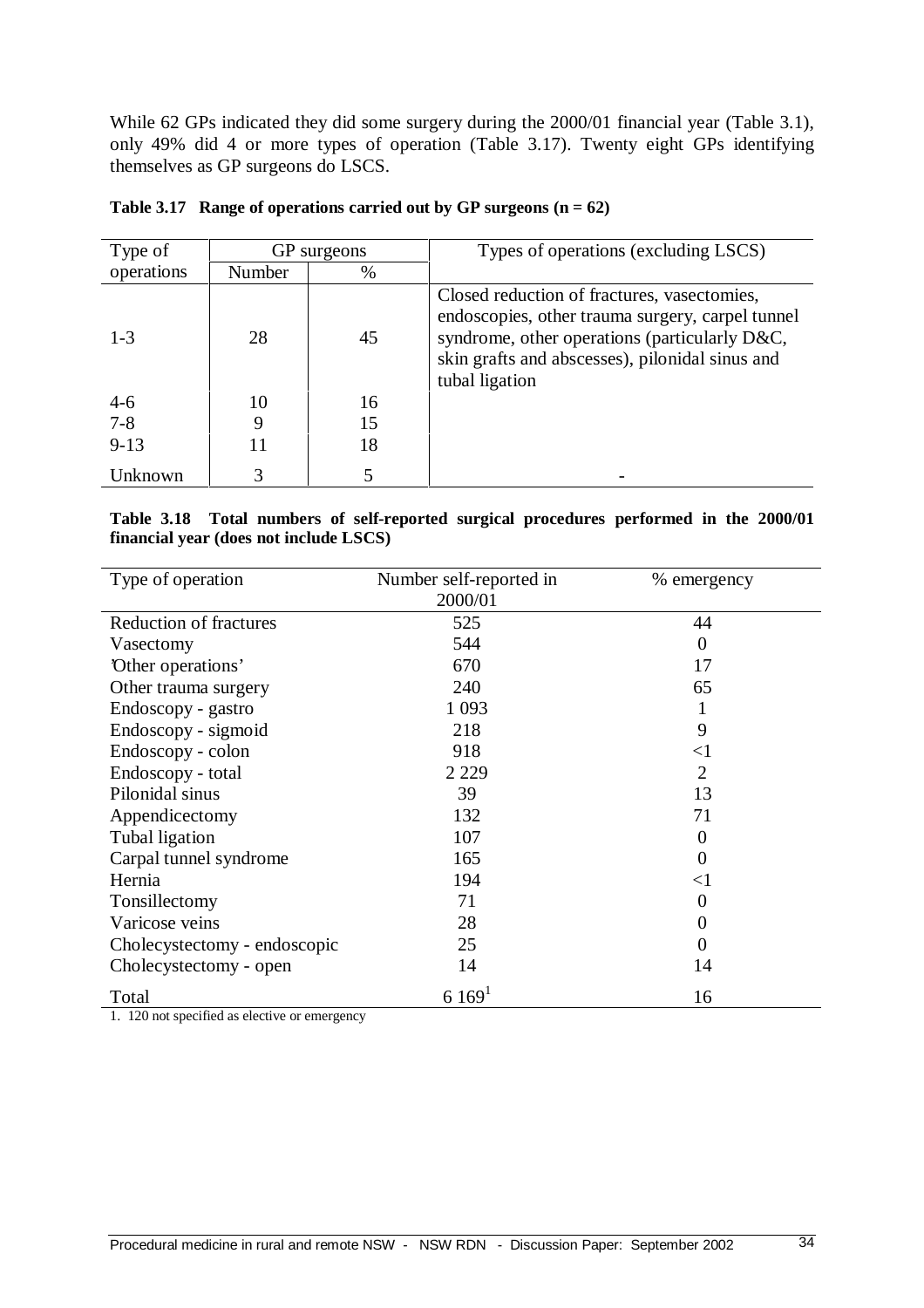#### **3.8.2 Preferred workload**

Figure 3.5 showed that 54% of GP surgeons were satisfied with their workload in the year July 2000 to June 2001. The majority of those who were unsatisfied would prefer to do more operations (42% of the total compared with 4% who would prefer to do less).

Thirty three respondents commented on reasons for not doing their preferred number of operations. Only two respondents were doing more operations than they wanted (because none of their colleagues did surgery and because they were de-skilling). The majority of the comments referred to reasons why GPs were not doing as many operations as they would prefer (Table 3.19).

| Reasons                                       | Number of<br>respondents | Discussion                                                                                                                                                                                            |
|-----------------------------------------------|--------------------------|-------------------------------------------------------------------------------------------------------------------------------------------------------------------------------------------------------|
| Area Health Service<br>restrictions           | 9                        | A number of different issues were raised, including<br>lack of facilities and equipment, budgetary<br>constraint, access to theatre, appropriate nursing staff<br>and limitations on some procedures. |
|                                               |                          | "Have had my lists halved as a cost saving measure.<br>Waiting time now 4 months."                                                                                                                    |
| Shortage of other<br>procedural GPs to assist | 7                        | This is most critical where there is a shortage of<br>anaesthetists, and is most likely to occur after hours.                                                                                         |
| 'Competition' with<br>specialist surgeons     | 3                        | This can apply to both visiting specialist and to<br>specialists in nearby towns.                                                                                                                     |
| Referrals                                     | 3                        | Patients have a greater expectation of being referred to a<br>specialist; some GP surgeons feel under pressure to refer<br>to specialists and less referrals from other GPs                           |
| Competency/up-skilling                        | $\overline{2}$           | Issues include a lack of skills and the need to do more<br>procedures to maintain competency                                                                                                          |

|  |  |  | Table 3.19 Main reasons given by GP surgeons for doing less operations than they would prefer |
|--|--|--|-----------------------------------------------------------------------------------------------|
|  |  |  |                                                                                               |

From another perspective (that of the specialist surgeon inadvertently sent this questionnaire):

*I have answered this questionnaire even though I am not a GP as I feel when I retire in approximately 5 years time, I will have trouble attracting a specialist surgeon to replace me and the above operations will have to be either done by GPs or referred to metropolitan areas.*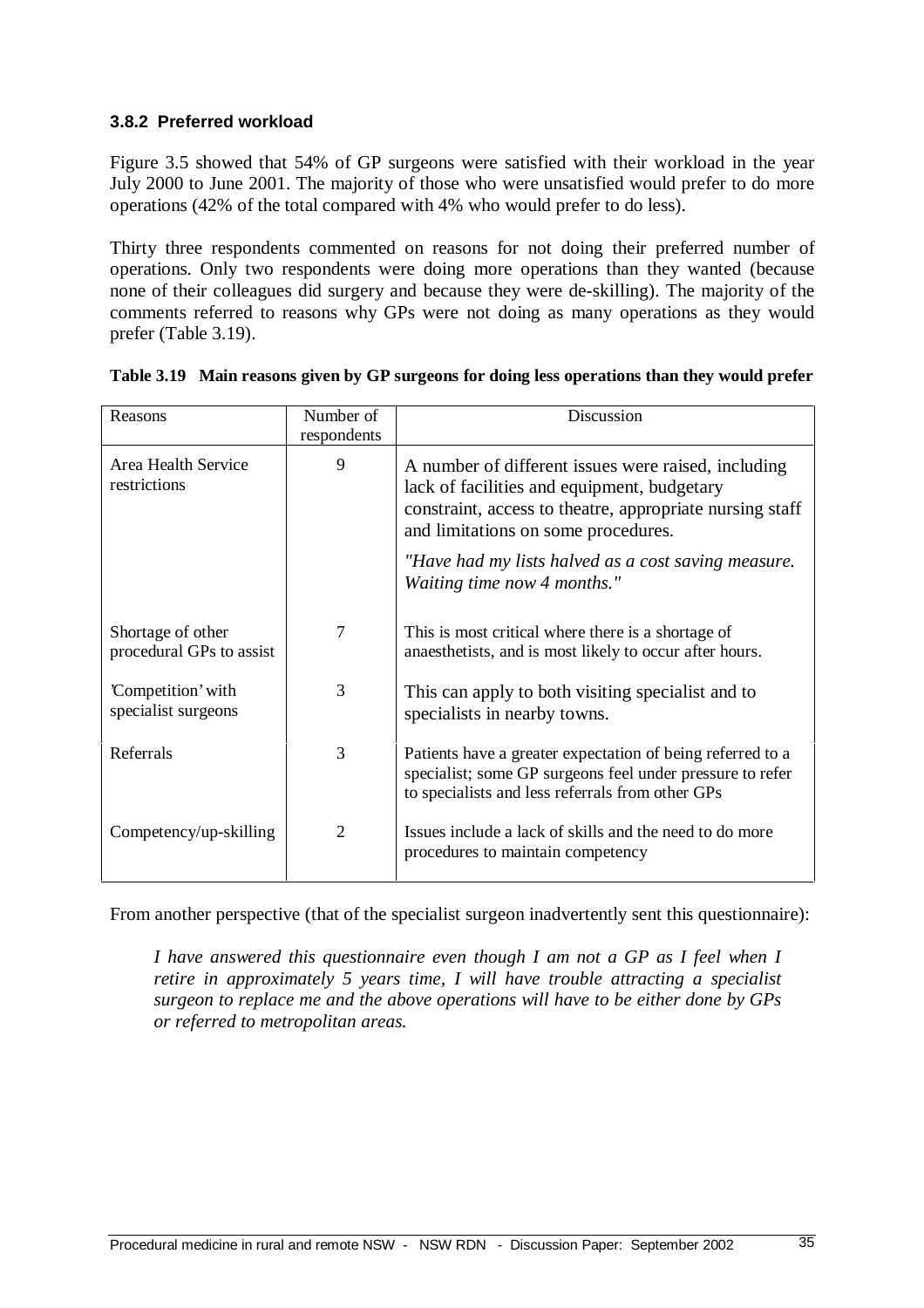#### **3.9 Intentions**

GPs were also asked directly about their plans to stop practising advanced procedural skills in the foreseeable future (Table 3.20).

#### **3.9.1 Those stopping between July 2000 and June 2001**

During the twelve month period from 1 July, 2000, 19 GPs ceased obstetrics, 10 ceased doing LSCS, 7 ceased anaesthetics and 7 ceased surgery (Tables 3.1 & 3.20). In all 17 GPs had ceased all procedural work and 11 were still practising some advanced procedural skills as of 30 June, 2001. Seven GPs ceasing to practice obstetrics were younger than 45 and at least one of those had been practising for less than one year. This compares with one GP anaesthetist and no GP surgeons in the same age bracket and a minimum of 7 years and 16 years as fully qualified GPs practising their procedural skills.

By far the most common reason given by those GPs who ceased practising advanced procedural skills in 2000/01 was concern about litigation and the cost of medical indemnity insurance (14 respondents). A number of other reasons were also mentioned, including AHS budgets/lack of support (4 respondents), less demand for skills (3 respondents), age/retirement, changing patient expectations, withdrawal of facilities at hospital, difficulty of major re-skilling, poor remuneration, workload, issues around peers and worry (2 respondents).

| Advanced<br>procedural<br>skill | GPs stopping<br>between July<br>2000 and June |                 | Intention to stop practising advanced procedural<br>skills (% of procedural GPs practising at 30)<br>June, 2001) | Unsure<br>$(\% )$ | Total<br>(numbers)<br>responding |                      |     |
|---------------------------------|-----------------------------------------------|-----------------|------------------------------------------------------------------------------------------------------------------|-------------------|----------------------------------|----------------------|-----|
|                                 | 2001 (% of all<br>$respondents)^{1}$          |                 | Yes                                                                                                              |                   |                                  | to this<br>question) |     |
|                                 |                                               | $<1 \text{ yr}$ | $1 - 3$ yrs                                                                                                      | $3 - 5$ yrs       | within 5<br>years                |                      |     |
| <b>Obstetrics</b>               | 11                                            | 9               | 9                                                                                                                | 15                | 50                               | 18                   | 152 |
| <b>LSCS</b>                     | 16                                            |                 | 7                                                                                                                | 11                | 60                               | 15                   | 55  |
| Anaesthetics                    | 6                                             |                 | 7                                                                                                                | 6                 | 64                               | 14                   | 98  |
| Surgery                         | 11                                            | 9               | 2                                                                                                                | 9                 | 67                               | 9                    | 53  |

#### **Table 3.20 Future intentions of GPs practising advanced procedural skills**

1. See Table 3.1

Those indicating they were likely to cease practising within the next 5 years represented 33% of obstetricians, 25% of those doing LSCS, 20% of anaesthetists and 20% of surgeons practising at 30 June, 2001. This proportion may increase due to the relatively high number of GPs who were unsure of their intentions (Table 3.20). Despite being older, surgeons indicated they were more likely to continue to practice beyond 5 years. Obstetricians were the least certain, with only 50% indicating a clear intention to continue beyond 5 years.

#### **3.9.2 Future workforce requirements based on survey**

Comparing the number of procedural GPs required over the next 5 years to replace those indicating an intention to leave (excluding those who were unsure) with those in the workforce with less than 5 years experience as a fully qualified GP practising advanced procedural skills gives an indication of the adequacy of the future workforce (Table 3.21).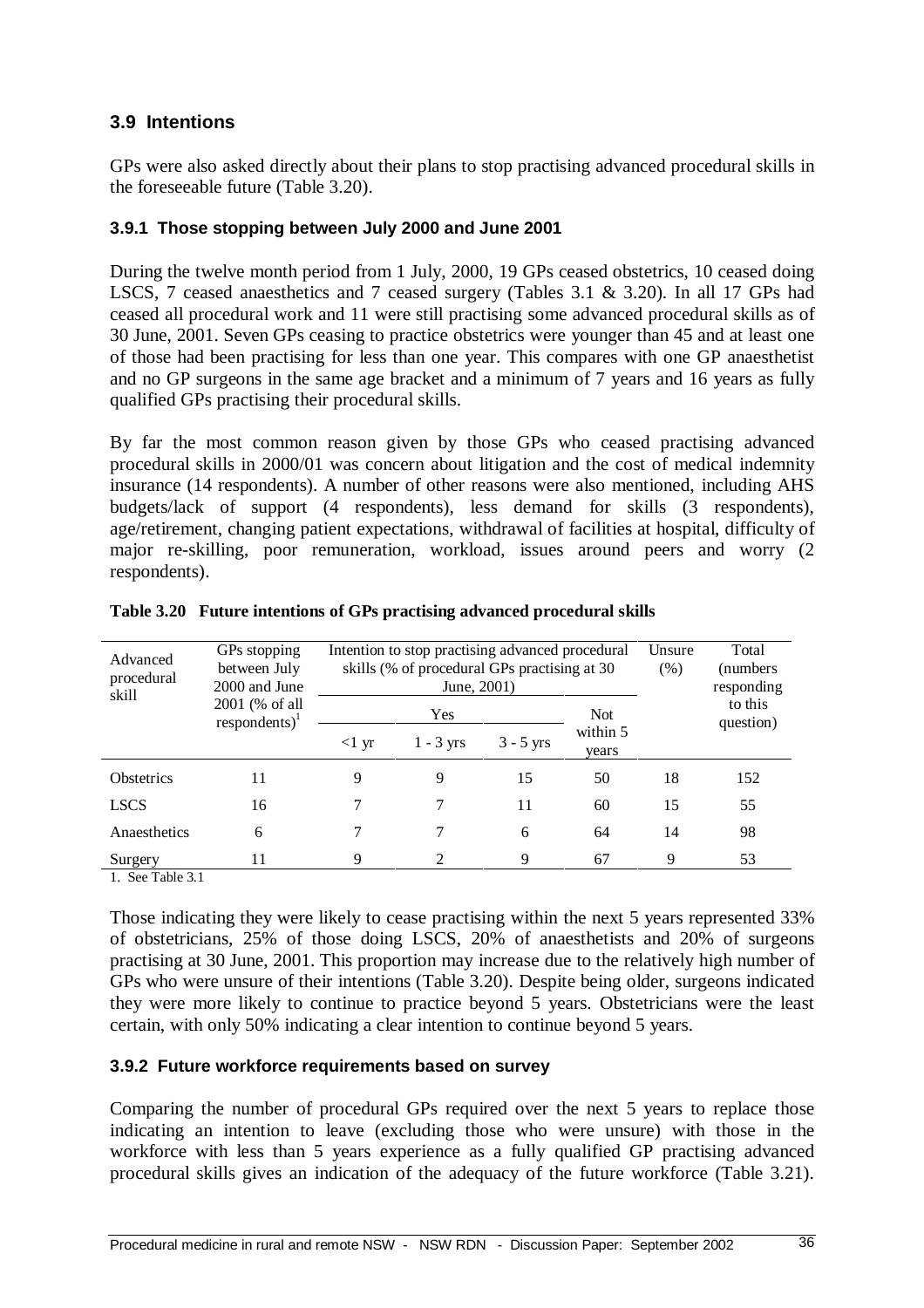Whilst this is an over simplified calculation, it does give rise to concern about the adequacy of the future workforce.

| Advanced procedural skill | Number of procedural GPs      | In workforce with up to 5 |
|---------------------------|-------------------------------|---------------------------|
|                           | required over next 5 years to | years experience          |
|                           | replace those indicating an   |                           |
|                           | intention to leave            |                           |
| Obstetrics                | 48                            |                           |
| <b>LSCS</b>               | 14                            |                           |
| Anaesthetics              | 20                            | 10                        |
| Surgery                   |                               |                           |

#### **3.9.3 Respondent's comments**

Respondents were given the opportunity to comment on their intentions: Sixty two explained why they planned to stop practicing advanced procedural skills within the next 5 years (Table 3.22). This compared with 69 who commented on what could be done by the various peak bodies representing doctors'interests (Table 3.23).

|                       | Table 3.22 Reasons given for expressed intention to stop practising any advanced procedural |
|-----------------------|---------------------------------------------------------------------------------------------|
| skills within 5 years |                                                                                             |

| Explanations                                      | Number<br>of<br>respondents <sup>1</sup> | <b>Discussion</b>                                                                                                                                                                                                                                                                                                                                                                                                                                                                                                                                                                                                            |
|---------------------------------------------------|------------------------------------------|------------------------------------------------------------------------------------------------------------------------------------------------------------------------------------------------------------------------------------------------------------------------------------------------------------------------------------------------------------------------------------------------------------------------------------------------------------------------------------------------------------------------------------------------------------------------------------------------------------------------------|
| Medical<br>indemnity                              | 43                                       | The two major themes were the rising cost of indemnity<br>cover and the increasing fear of litigation. The increased<br>costs of maintaining insurance cover were associated with<br>issues like a falling case load, decreasing remuneration<br>from hospital work, high workload associated with doing<br>procedural work and increasing stress levels. Age, lifestyle<br>and patient expectations were also mentioned.<br>"Procedural work exposes me more and more to litigation<br>without offering me anything. The increased stress has<br>markedly reduced satisfaction and sustainability of my<br>obstetric work " |
| Age/retirement                                    | 17                                       | Age/retirement alone, or in conjunction with desire to<br>reduce workload, especially out of hours on call work,<br>indemnity,<br>support from hospital and<br>financial<br>considerations. The majority did not think the actions of<br>any other organisations would change their mind.                                                                                                                                                                                                                                                                                                                                    |
| Area Health<br>Service/hospital<br>administration | 13                                       | Downgrading facilities, limiting opportunities<br>of<br>procedural work, followed by lack of support, funding and<br>support staff from the hospital and an increase in rules,<br>regulations and paperwork associated with procedural<br>medicine.                                                                                                                                                                                                                                                                                                                                                                          |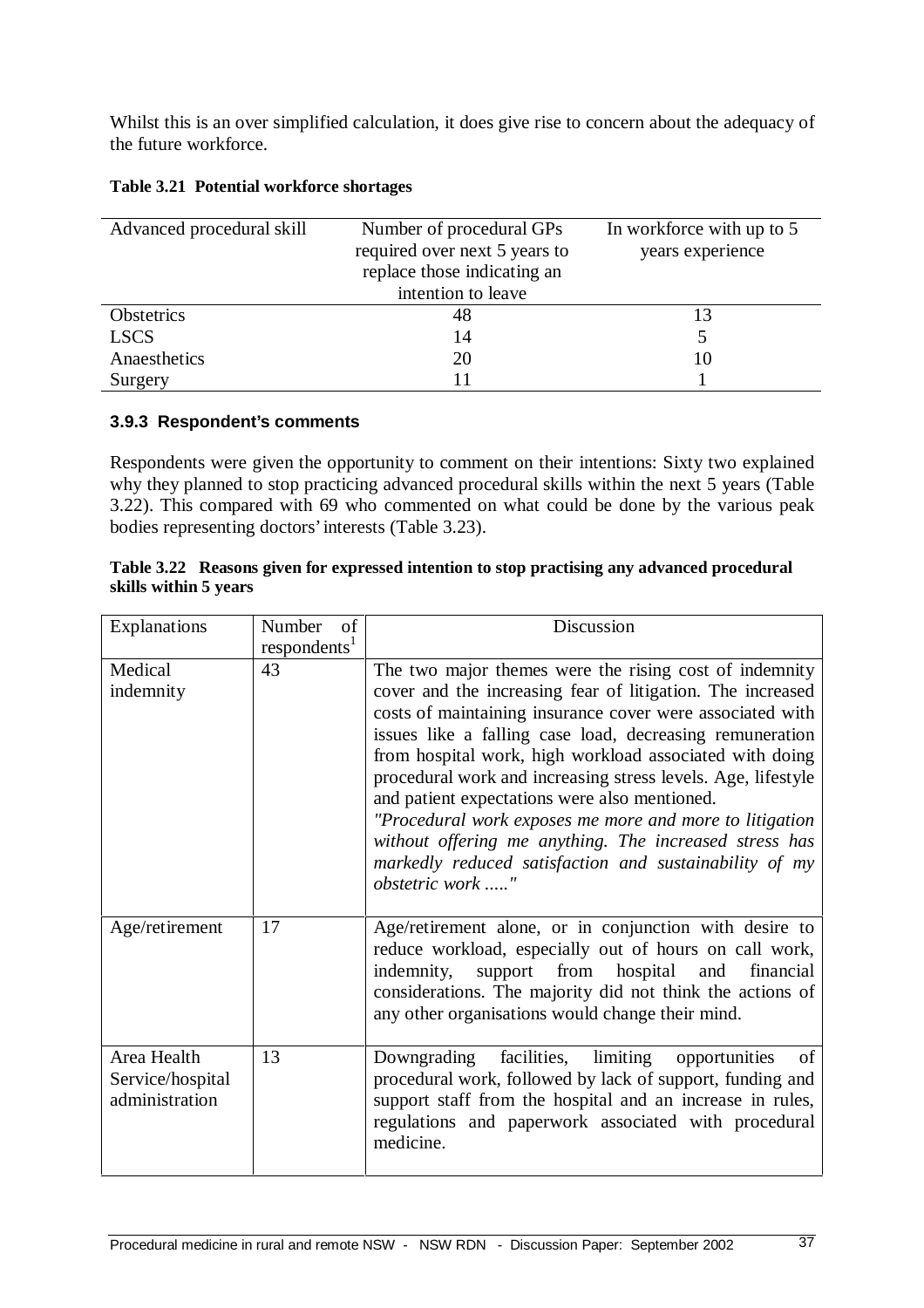Table 3.22 continued

| Explanations            | of<br>Number             | Discussion                                                                                                                                                                                                                                                                                                                                                                                                                                                                  |
|-------------------------|--------------------------|-----------------------------------------------------------------------------------------------------------------------------------------------------------------------------------------------------------------------------------------------------------------------------------------------------------------------------------------------------------------------------------------------------------------------------------------------------------------------------|
|                         | respondents <sup>1</sup> |                                                                                                                                                                                                                                                                                                                                                                                                                                                                             |
| Workload                | 13                       | The after hours workload associated with procedural work<br>(especially obstetrics) is very tiring and stressful and<br>impacts on the quality of life.<br>"The procedural work after hours is wearing me out: to<br>get out of bed three times a week for 10 years is making<br>me tired and probably inefficient. The main factor in this<br>is obstetrics. I feel if I was less tired I would be more<br>efficient and more able to handle the increase of<br>workload." |
| Workforce issues        | 11                       | Lack of adequate anaesthetic support, inadequate hospital<br>staffing and issues around workload/caseload in relation to<br>other practitioners. One respondent intending to stop<br>because a new procedural GPs moved into town. More<br>generally it is "The pressures of after hours medicine and<br>the daily workload in general practice due to insufficient<br>doctors "                                                                                            |
| Skill maintenance       | 11                       | Workload too small to maintain skills, in some cases due<br>to cutbacks at the hospital. Costs and difficulty of<br>maintaining anaesthetic/ultrasound equipment and the<br>required continuing medical education.                                                                                                                                                                                                                                                          |
| Family                  | 10                       | Move for children's education is the most common reason<br>for stopping, followed by 'lifestyle', the cost of boarding<br>school and disruption to family life caused by after hours<br>workload, health of family members<br>and<br>spouse<br>employment.                                                                                                                                                                                                                  |
| Financial               | 6                        | Inadequate pay. Five of the six respondents mentioned<br>inadequate pay along with other factors such as long<br>hours, medico-legal pressures, inadequate anaesthetic<br>support, quality of life and professional development<br>requirements.                                                                                                                                                                                                                            |
| Personal                | 4                        | Respondents no longer want the worry or responsibility,<br>and would not be influenced by what organisations might<br>do.                                                                                                                                                                                                                                                                                                                                                   |
| Stopped                 | 3                        | All mention litigation, one mentions falling numbers,<br>changed patient expectations and less experienced<br>midwives.                                                                                                                                                                                                                                                                                                                                                     |
| Patient<br>expectations | $\overline{2}$           | Patient expectations are changing.<br>"As before people's attitudes to what is appropriate care is<br>changing. Both the patient and the profession having<br>changing expectations."                                                                                                                                                                                                                                                                                       |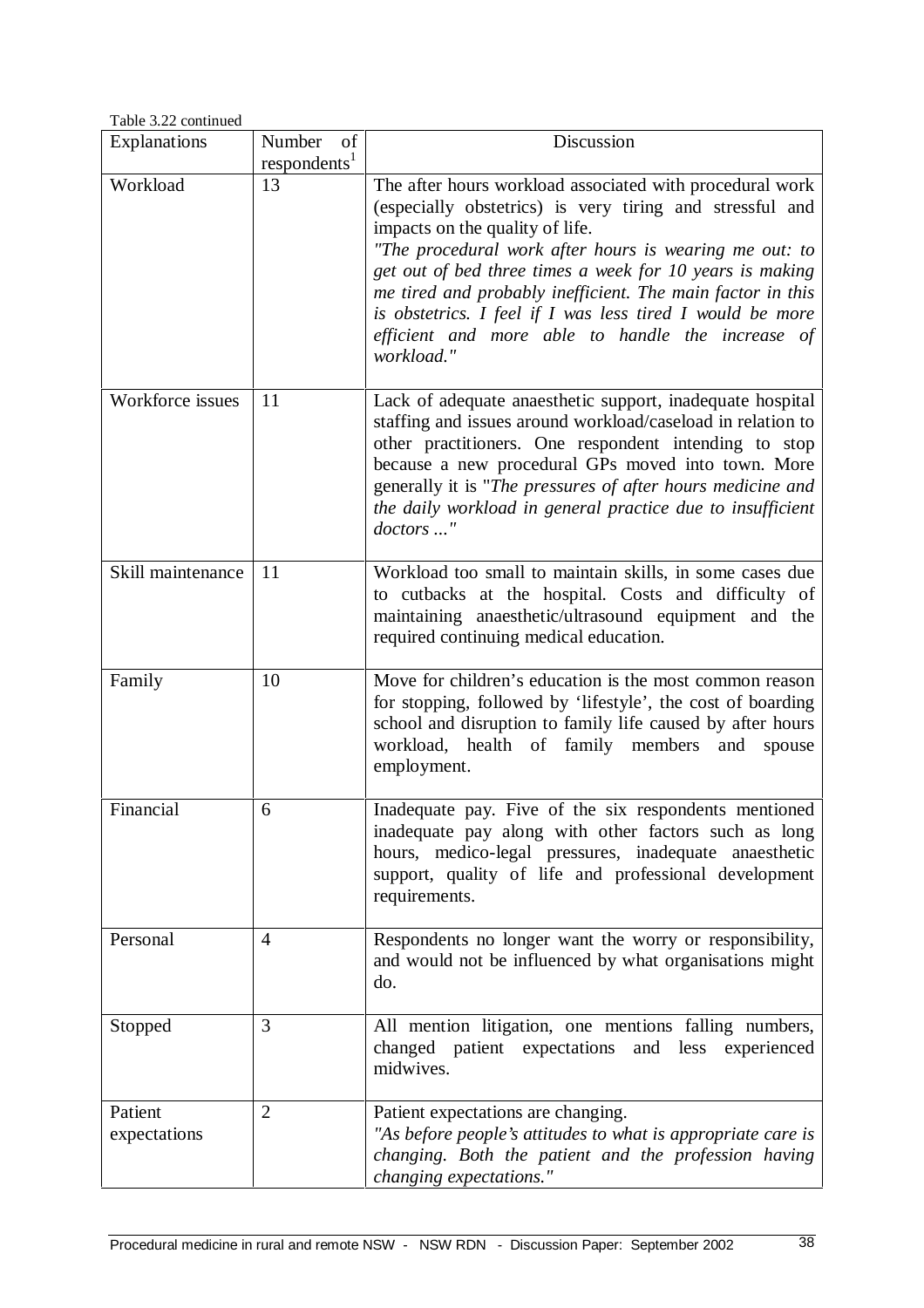| Explanations                                     | Number of<br>respondents <sup>1</sup> | Discussion                                                                                                                                                                                                        |
|--------------------------------------------------|---------------------------------------|-------------------------------------------------------------------------------------------------------------------------------------------------------------------------------------------------------------------|
| Relationship with $\vert 2 \vert$<br>specialists |                                       | Changes in relationship with specialists leading to reduced<br>procedural work<br>"Existing resident obstetric specialist support about to<br>cease - do not wish to practice other than low risk<br>obstetrics." |

1. Some respondents gave more than one reason

Respondents were then asked if there was anything that organisations such as RDN, RDA, Divisions of General Practice, Commonwealth or State Departments of Health, rural clinical schools, ACRRM or the Royal Australian College of General Practitioners (RACGP) could do to help influence their decision. There were 69 responses (Table 3.23).

Most of the reasons put forward to influence intentions to cease were not ascribed to a particular organisation. The majority who did identify a particular organisation directed their comments at NSW Health Department, in particular the need to recognise the impact of procedural medicine and hospitals, and to stop rationalising the system, particularly downgrading facilities at small centres.

| <b>Table 3.23</b> |  |  | Suggestions about what medico-political organisations could do to influence |  |  |  |
|-------------------|--|--|-----------------------------------------------------------------------------|--|--|--|
|                   |  |  | procedural GPs to continue to practise procedural skills                    |  |  |  |

| Explanation                                       | Number<br>of             | Discussion                                                                                                                                                                                                                                                                                                                                                                                                                                                                                                                                                                                                          |
|---------------------------------------------------|--------------------------|---------------------------------------------------------------------------------------------------------------------------------------------------------------------------------------------------------------------------------------------------------------------------------------------------------------------------------------------------------------------------------------------------------------------------------------------------------------------------------------------------------------------------------------------------------------------------------------------------------------------|
|                                                   | respondents <sup>1</sup> |                                                                                                                                                                                                                                                                                                                                                                                                                                                                                                                                                                                                                     |
| Medical                                           | 44                       | The majority of comments related to containing the costs                                                                                                                                                                                                                                                                                                                                                                                                                                                                                                                                                            |
| indemnity                                         |                          | of medical indemnity. Four respondents suggested that the<br>State Government pay indemnity for public patients,<br>especially for those working in non RDA package<br>hospitals. The other concern was for a reduction in the risk<br>of litigation. Most suggested Tort Law reform, and several<br>respondents also mentioned educating the public as a way<br>of reducing the likelihood of litigation. Very few<br>comments related to a specific organisation.                                                                                                                                                 |
| Area Health<br>Service/hospital<br>administration | 15                       | Several respondents commented that local AHSs need to<br>understand the importance of having procedural medicine<br>available in smaller communities. A number of things they<br>could do to retain procedural GPs were mentioned,<br>including reducing bureaucracy, improving hospital<br>staffing, equipment, facilities, case numbers, funding and<br>working conditions. Particular attention was given to<br>reducing the burden of after hours work, mainly through<br>re-organising rosters. (For example by increasing the<br>number of VMO positions and searching for extra help<br>such as CMO/locums.) |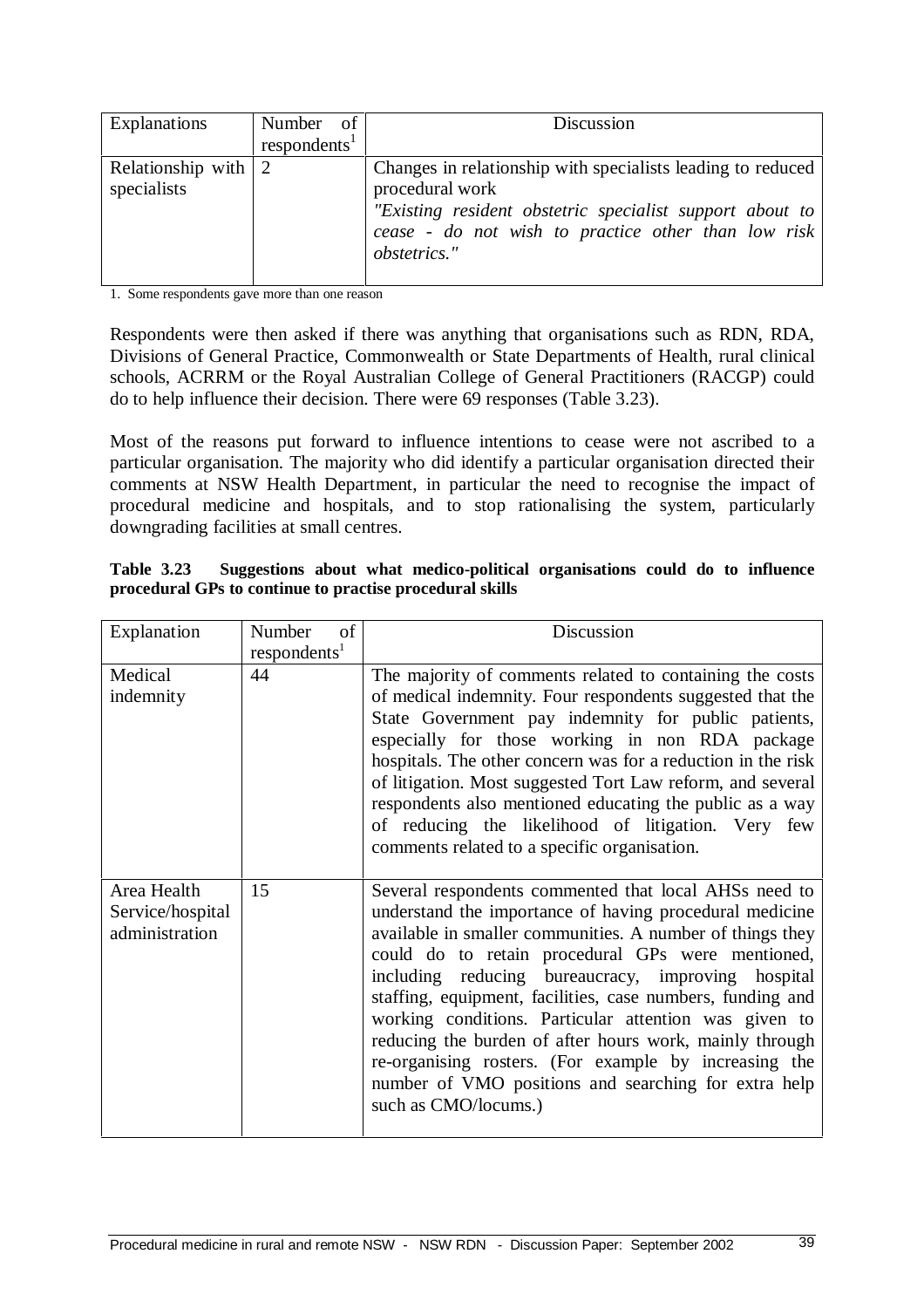Table 3.23 continued

| Explanation                  | of<br>Number<br>respondents <sup>1</sup> | Discussion                                                                                                                                                                                                                                                                                                                                                                                                                                                                                                                                                                                                      |
|------------------------------|------------------------------------------|-----------------------------------------------------------------------------------------------------------------------------------------------------------------------------------------------------------------------------------------------------------------------------------------------------------------------------------------------------------------------------------------------------------------------------------------------------------------------------------------------------------------------------------------------------------------------------------------------------------------|
| CME/up-<br>skilling          | 15                                       | Comments were around the costs and difficulty of getting<br>enough CME points, or learning new procedural skills. A<br>wide range of concerns from the need for and opportunities<br>to upskill and/or maintain skills. Over-arching this is the<br>difficulty of getting locum cover while away from the<br>practice, and if locums are available, the costs of leaving<br>the practice can be prohibitive (locums, travel, course<br>costs, accommodation ).                                                                                                                                                  |
| Workforce                    | 11                                       | These respondents wanted more rural GPs to reduce the<br>workload, They wanted those with similar procedural<br>skills to fill vacancies, some of which had existed for as<br>long as 4 years, and they wanted action now to maintain<br>service provision as the present workforce ages and retires.<br>Several respondents also called for more trained nurses.                                                                                                                                                                                                                                               |
| Remuneration/<br>recognition | 10                                       | Most comments reflected the desire to be recognised as a<br>valuable supplier of services by NSW Health and to be<br>paid adequately for those services.<br>"Doing a day's list of anaesthetics earns less than a day in<br>General Practice and you still have the cost of your<br>practice to run." Additional costs include increased cost of<br>insurance and ongoing training, and locums.<br>A strong tie with medical indemnity was identified as the<br>cost of insurance can be a crippling factor in practicing<br>procedural medicine – extra work and lose money at the<br>same time <sup>2</sup> . |
| Training                     | $\overline{2}$                           | Continue to supply advanced skills posts                                                                                                                                                                                                                                                                                                                                                                                                                                                                                                                                                                        |
| Infrastructure               | $\overline{2}$                           | Two distinct issues were raised. One was the need to<br>expand hospital infrastructure in rural areas, enabling GP<br>surgeons to continue practising. Secondly "Running a<br>small 1-2 doctor practice is very expensive and the<br>availability of a community facility to lease without the<br>capital development costs would encourage me to stay"                                                                                                                                                                                                                                                         |

1. Some respondents had more than one suggestion

2. The NSW government now covers public liability insurance costs for VMOs, but not costs for private practice.

*RDN could become more active in ....working with the Commonwealth, NSW Health and the GP training program and GPs to make sure that we are training adequate numbers of procedural doctors and that the courses are adequate and able to give our rural registrars appropriate procedural skills for rural practice.*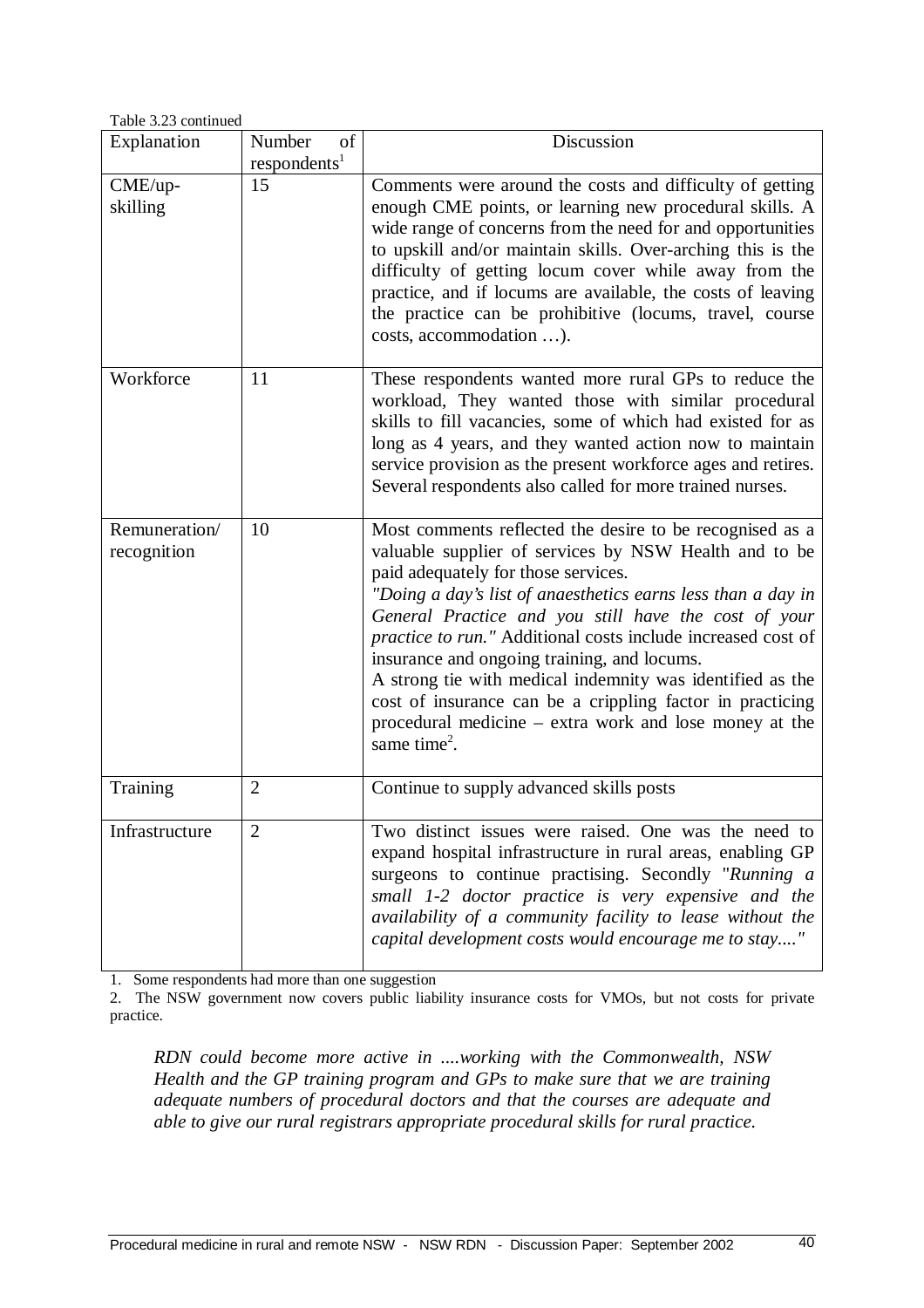#### **3. 10 Future of procedural medicine according to procedural GPs**

Eighty nine procedural GPs commented on issues related to procedural medicine, which they did not think had been adequately covered in the questionnaire. It is apparent from the comments that procedural GPs are concerned about the long term viability of procedural medicine outside base hospitals. Concerns were expressed about the level of recognition and support, particularly from within the regional administration of health services (NSW Health Department and AHS) – "*Need (from them) a commitment to maintaining services to rural communities".*

A number of respondents echoed the feeling that unless the NSW Health Department commits to a level of procedural service in rural and remote NSW and changes its policies accordingly, there will be no more.

*The threat to procedural general practice comes not from a lack of training or CME but through financial pressure neglect & active discouragement by area health services in NSW. In addition our practices (private) are increasingly complex & time consuming to run, & usually better remunerated for time involved relative to procedural work.*

*I have tried to remain positive but see only a diminution of service. I wonder at commitment of RDN, RDA, AMA and especially RACGP to procedural practice. Maybe it is all too big and the problem will fix itself. IE procedural medicine will contract to Base Hospitals, maybe that is what should happen anyway!*

An example of reduced services -

*Complexity of anaesthetics reduced ...limited to day surgery. Also numbers reduced .... GP surgery has been ceased (by administration). All out of hours, non-booked surgery had been ceased. Obstetric complexity greatly reduced - no longer have caesarian service therefore all but lowest risk obstetrics sent away.*

The majority view was that procedural work in district hospitals is a valuable and worthwhile activity.

*Rural Hospitals need to stop counting the cost of procedural medicine & count the cost of stopping: poor access to rural care, no incentive to practice in rural area and ongoing GP shortages*

In addition to the role of district hospitals in communities, a number of respondents drew the link between competency in procedures and the ability to deal with emergencies. For example,

*I believe GP anaesthetists provide a safe, effective and essential service for rural hospitals. Without their skills base in airway management and resuscitation (neonatal/trauma/obstetrics etc), health care in the country would be much less comprehensive.*

However,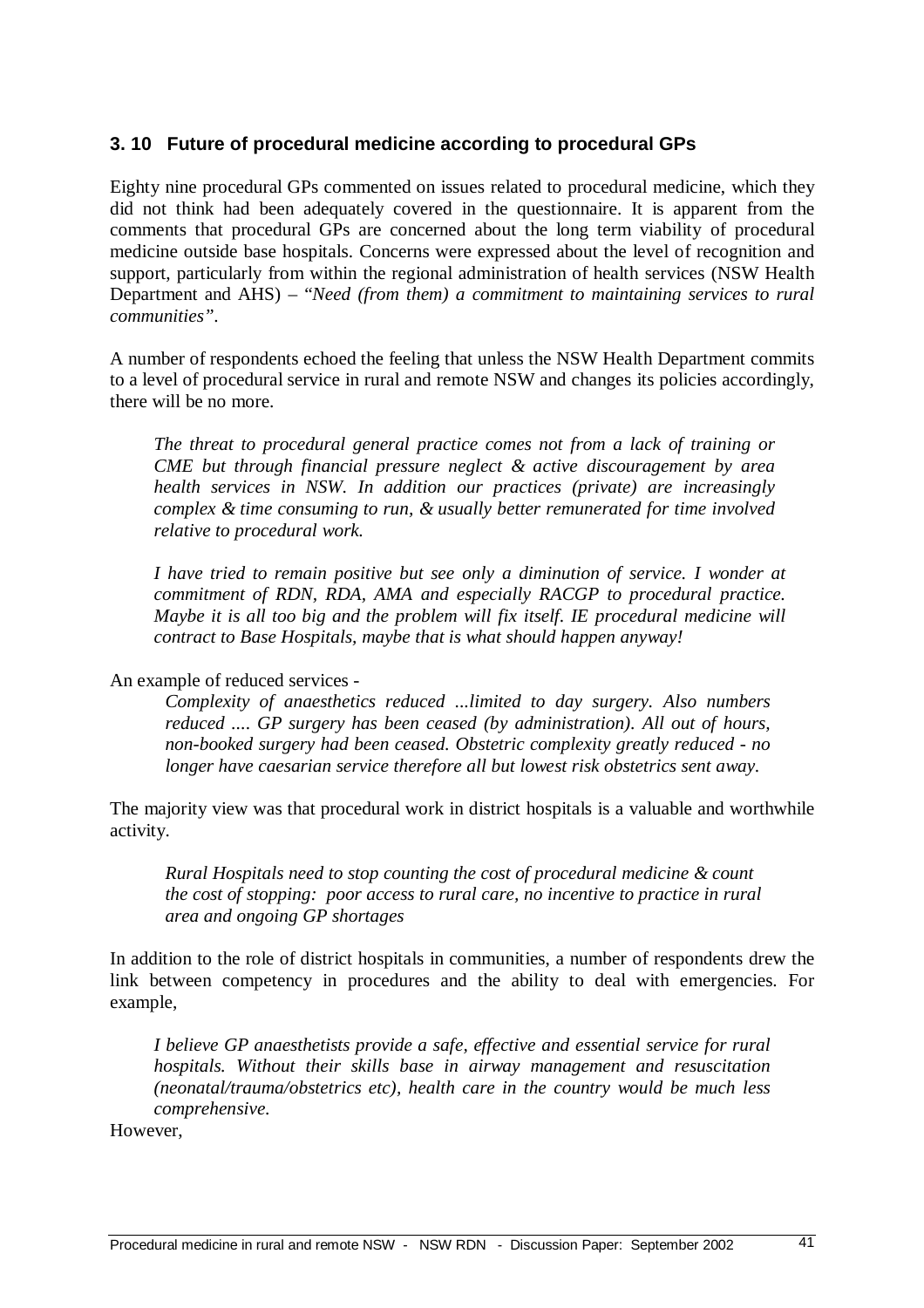*In anaesthetics there is a trend toward reducing the amount of elective work going on at district hospital level while maintaining demands for on call & emergency work.*

The need for more procedural GPs, particularly surgeons, was reiterated. Pessimism around finding replacements for recently retired surgeons (GP surgeons and also general surgeons) and GPs to do LSCS was expressed.

In some areas workforce has reached critical levels.

*I am very pessimistic for the future of procedural GP. The country workforce in our area is getting older & less willing to put in the hours or take the increasing responsibility.*

*It's important to bring about change rapidly. We are already close to a point of minimal manpower leaves us on the edge of collapse of existing services.*

In some areas workforce shortages have exacerbated the workload of individual GPs, while in others the level of service has dropped.

*Currently the biggest issue is finding time to go away for CME (apart from the cost). Work loads have become excessive (in the extreme).*

Several other issues have also attracted attention as being pivotal in maintaining a procedural workforce. Thirteen respondents commented directly on medico-legal issues as a disincentive to procedural medicine, for both practising GPs and trainees and a number of others commented indirectly. This includes both the implications of the fear of being sued as well as the impact of rising medical indemnity fees of the viability of procedural practice and the impact of these of future trainees.

*I feel that with increasing patient expectations and increasing litigation, it may be easier for everyone to let procedural medicine fade out. Sounds pessimistic but I can't see many young doctors wanting to take it on.*

*Unless NSW substantially reforms medical indemnity insurance I am pessimistic that much procedural medicine will occur within a few more years.*

*For this type of medicine to continue will require a massive change in societies attitude to health care. That is the only way that the needed legal and governmental attitude reform will happen. Otherwise the Drs who care will walk away, and the others will become so thick skinned they will be useless.*

Remuneration:

*Although money is not of the utmost importance it is in my opinion the constant which may attract more procedural Drs to rural areas. There should be a significant increase in remuneration for procedural medicine to compensate for loss of income from consulting rooms and to cover litigation costs as those involved in procedures are increasingly more susceptible to litigation.*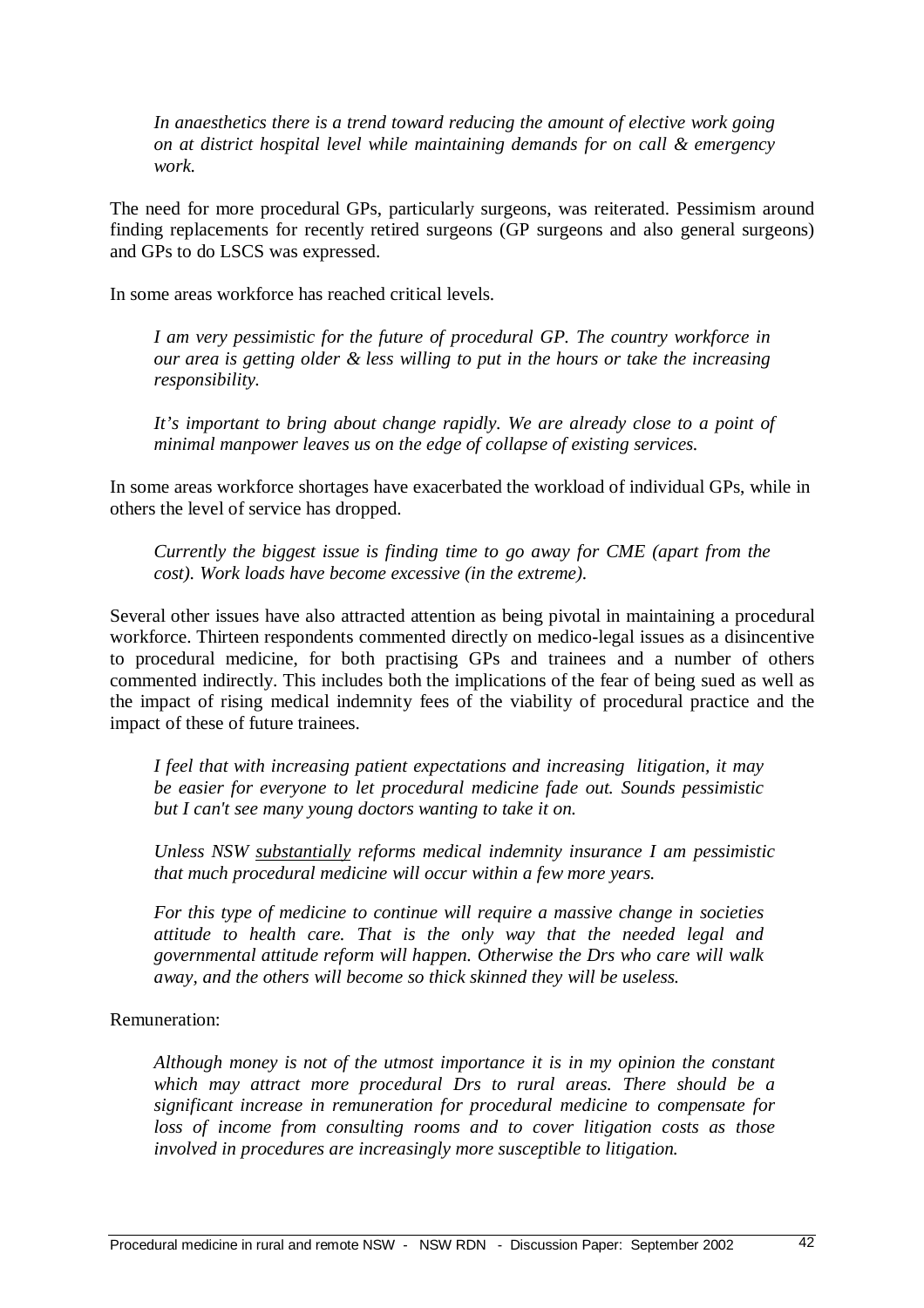As well as the cost of medical indemnity, the other financial concern is the poor fee for service fees under the RDA package. Several respondents reported earning less for a day in theatre than in their surgery, and still have practice overheads to pay.

*Inadequate payment for being on call for procedural medicine has been an issue in losing GP proceduralists in our area. The subsequent introduction of expensive sessionally paid locums seems unfair and further alienates the resident medicos, and is not efficient in the long term either.*

Other respondents also commented on the inadequacy of the RDA package, particularly for anaesthetics.

*I feel RDA package for fee for service has fallen behind true cost of what it costs to continue with procedural work. I feel anaesthetics is most underpaid and should be paid as a session or fee substantially increased.*

Similar concerns were also expressed by GPs working in non RDA package hospitals, who saw themselves as even more disadvantaged.

Training issues were covered thoroughly in Section 3.5. Several respondents commented on the need to encourage students and give them the opportunity to see procedural GPs at work. There was some optimism that through the newly established clinical schools, students will get more exposure to rural medicine and see procedural GPs at work. This could encourage them to undertake training in procedural skills. Qualified GPs should also be encouraged to undertake training and perhaps a role for ACCRM in supporting them as well as the other specialist colleges.

Some respondents expressed the need for more hands on training in a sympathetic environment.

*It is surprising the number of graduates with both FRACGP and DRANZCOG and periods of training in surgery and anaesthetics who are graduating do not "feel confident" to practice their skills. A tragic waste of enthusiasm and training, and I believe is a major reason why doctors wont go bush.*

GPs also re-iterated the need for recognition and peer support from specialist colleges in regard to CME and medico-legal support.

*Remote communities can't work in isolation, there needs to be more opportunity for GPs to practice procedural skills in large rural towns and urban practice.*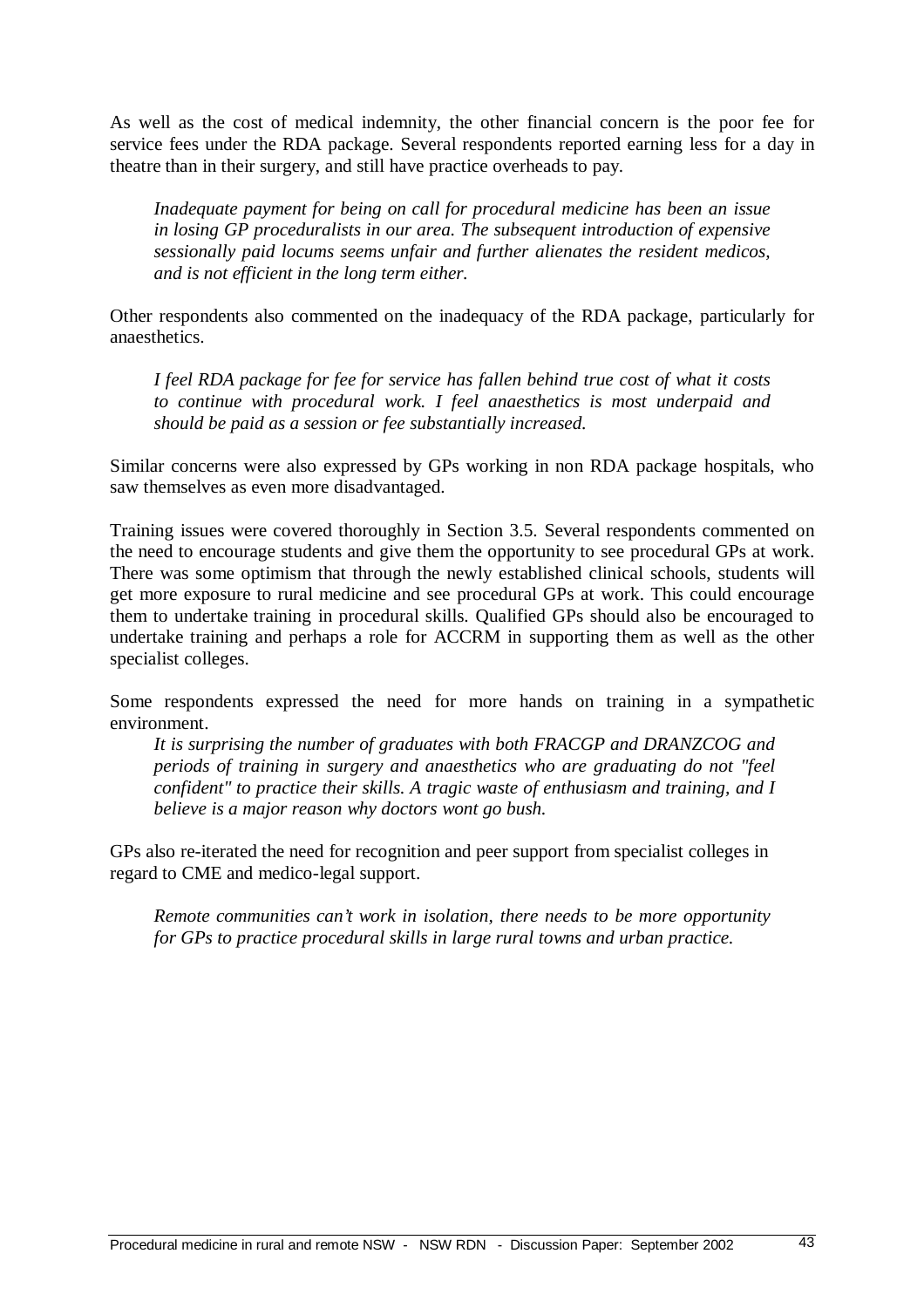## **4. Discussion**

#### **4.1 Size of the workforce**

At 30 June, 2001 there were 166 GP obstetricians, 67 GPs doing LSCS, 118 GP anaesthetists and 62 GP surgeons in NSW (RRMA 4-7). Of these 153 GP obstetricians (92%), 56 GPs doing LSCS (84%), 105 anaesthetists (89%) and 55 GP surgeons (79%) responded to the procedural medicine questionnaire.

#### **4.2 Changes to the workforce over the past decade**

Studies by Woollard and Hays (1993) and Collett and Carroll (1994) have provided a benchmark for obstetricians and anaesthetists, in the early 1990's and RDA (NSW) surveyed rural doctors in 1994 and 2001 (unpublished).

#### **4.2.1 Obstetrics**

At 30 June, 1991, there were 263 doctors practising obstetrics in 86 communities (Woollard and Hays, 1993). This compares with 166 GP obstetricians practising in 74 communities at June 30, 2001. An unspecified (small) number of the 263 doctors counted by Woollard and Hays (1993) may have been specialists and several communities outside RRMA 4-7 were incuded. However, the comparison highlights a reduction of approximately one third of the GP obstetrician workforce and up to 12 communities who are no longer able to offer obstetrics services locally over a 10 year period. The proportion of obstetricians doing LSCS has not changed appreciably over the last 10 years. The number of deliveries recorded in the 1990/01 financial year (5 950) was slightly less than those recorded in the 2000/01 financial year (7 060) and the proportion of caesarean sections (10.6%) was similar, though slightly higher than that noted in Western Australia by Welch and Power (1994).

#### **4.2.2 Anaesthetics**

A study of GP anaesthetics in rural areas in 1991 by Collett and Carroll (1994) identified 190 GP anaesthetists working in rural public hospitals (including at least 4 in RRMA 2 areas). This compares with our best estimate of 118 GP anaesthetists practising at  $30<sup>th</sup>$  June, 2001. Again this comparison highlights a reduction of around one third of all GP anaesthetists during the past 10 years. Those working in NSW fee for service public hospitals had average experience 12.9 years, an average age of 42.3 years and 24% has post graduate qualifications (Collett and Carroll, 1994). This compares with 14.2 years, 45.4 years and 47%, respectively for the cohort of 105 who responded to the RDN survey in 2001, indicating that over this time the workforce has become smaller and better qualified, but is of a similar average age and level of experience.

In 1991 190 anaesthetists carried out 28 500 anaesthetics at an average of 150 per GP anaesthetist. This compares with 105 anaesthetists (who responded to the questionnaire) doing a total of 29 690 anaesthetics at an average of 290 per GP anaesthetist in the financial year to June 30, 2001. In 1991 there were 33 GPs doing more than 250 anaesthetics each, compared with 47 in 2000/01. There were also 17 GP anaesthetists doing  $< 100$  anaesthetics in this year. A similar study was done by Watts and Bassham (1994) in South Australia.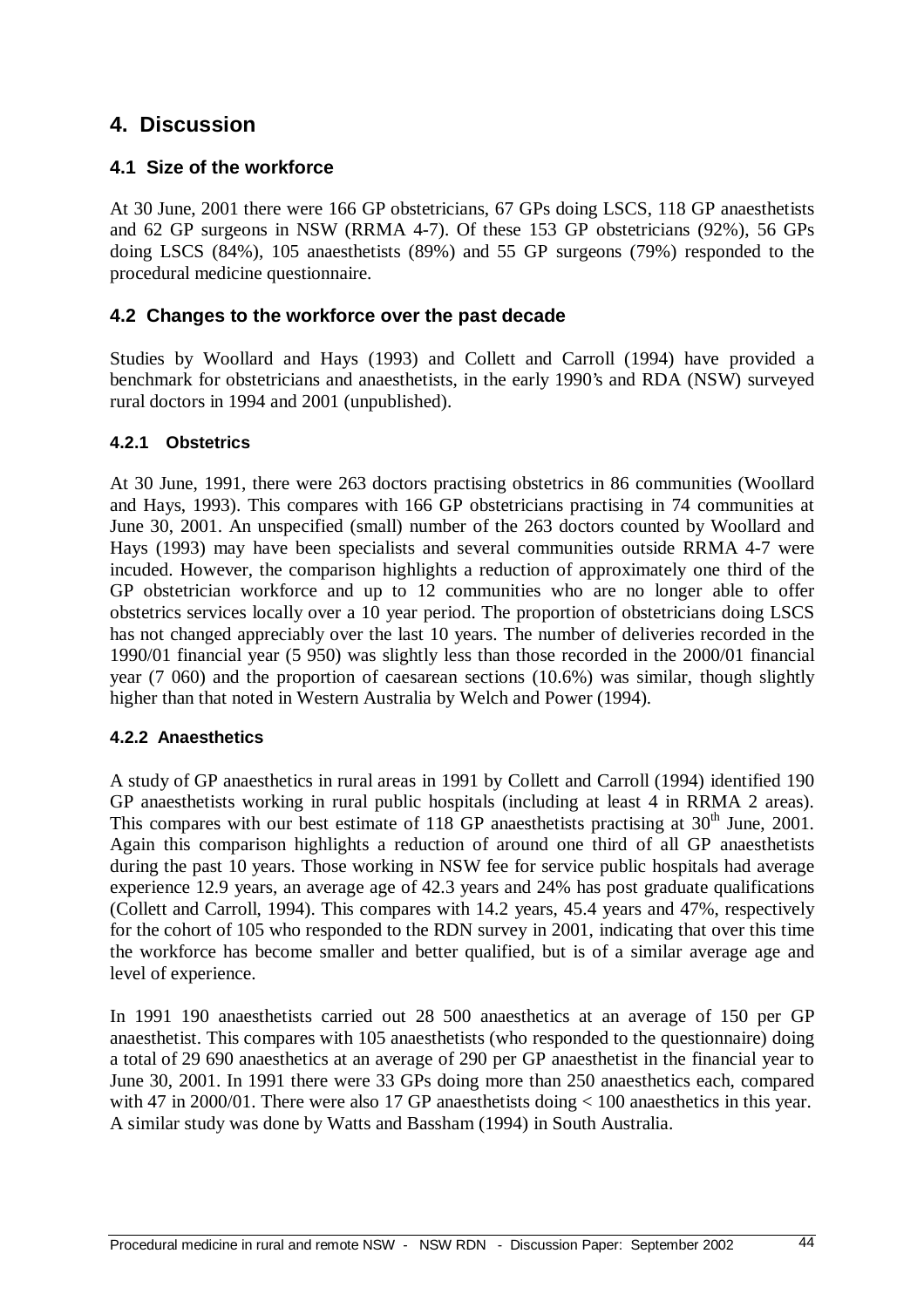#### **4.2.3 Surgery**

There were no available published data on the level of surgical activity in rural and remote NSW to compare with the data collected in this questionnaire. However, the surgical workforce is the oldest and longest serving workforce, and has the lowest number of new recruits. Activity levels varied widely and only 55% of GP surgeons did more than 3 surgical procedures. Concern about the adequacy of the specialist workforce was also clear from the survey.

#### **4.3 Implications for the future workforce**

*General practice is becoming irrelevant as practical (ie procedural) medicine is dying for GPs. If GP work consists of counselling, acupuncture & alternative medicine then let the nurse practitioner do it.*

#### **4.3.1 Intentions**

Approximately one third of GP obstetricians and anaesthetists have stopped practising in the past 10 years. During the 2000/01 financial year 11% of GP obstetricians, 16% of those performing LSCS, 7% of GP anaesthetists and 9% of GP surgeons stopped practising. A third of GP obstetricians, 25% of those doing LSCS, 20% of GP anaesthetists and 20% of GP surgeons think they will cease practicing within 5 years. To maintain even the current workforce, at least 48 GP obstetricians, 14 GPs doing LSCS, 20 GP anaesthetists and 11 GP surgeons would need to take up practice over the next 5 years.

At present the corresponding figures for GPs who have been practising these skills for less than 5 years are 13, 5, 10 and 1. There were 24 GPs out of 222 who reported they were not practising procedural medicine 7 years ago (representing 11% of the workforce at 30 June, 2001). Whilst these figures are based only on the survey, they indicate a serious and ongoing shortfall. The situation appears to be particularly serious for GP surgeons, where 44% have worked as GP surgeons for more than 20 years (compared with 27% for those doing LSCS, 22 % for obstetricians and 20% for anaesthetists). This scenario has led procedural GPs to be very concerned about succession planning. A lack of successors often tips the balance for proceduralists to retire earlier than they might have if they thought someone was going to take over, which can further exacerbate workforce shortage.

A number of reasons were given by those intending to stop procedural medicine within the next 5 years, reflecting a quite a high level of dissatisfaction among the current workforce with their working environment. Issues around medical indemnity were cited more than twice as often as any other issue. Other issues commented on by 10 or more respondents, in order of frequency, were age/retirement, AHS/hospital administration, workload, workforce issues, skill maintenance and impact on the family. Issues GPs felt government or GP bodies could do something about were also overwhelmingly dominated by medical litigation, which was mentioned three times as often as AHS/hospital administration. CME/up-skilling, workforce and remuneration/recognition were also mentioned frequently.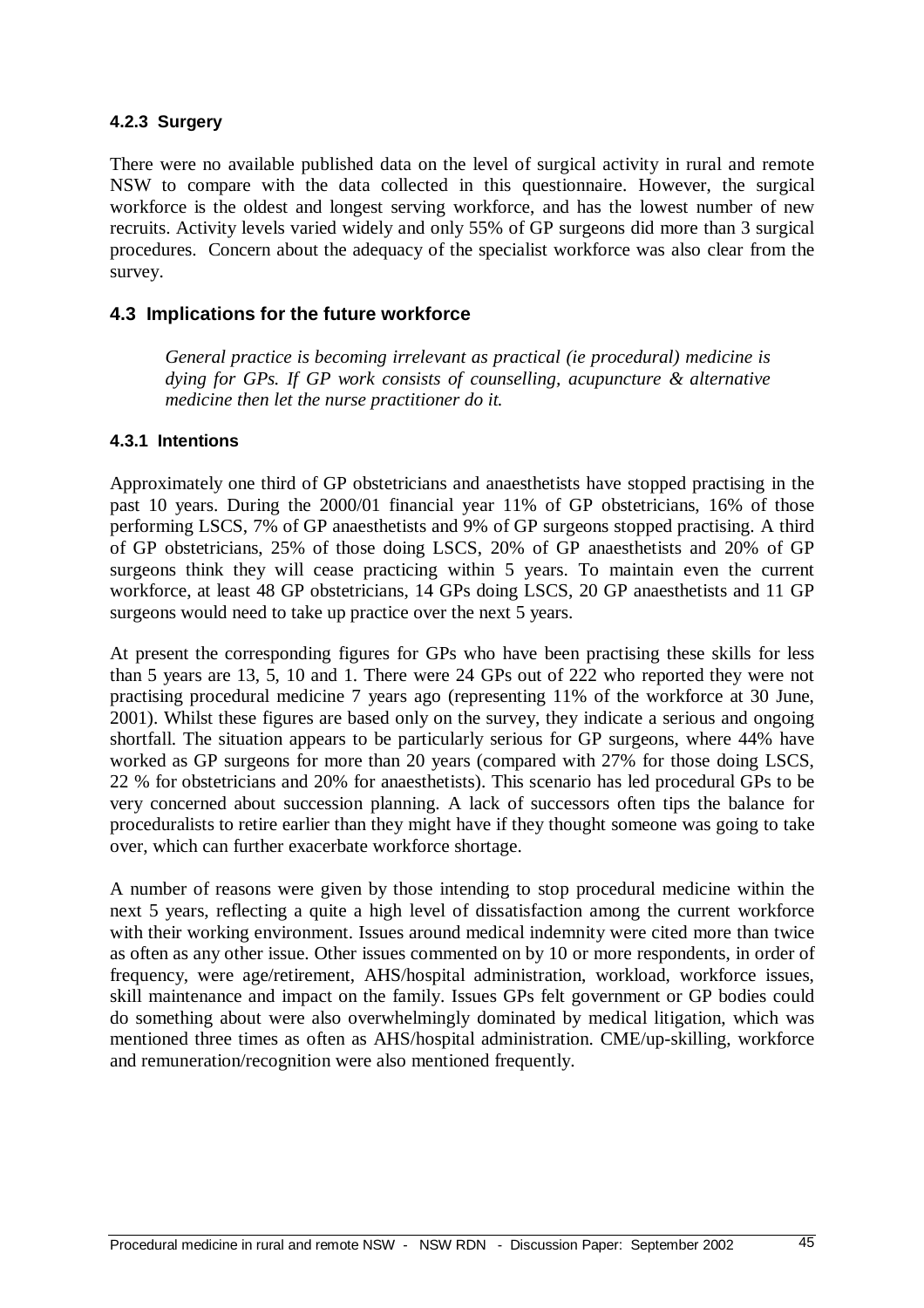#### **4.3.2 Major concerns**

The issues identified by Woollard and Hays during their 1991 survey seem equally pertinent a decade later.

*Rural hospitals are being downgraded due to cost-cutting, medical malpractice insurance is rising rapidly obstetric services are relatively poorly remunerated, and intending rural doctors find it difficult to gain the necessary skills and experience to practise obstetrics away form specialist support.*

Procedural GPs usually have a good relationship with specialists, and value them as an important source of advice. Around half also update their skills by working with specialists. Where the relationship breaks down it is usually because of mistrust/competition, lack of communication and lack of recognition of professionalism of procedural GPs. The Commonwealth government, through the Medical Specialist Outreach Assistance Program, is seeking to boost specialist services to rural and remote areas of the State.

Training GPs in procedural skills requires a high level of commitment by both specialist colleges and GP organisations. AHSs need to recognise the importance of procedural skills and provide training places in regional hospitals as well as a period of preceptorship when new GPs start to practice newly acquired skills in their own towns (especially surgery and LSCS).

Other issues raised in this context were the number of training places available and/or access to up-skilling in an affordable way, which places pressure on existing procedural GPs when they are unable to recruit. Other factors include a reluctance on the part of new graduates to train in procedural medicine and social change in attitudes and expectations of patients to medical care. NSW Health is looking at a proposal to ensure an additional 30 training positions each year to train GPs and prospective GPs in procedural practice.

The most pressing issue in relation to retaining a viable procedural general practice workforce is medical indemnity. At the time this survey was distributed (August, 2001) there were concerns about the rapidly rising cost of medical indemnity insurance, particularly following the collapse of the medical re-insurer HIH. In January 2002 the NSW State Government undertook to pay medical indemnity for all doctors providing services to public patients in public hospitals. The State Government is also considering tort law reform. The situation was further complicated when the main provider of medical indemnity cover to GPs in NSW, United Medical Protection, went into provisional liquidation in May, 2002. The Commonwealth government is still negotiating to try to find a long term solution.

The downgrading of existing rural hospitals has emerged as a major concern in retaining doctors in regional areas (Alexander, 1998, General Purpose Standing Committee No. 2, 1999) and is again an important concern in this survey.

*Initially with NSW Govt's policy of managing the elective surgical procedures reduction in funding and resulting in loss of surgical sessions - and in turn resulting in loss of anaesthetic sessions for me. Now one of our 3 surgeons took on early retirement ... - have found no replacement yet - resulting in further loss of elective sessional work for me in anaesthetics. I can only hope that this situation to change in the very near future!!*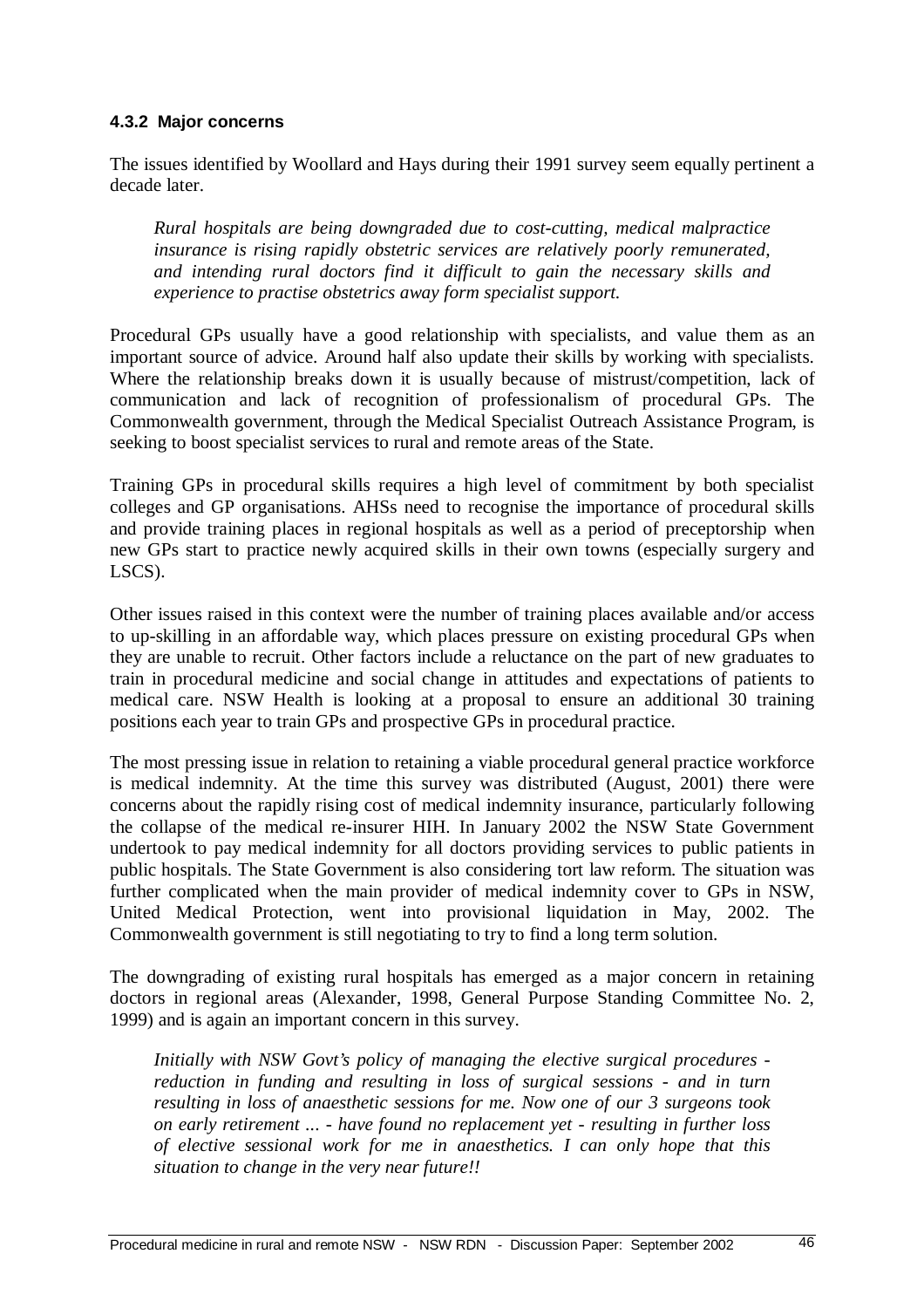The longer term viability of procedural medicine relies on the continued availability of procedural GPs with complementary skills, adequate equipment and funding and skilled nursing staff, throughput levels sufficient to maintain expertise, access to adequate CME and other quality assurance measures. Strategies such as working in regional or tertiary centres to increase case experience are essential for more isolated GPs to maintain competence.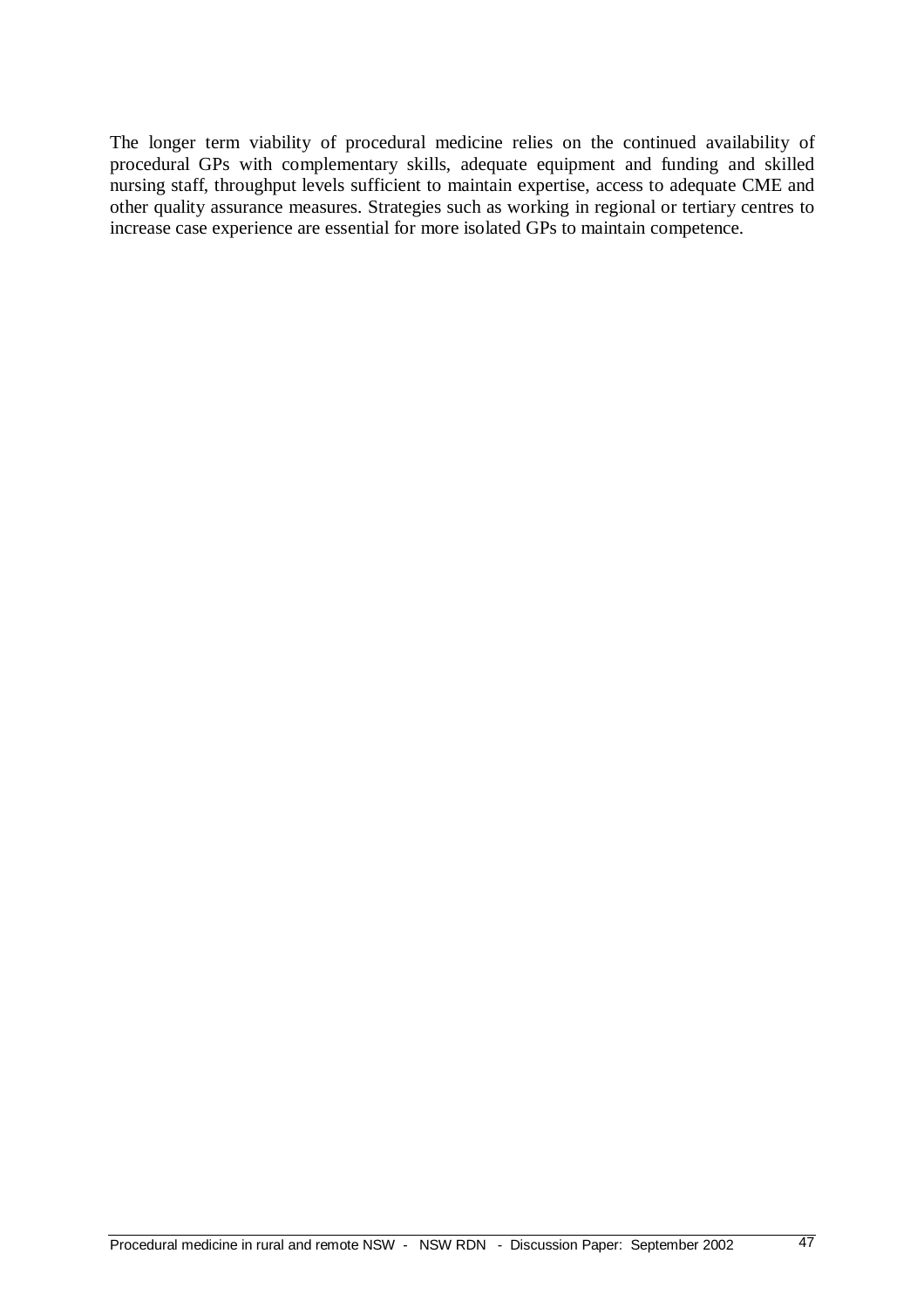## **Conclusions**

The contraction of the procedural GP workforce documented over the past decade is likely to continue into the future, at a faster rate. Age and retirement was the second most common reason for GPs intending to stop practising within 5 years (after medical indemnity) and there is a serious shortfall in the number of GPs prepared to practise procedural medicine.

The continuation of procedural medicine in NSW (RRMA 4-7) is based on the assumption that district hospitals will continue to need procedural GPs (for minor, medium and diagnostic procedures as well as provision of an emergency service), and the NSW Health Department will continue to provide adequate facilities and support staff and credential GPs to carry out procedures.

Performing procedural skills requires appropriate training and a career-long commitment to up-dating skills. The most significant barriers identified in this survey were:

- Medical indemnity both the cost of cover and it impact of the viability of offering procedural services, and a fear of litigation, which can act as a stressor and behavioural change agent. (This was very definitely the major concern of GP proceduralists in 2001, and since this survey was carried out the NSW Government has agreed to pay medical indemnity costs for public patients in public hospitals and is looking at tort law reform) but the situation has been further complicated by the failure of United Medical Protection)
- Availability of infrastructure, funding and support from AHS (downgrading of existing hospitals is limiting procedural practice). Withdrawal of procedural medicine could result in the loss, not only of those skills and services, but of the practitioners too.
- GP willingness to be involved where long hours and much on call is necessary, intensified by workforce shortages in some areas, and the impact this has on family and lifestyle
- Adequate opportunities and encouragement to acquire advanced procedural skills in an environment encouraging hands on experience, followed by a transition period from trainee to independent practitioner which fosters confidence in using skills learned.
- Costs and difficulty of getting enough CME points, or learning new procedural skills
- Concerns about skill maintenance in areas where the caseload is low
- Support from specialist colleges in training and up-skilling, and a clear recognition of the role of the procedural GP
- Remuneration/recognition.

*If women are to be able to continue to give birth in their rural towns there needs to be many more fully competent GP surgeons, GP obstetricians and GP anaesthetists trained and these people need to be supported once they are in their rural towns.*

It will require commitment from all sectors of the health industry to attract and train sufficient GPs to replace the existing workforce. This will include both providing opportunities for appropriate training and re-defining the way in which procedural GPs work is structured to cater for changed perceptions of "lifestyle" by more recent graduates. Otherwise communities will be forced to depend on fly in fly out specialist services and transfers to large centres for even simple procedures.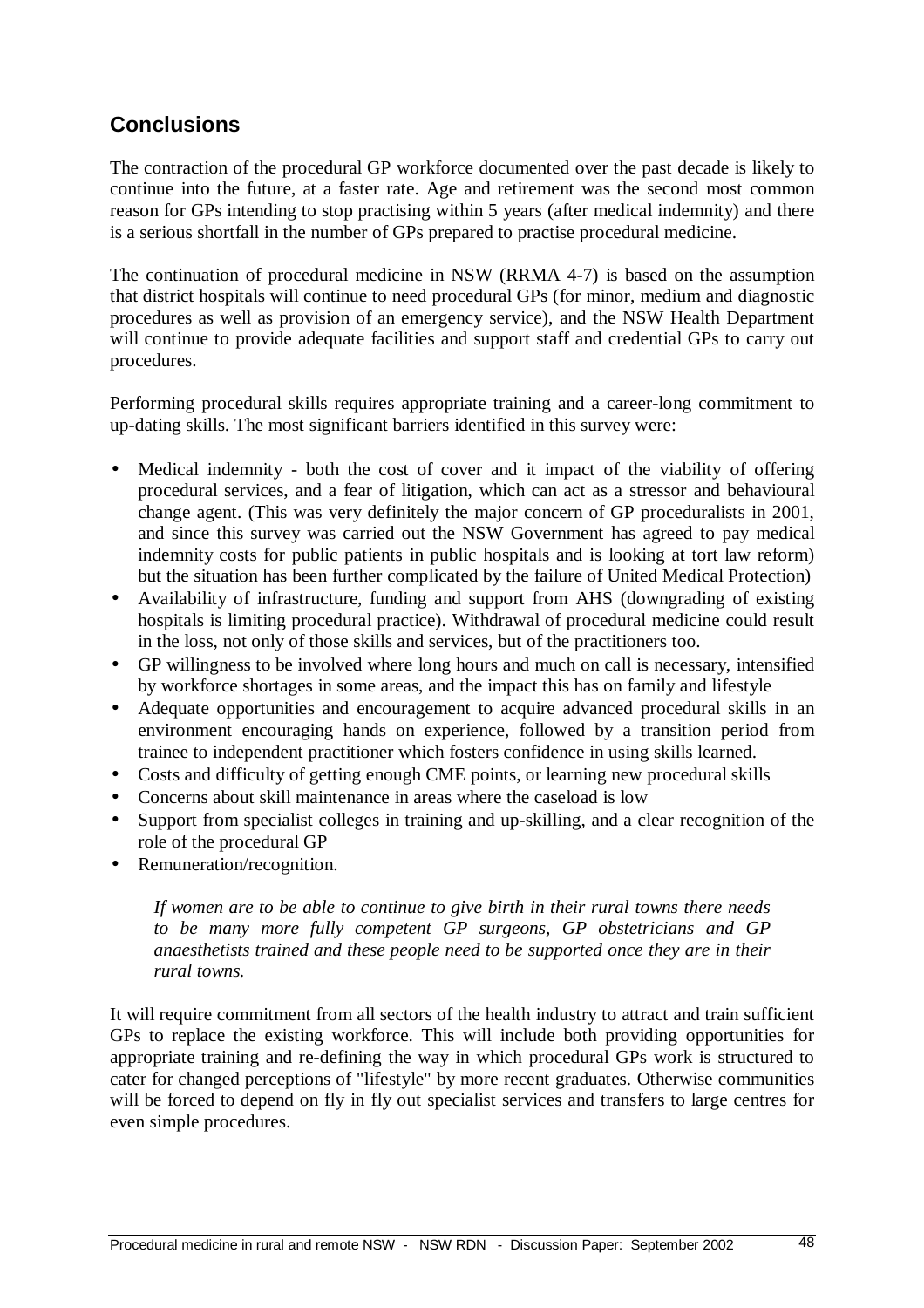## **References**

Alexander, C (1998). Why Doctors would stay in rural practice in the New England health area of New South Wales. Australian Journal of Rural Health **6:** 136-139.

AMWAC (1996). The Anaesthetic workforce in Australia. Australian Medical Workforce Advisory Committee Report 1996.3, Sydney.

Collett P, and Carroll V (1994). General practitioner anaesthesia. Final report to GPEP, No. 54,1994.

General Purpose Standing Committee No. 2 (1999). Second Interim Report on the Inquiry into Rural and Regional New South Wales Health Services: Rural Doctors, Aged Care and Mental Health. Report No. 6. Parliament of New South Wales, Legislative Council.

Harris, M (1992). Specialist medical services for rural and remote Australians. Final report to Rural Healht Support, Educatin and training (RHSET) Program, June, 1992. 206 pp.

Hoyal, FMD (1995). Retention of rural doctors. Australian Journal of Rural Health **3:** 2-9.

Innes, KM and Strasser, R. (1997). Why are GPs ceasing obstetrics? Medical Journal of Australia **166(5):** 276-277.

Keating, TP and Calder, R (1997). Rual community Response to Structural Changes in Health Care. *In:* Proceedings of the National Rural Public Health Forum – Strengthening Health Partnerships in your Rural Community. 12-15 October, Adelaide. pp. 383-390.

Macklin, J (1999). How will we judge the success of the National Framework. *In:* Proceedings of 5<sup>th</sup> National Rural Health Conference, Leaping the Boundary Fence, Using evidence and collaboration to build healthier rural communities. 14-17 March 1999, Adelaide. pp. 110-116.

Reid, M and Solomon, S (1992). *Improving Australia's Rural Health and Aged Care Services,* National Health Strategy Background Paper No. 11, September, 1992.

Sonergeld, S and Nichols, A (1998). Rural proceduralists: an endangered species. Report of the Queensland Rural indemnity Study, 1997. Australian Journal of Rural Health **6:** 126-131.

Strasser, R, Harvey, D and Burley, M (1994). The health service needs of small rural communities. The Australian Journal of Rural Health **2(2):** 7-13.

Watts, RW and Bassham, M (1994). Training, skills and approach to potentially difficult anaesthesia in general practitioner anaesthetists. Anaesthesia and Intensive Care **22(6):** 706- 709.

Welch, R and Power, R (1994). General practitioner obstetric practice in rural and remote Western Australia. Western Australian Centre for Remote and Rural Medicine, Perth. 44 p.

Woollard LA, and Hays, RB (1993). Rural Obstetrics in NSW. Australian and New Zealand Journal of Obstetrics and Gynaecology **33:** 240-242.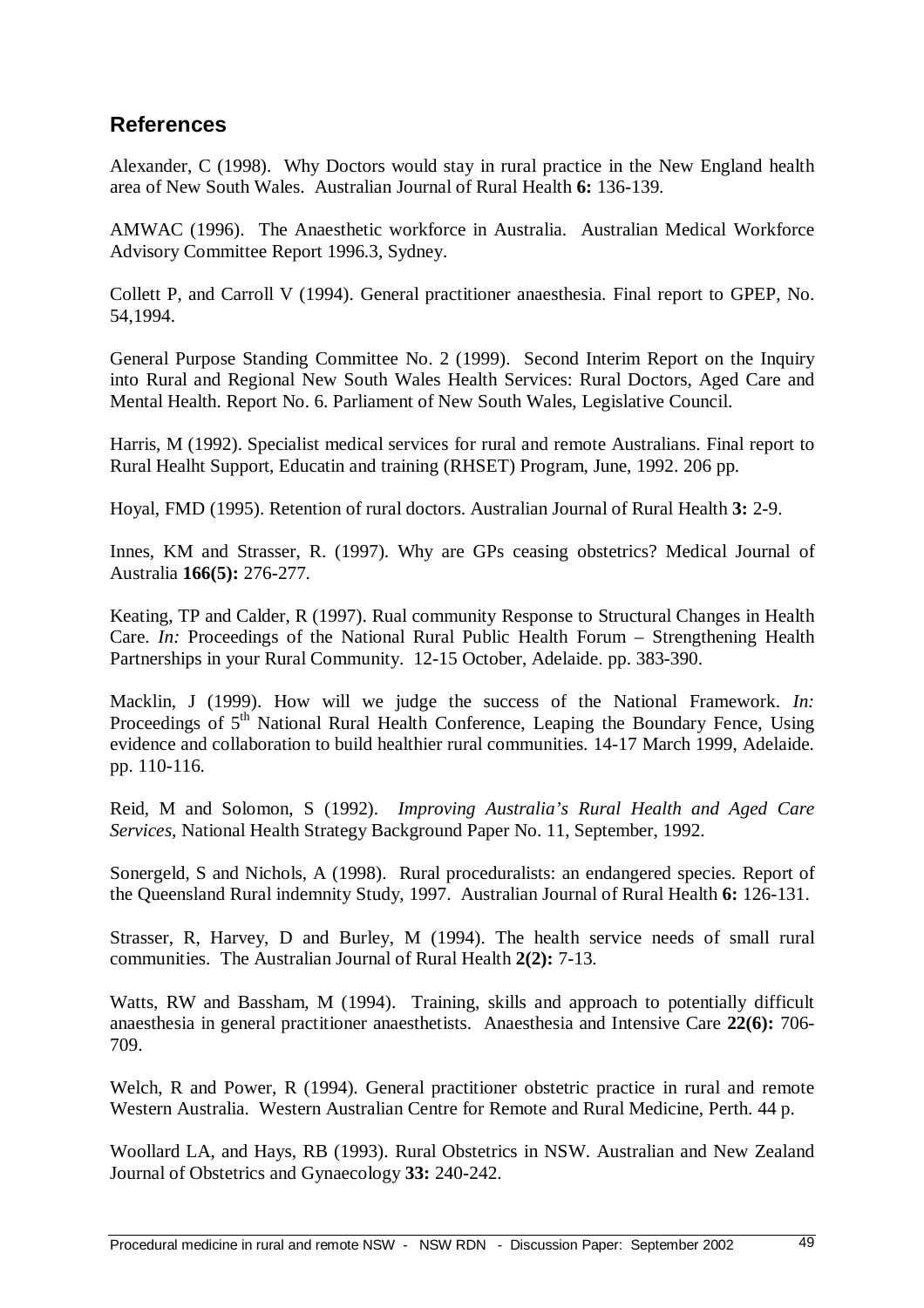## **Questionnaire**

**[sent to all recognised GPs practising advanced procedural skills in NSW (RRMA 4-7) - August, 2001 - January 2002]**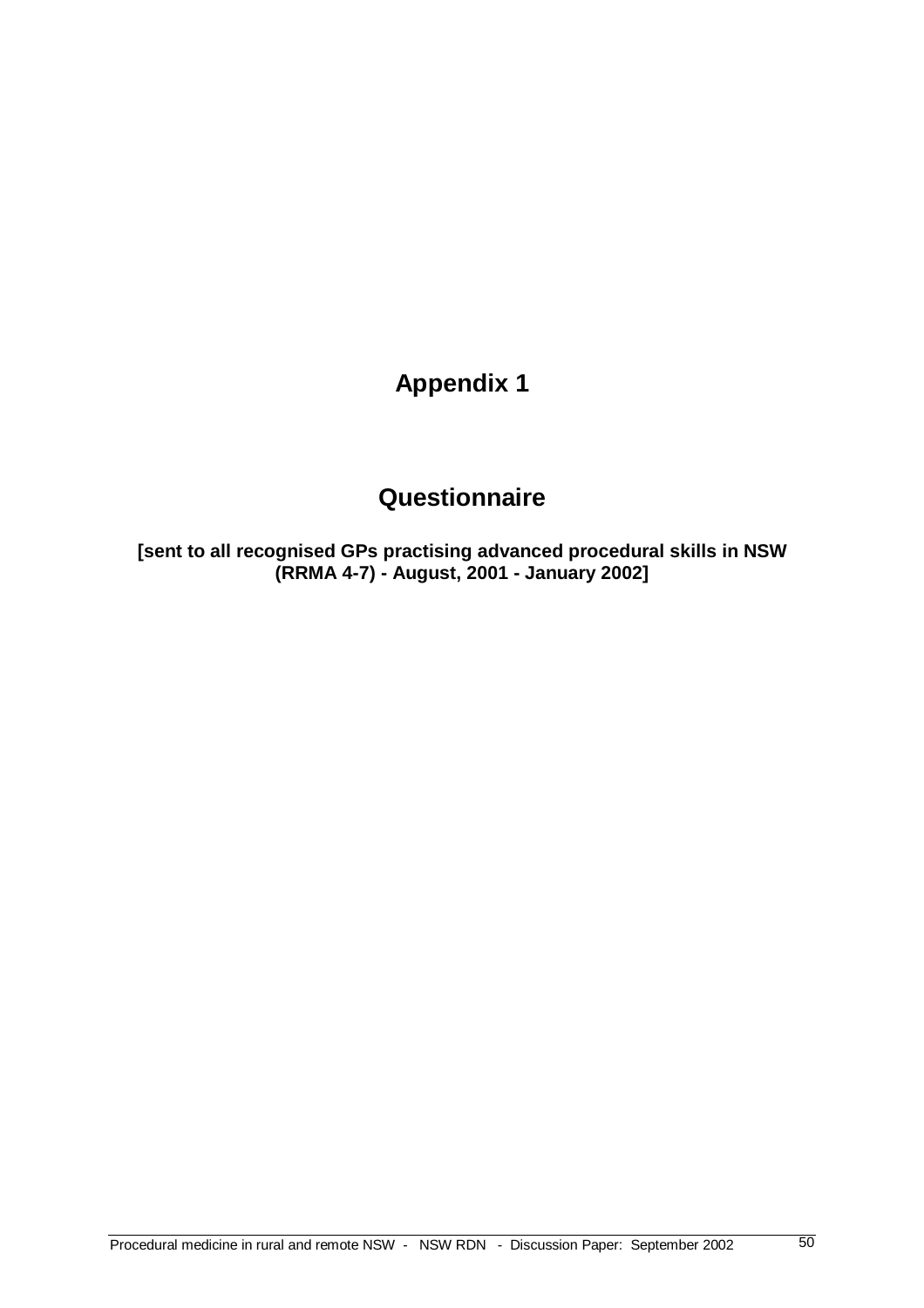### **Section 1. All Procedural GPs**

To be completed by all GPs who have practised advanced procedural skills in obstetrics, anaesthetics and/or surgery after 1 July, 2000

If this does not apply to you, please answer questions you feel are relevant in the orange section and return this orange section in the envelope provided. Thank you.

Please tick boxes or write on lines - using the back of the form where there is not enough space

**1.1** Last name:

**1.2** First name(s):

**1.3** How does the number of GPs practising advanced procedural skills in your town now compare with 7 years ago? (Please record separately for any other towns you have practised in)

> About the same More - how many more? Less - how many less? Unsure

**1.4** How does your average procedural work load compare with what you were doing 7 years ago?

\_\_\_\_\_\_\_\_\_\_\_\_\_\_\_\_\_\_\_\_\_\_\_\_\_\_\_\_\_\_\_\_\_\_\_\_\_\_\_\_\_\_\_\_\_\_\_\_\_\_\_\_\_\_\_\_\_\_\_\_\_\_\_\_\_\_\_\_\_\_\_\_\_\_\_\_\_\_\_\_\_

\_\_\_\_\_\_\_\_\_\_\_\_\_\_\_\_\_\_\_\_\_\_\_\_\_\_\_\_\_\_\_\_\_\_\_\_\_\_\_\_\_\_\_\_\_\_\_\_\_\_\_\_\_\_\_\_\_\_\_\_\_\_\_\_\_\_\_\_\_\_\_\_\_\_\_\_\_\_\_\_\_

\_\_\_\_\_\_\_\_\_\_\_\_\_\_\_\_\_\_\_\_\_\_\_\_\_\_\_\_\_\_\_\_\_\_\_\_\_\_\_\_\_\_\_\_\_\_\_\_\_\_\_\_\_\_\_\_\_\_\_\_\_\_\_\_\_\_\_\_\_\_\_\_\_\_\_\_\_\_\_\_\_

\_\_\_\_\_\_\_\_\_\_\_\_\_\_\_\_\_\_\_\_\_\_\_\_\_\_\_\_\_\_\_\_\_\_\_\_\_\_\_\_\_\_\_\_\_\_\_\_\_\_\_\_\_\_\_\_\_\_\_\_\_\_\_\_\_\_\_\_\_\_\_\_\_\_\_\_\_\_\_\_\_

\_\_\_\_\_\_\_\_\_\_\_\_\_\_\_\_\_\_\_\_\_\_\_\_\_\_\_\_\_\_\_\_\_\_\_\_\_\_\_\_\_\_\_\_\_\_\_\_\_\_\_\_\_\_\_\_\_\_\_\_\_\_\_\_\_\_\_\_\_\_\_\_\_\_\_\_\_\_\_\_\_

\_\_\_\_\_\_\_\_\_\_\_\_\_\_\_\_\_\_\_\_\_\_\_\_\_\_\_\_\_\_\_\_\_\_\_\_\_\_\_\_\_\_\_\_\_\_\_\_\_\_\_\_\_\_\_\_\_\_\_\_\_\_\_\_\_\_\_\_\_\_\_\_\_\_\_\_\_\_\_\_\_

\_\_\_\_\_\_\_\_\_\_\_\_\_\_\_\_\_\_\_\_\_\_\_\_\_\_\_\_\_\_\_\_\_\_\_\_\_\_\_\_\_\_\_\_\_\_\_\_\_\_\_\_\_\_\_\_\_\_\_\_\_\_\_\_\_\_\_\_\_\_\_\_\_\_\_\_\_\_\_\_\_

Not practising procedural medicine 7 years ago About the same Increased Decreased Unsure

**1.5** If your procedural workload has changed over the past 7 years, please explain?

**1.6.** Respond to the following statement by circling the appropriate number

"Procedural medicine is an important part of why I continue to work in rural practice"

| <b>Strongly Disagree</b> | <b>Disagree</b> | Neither Disagree<br>nor Agree | Aaree | <b>Strongly Agree</b> |
|--------------------------|-----------------|-------------------------------|-------|-----------------------|
|                          |                 |                               |       |                       |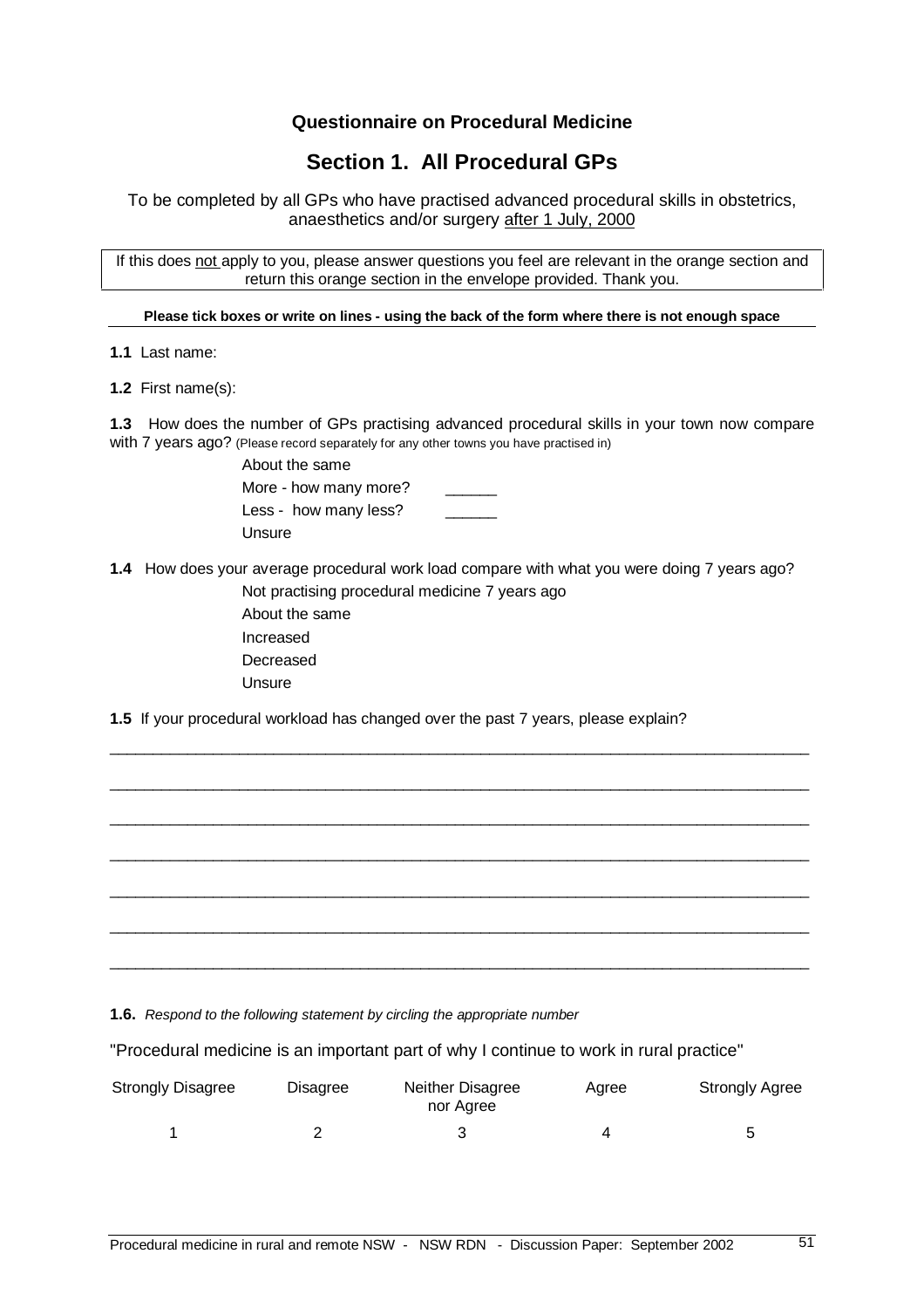**1.7** If procedural medicine became unavailable in your practice would you: continue to practice in the same location move to another rural location requiring procedural skills leave rural practice unsure other, please explain

**1.8** Do you plan to stop practising some or all advanced procedural skills in the foreseeable future?

\_\_\_\_\_\_\_\_\_\_\_\_\_\_\_\_\_\_\_\_\_\_\_\_\_\_\_\_\_\_\_\_\_\_\_\_\_\_\_\_\_\_\_\_\_\_\_\_\_\_\_\_\_\_\_\_\_\_\_\_\_\_\_\_\_\_\_\_\_\_\_\_\_\_\_\_\_\_\_\_\_

\_\_\_\_\_\_\_\_\_\_\_\_\_\_\_\_\_\_\_\_\_\_\_\_\_\_\_\_\_\_\_\_\_\_\_\_\_\_\_\_\_\_\_\_\_\_\_\_\_\_\_\_\_\_\_\_\_\_\_\_\_\_\_\_\_\_\_\_\_\_\_\_\_\_\_\_\_\_\_\_\_

\_\_\_\_\_\_\_\_\_\_\_\_\_\_\_\_\_\_\_\_\_\_\_\_\_\_\_\_\_\_\_\_\_\_\_\_\_\_\_\_\_\_\_\_\_\_\_\_\_\_\_\_\_\_\_\_\_\_\_\_\_\_\_\_\_\_\_\_\_\_\_\_\_\_\_\_\_\_\_\_\_

\_\_\_\_\_\_\_\_\_\_\_\_\_\_\_\_\_\_\_\_\_\_\_\_\_\_\_\_\_\_\_\_\_\_\_\_\_\_\_\_\_\_\_\_\_\_\_\_\_\_\_\_\_\_\_\_\_\_\_\_\_\_\_\_\_\_\_\_\_\_\_\_\_\_\_\_\_\_\_\_\_

\_\_\_\_\_\_\_\_\_\_\_\_\_\_\_\_\_\_\_\_\_\_\_\_\_\_\_\_\_\_\_\_\_\_\_\_\_\_\_\_\_\_\_\_\_\_\_\_\_\_\_\_\_\_\_\_\_\_\_\_\_\_\_\_\_\_\_\_\_\_\_\_\_\_\_\_\_\_\_\_\_

\_\_\_\_\_\_\_\_\_\_\_\_\_\_\_\_\_\_\_\_\_\_\_\_\_\_\_\_\_\_\_\_\_\_\_\_\_\_\_\_\_\_\_\_\_\_\_\_\_\_\_\_\_\_\_\_\_\_\_\_\_\_\_\_\_\_\_\_\_\_\_\_\_\_\_\_\_\_\_\_\_

 $\_$  ,  $\_$  ,  $\_$  ,  $\_$  ,  $\_$  ,  $\_$  ,  $\_$  ,  $\_$  ,  $\_$  ,  $\_$  ,  $\_$  ,  $\_$  ,  $\_$  ,  $\_$  ,  $\_$  ,  $\_$  ,  $\_$  ,  $\_$  ,  $\_$  ,  $\_$  ,  $\_$  ,  $\_$  ,  $\_$  ,  $\_$  ,  $\_$  ,  $\_$  ,  $\_$  ,  $\_$  ,  $\_$  ,  $\_$  ,  $\_$  ,  $\_$  ,  $\_$  ,  $\_$  ,  $\_$  ,  $\_$  ,  $\_$  ,

| a. Obstetrics                    |            |           |           |           |
|----------------------------------|------------|-----------|-----------|-----------|
| Not applicable                   |            |           |           |           |
| Unsure                           |            |           |           |           |
| No                               |            |           |           |           |
| Yes, in what time frame? <1 year |            | 1-3 years | 3-5 years | > 5 years |
| Have stopped since June 2000     |            |           |           |           |
| b. LSCS (obstetrics)             |            |           |           |           |
| Not applicable                   |            |           |           |           |
| Unsure                           |            |           |           |           |
| No                               |            |           |           |           |
| Yes, in what time frame?         | <1 year    | 1-3 years | 3-5 years | > 5 years |
| Have stopped since June 2000     |            |           |           |           |
| c. Anaesthetics                  |            |           |           |           |
| Not applicable                   |            |           |           |           |
| Unsure                           |            |           |           |           |
| No                               |            |           |           |           |
| Yes, in what time frame?         | $<$ 1 year | 1-3 years | 3-5 years | > 5 years |
| Have stopped since June 2000     |            |           |           |           |
| d. Surgery                       |            |           |           |           |
| Not applicable                   |            |           |           |           |
| Unsure                           |            |           |           |           |
| No                               |            |           |           |           |
| Yes, in what time frame?         | <1 year    | 1-3 years | 3-5 years | > 5 years |
| Have stopped since June 2000     |            |           |           |           |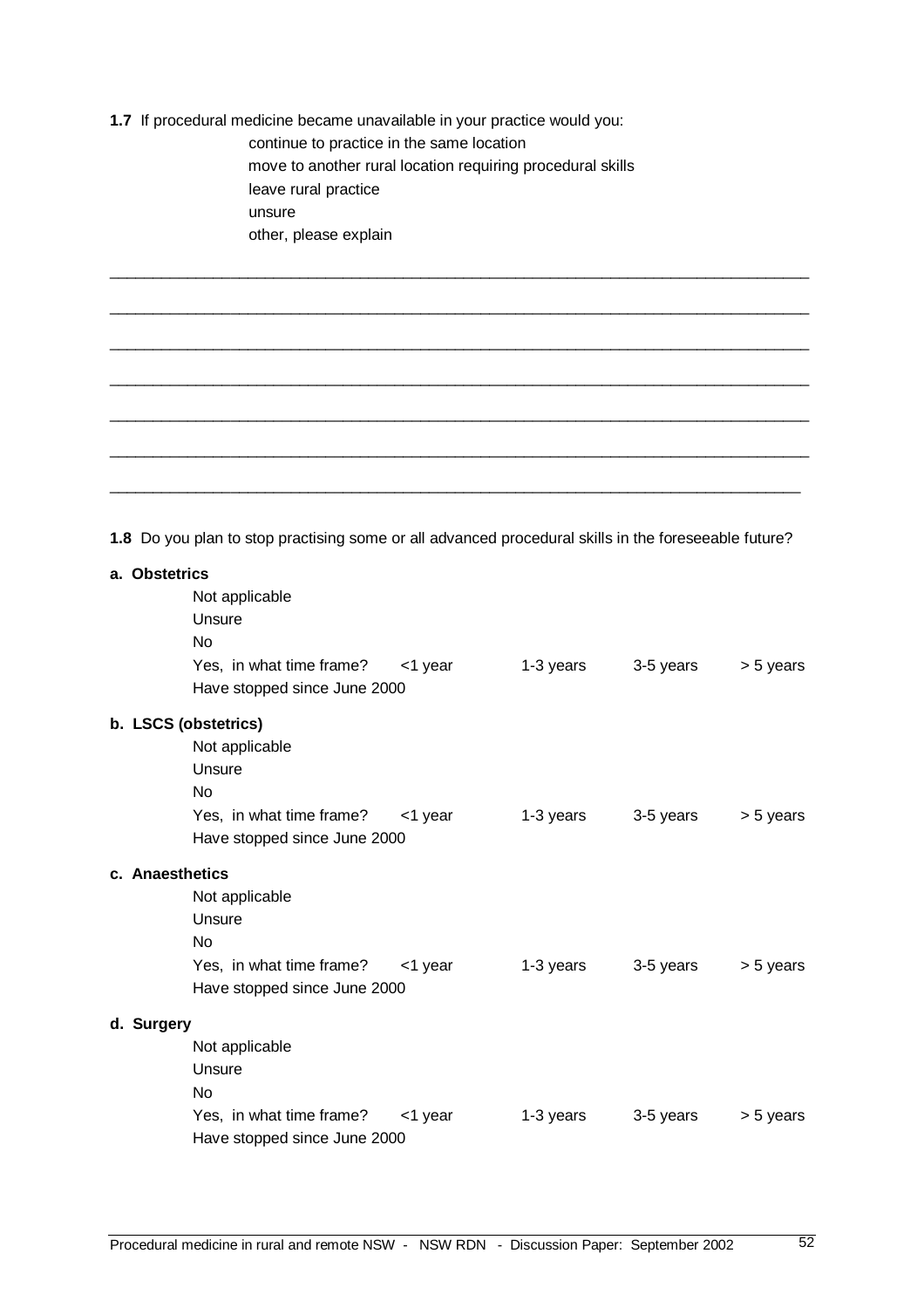**1.9** If you plan to stop practising any advanced procedural skills within 5 years, please explain?

\_\_\_\_\_\_\_\_\_\_\_\_\_\_\_\_\_\_\_\_\_\_\_\_\_\_\_\_\_\_\_\_\_\_\_\_\_\_\_\_\_\_\_\_\_\_\_\_\_\_\_\_\_\_\_\_\_\_\_\_\_\_\_\_\_\_\_\_\_\_\_\_\_\_\_\_\_\_\_\_\_

\_\_\_\_\_\_\_\_\_\_\_\_\_\_\_\_\_\_\_\_\_\_\_\_\_\_\_\_\_\_\_\_\_\_\_\_\_\_\_\_\_\_\_\_\_\_\_\_\_\_\_\_\_\_\_\_\_\_\_\_\_\_\_\_\_\_\_\_\_\_\_\_\_\_\_\_\_\_\_\_\_ \_\_\_\_\_\_\_\_\_\_\_\_\_\_\_\_\_\_\_\_\_\_\_\_\_\_\_\_\_\_\_\_\_\_\_\_\_\_\_\_\_\_\_\_\_\_\_\_\_\_\_\_\_\_\_\_\_\_\_\_\_\_\_\_\_\_\_\_\_\_\_\_\_\_\_\_\_\_\_\_\_ \_\_\_\_\_\_\_\_\_\_\_\_\_\_\_\_\_\_\_\_\_\_\_\_\_\_\_\_\_\_\_\_\_\_\_\_\_\_\_\_\_\_\_\_\_\_\_\_\_\_\_\_\_\_\_\_\_\_\_\_\_\_\_\_\_\_\_\_\_\_\_\_\_\_\_\_\_\_\_\_\_ \_\_\_\_\_\_\_\_\_\_\_\_\_\_\_\_\_\_\_\_\_\_\_\_\_\_\_\_\_\_\_\_\_\_\_\_\_\_\_\_\_\_\_\_\_\_\_\_\_\_\_\_\_\_\_\_\_\_\_\_\_\_\_\_\_\_\_\_\_\_\_\_\_\_\_\_\_\_\_\_\_ \_\_\_\_\_\_\_\_\_\_\_\_\_\_\_\_\_\_\_\_\_\_\_\_\_\_\_\_\_\_\_\_\_\_\_\_\_\_\_\_\_\_\_\_\_\_\_\_\_\_\_\_\_\_\_\_\_\_\_\_\_\_\_\_\_\_\_\_\_\_\_\_\_\_\_\_\_\_\_\_\_ \_\_\_\_\_\_\_\_\_\_\_\_\_\_\_\_\_\_\_\_\_\_\_\_\_\_\_\_\_\_\_\_\_\_\_\_\_\_\_\_\_\_\_\_\_\_\_\_\_\_\_\_\_\_\_\_\_\_\_\_\_\_\_\_\_\_\_\_\_\_\_\_\_\_\_\_\_\_\_\_\_ **1.10** If you plan to stop practising any advanced procedural skills within 5 years, is there anything that organisations such as RDN, RDA, Divisions of General Practice, NSW Health Department, DHAC, rural clinical schools, ACRRM or the RACGP could do to help influence your decision? \_\_\_\_\_\_\_\_\_\_\_\_\_\_\_\_\_\_\_\_\_\_\_\_\_\_\_\_\_\_\_\_\_\_\_\_\_\_\_\_\_\_\_\_\_\_\_\_\_\_\_\_\_\_\_\_\_\_\_\_\_\_\_\_\_\_\_\_\_\_\_\_\_\_\_\_\_\_\_\_\_ \_\_\_\_\_\_\_\_\_\_\_\_\_\_\_\_\_\_\_\_\_\_\_\_\_\_\_\_\_\_\_\_\_\_\_\_\_\_\_\_\_\_\_\_\_\_\_\_\_\_\_\_\_\_\_\_\_\_\_\_\_\_\_\_\_\_\_\_\_\_\_\_\_\_\_\_\_\_\_\_\_ \_\_\_\_\_\_\_\_\_\_\_\_\_\_\_\_\_\_\_\_\_\_\_\_\_\_\_\_\_\_\_\_\_\_\_\_\_\_\_\_\_\_\_\_\_\_\_\_\_\_\_\_\_\_\_\_\_\_\_\_\_\_\_\_\_\_\_\_\_\_\_\_\_\_\_\_\_\_\_\_\_ \_\_\_\_\_\_\_\_\_\_\_\_\_\_\_\_\_\_\_\_\_\_\_\_\_\_\_\_\_\_\_\_\_\_\_\_\_\_\_\_\_\_\_\_\_\_\_\_\_\_\_\_\_\_\_\_\_\_\_\_\_\_\_\_\_\_\_\_\_\_\_\_\_\_\_\_\_\_\_\_\_ \_\_\_\_\_\_\_\_\_\_\_\_\_\_\_\_\_\_\_\_\_\_\_\_\_\_\_\_\_\_\_\_\_\_\_\_\_\_\_\_\_\_\_\_\_\_\_\_\_\_\_\_\_\_\_\_\_\_\_\_\_\_\_\_\_\_\_\_\_\_\_\_\_\_\_\_\_\_\_\_\_ \_\_\_\_\_\_\_\_\_\_\_\_\_\_\_\_\_\_\_\_\_\_\_\_\_\_\_\_\_\_\_\_\_\_\_\_\_\_\_\_\_\_\_\_\_\_\_\_\_\_\_\_\_\_\_\_\_\_\_\_\_\_\_\_\_\_\_\_\_\_\_\_\_\_\_\_\_\_\_\_\_ \_\_\_\_\_\_\_\_\_\_\_\_\_\_\_\_\_\_\_\_\_\_\_\_\_\_\_\_\_\_\_\_\_\_\_\_\_\_\_\_\_\_\_\_\_\_\_\_\_\_\_\_\_\_\_\_\_\_\_\_\_\_\_\_\_\_\_\_\_\_\_\_\_\_\_\_\_\_\_\_\_

#### **Interaction with Specialists**

**1.11** Respond to the following statement by circling the appropriate number.

"Specialist services (including outreach services) are adequate in my area"

| <b>Strongly Disagree</b> | Disagree | Neither Disagree<br>nor Agree | Agree | <b>Strongly Agree</b> |
|--------------------------|----------|-------------------------------|-------|-----------------------|
|                          |          |                               |       |                       |

\_\_\_\_\_\_\_\_\_\_\_\_\_\_\_\_\_\_\_\_\_\_\_\_\_\_\_\_\_\_\_\_\_\_\_\_\_\_\_\_\_\_\_\_\_\_\_\_\_\_\_\_\_\_\_\_\_\_\_\_\_\_\_\_\_\_\_\_\_\_\_\_\_\_\_\_\_\_\_\_\_

\_\_\_\_\_\_\_\_\_\_\_\_\_\_\_\_\_\_\_\_\_\_\_\_\_\_\_\_\_\_\_\_\_\_\_\_\_\_\_\_\_\_\_\_\_\_\_\_\_\_\_\_\_\_\_\_\_\_\_\_\_\_\_\_\_\_\_\_\_\_\_\_\_\_\_\_\_\_\_\_\_

**1.12** Please indicate which of the following you agree with: {Tick as many boxes as you feel are appropriate}

I seek advice from specialists in my chosen skills area

I update my skills by working with specialists

I would like more contact with specialist outreach services

I do not interact with specialists, except to refer patients

I have other issues with specialists I would like to comment on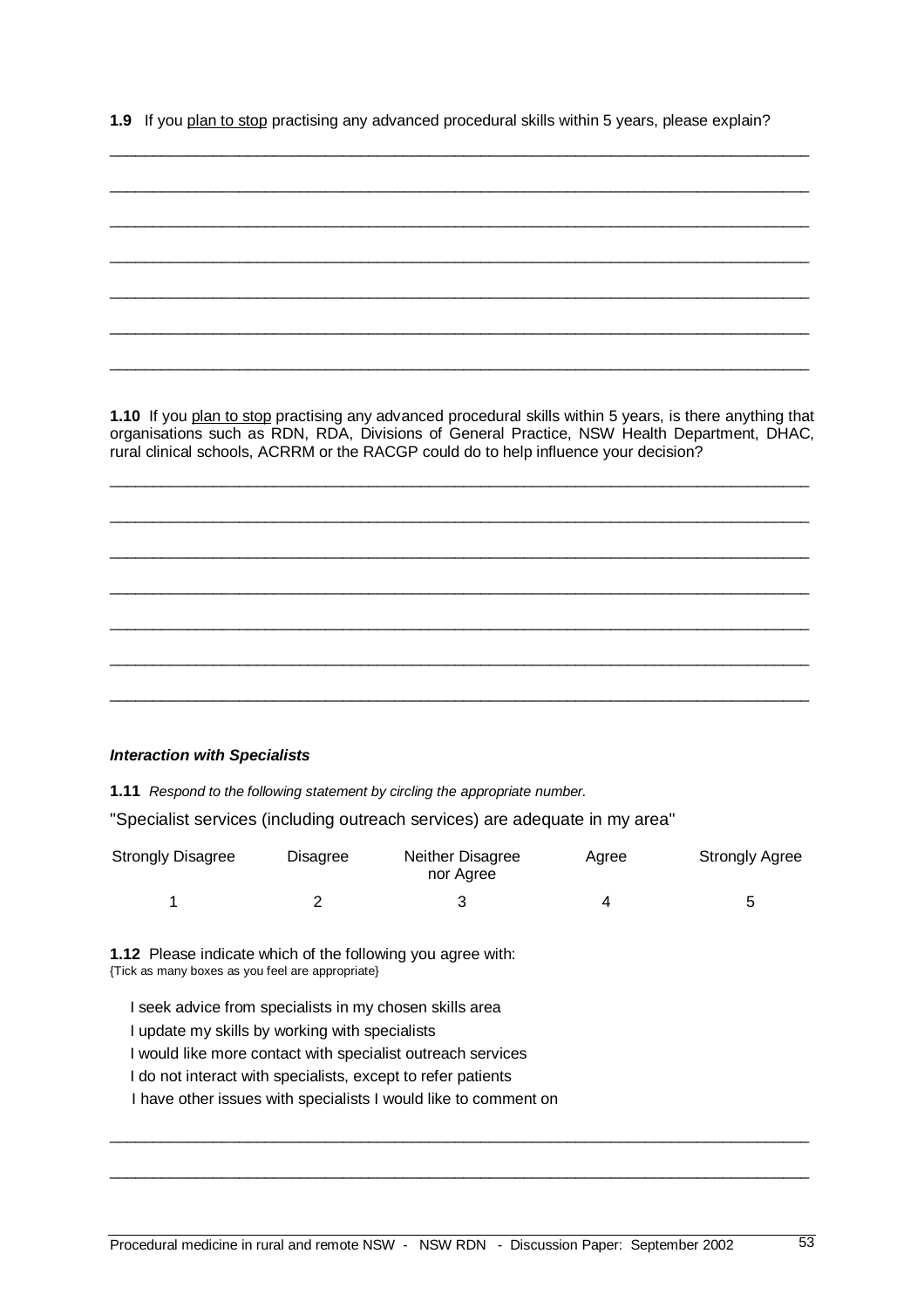#### **Training**

{Respond to the following statements by circling the appropriate number}.

**1.13** "Upskilling and continuing medical education in procedural skills is adequate for the current GP workforce"

| <b>Strongly Disagree</b> | Disagree | Neither Disagree<br>nor Agree | Aaree | <b>Strongly Agree</b> |
|--------------------------|----------|-------------------------------|-------|-----------------------|
|                          |          |                               |       | 5                     |

**1.14** "Postgraduate training in procedural skills is adequate for the future GP workforce"

| <b>Strongly Disagree</b> | <b>Disagree</b> | Neither Disagree<br>Agree<br>nor Agree |  | <b>Strongly Agree</b> |
|--------------------------|-----------------|----------------------------------------|--|-----------------------|
|                          |                 |                                        |  |                       |

**1.15** Please comment on training in advanced procedural skills for the present and future GP workforce:

\_\_\_\_\_\_\_\_\_\_\_\_\_\_\_\_\_\_\_\_\_\_\_\_\_\_\_\_\_\_\_\_\_\_\_\_\_\_\_\_\_\_\_\_\_\_\_\_\_\_\_\_\_\_\_\_\_\_\_\_\_\_\_\_\_\_\_\_\_\_\_\_\_\_\_\_\_\_\_\_\_

\_\_\_\_\_\_\_\_\_\_\_\_\_\_\_\_\_\_\_\_\_\_\_\_\_\_\_\_\_\_\_\_\_\_\_\_\_\_\_\_\_\_\_\_\_\_\_\_\_\_\_\_\_\_\_\_\_\_\_\_\_\_\_\_\_\_\_\_\_\_\_\_\_\_\_\_\_\_\_\_\_

\_\_\_\_\_\_\_\_\_\_\_\_\_\_\_\_\_\_\_\_\_\_\_\_\_\_\_\_\_\_\_\_\_\_\_\_\_\_\_\_\_\_\_\_\_\_\_\_\_\_\_\_\_\_\_\_\_\_\_\_\_\_\_\_\_\_\_\_\_\_\_\_\_\_\_\_\_\_\_\_\_

\_\_\_\_\_\_\_\_\_\_\_\_\_\_\_\_\_\_\_\_\_\_\_\_\_\_\_\_\_\_\_\_\_\_\_\_\_\_\_\_\_\_\_\_\_\_\_\_\_\_\_\_\_\_\_\_\_\_\_\_\_\_\_\_\_\_\_\_\_\_\_\_\_\_\_\_\_\_\_\_\_

\_\_\_\_\_\_\_\_\_\_\_\_\_\_\_\_\_\_\_\_\_\_\_\_\_\_\_\_\_\_\_\_\_\_\_\_\_\_\_\_\_\_\_\_\_\_\_\_\_\_\_\_\_\_\_\_\_\_\_\_\_\_\_\_\_\_\_\_\_\_\_\_\_\_\_\_\_\_\_\_\_

\_\_\_\_\_\_\_\_\_\_\_\_\_\_\_\_\_\_\_\_\_\_\_\_\_\_\_\_\_\_\_\_\_\_\_\_\_\_\_\_\_\_\_\_\_\_\_\_\_\_\_\_\_\_\_\_\_\_\_\_\_\_\_\_\_\_\_\_\_\_\_\_\_\_\_\_\_\_\_\_\_

\_\_\_\_\_\_\_\_\_\_\_\_\_\_\_\_\_\_\_\_\_\_\_\_\_\_\_\_\_\_\_\_\_\_\_\_\_\_\_\_\_\_\_\_\_\_\_\_\_\_\_\_\_\_\_\_\_\_\_\_\_\_\_\_\_\_\_\_\_\_\_\_\_\_\_\_\_\_\_\_\_

\_\_\_\_\_\_\_\_\_\_\_\_\_\_\_\_\_\_\_\_\_\_\_\_\_\_\_\_\_\_\_\_\_\_\_\_\_\_\_\_\_\_\_\_\_\_\_\_\_\_\_\_\_\_\_\_\_\_\_\_\_\_\_\_\_\_\_\_\_\_\_\_\_\_\_\_\_\_\_\_\_

\_\_\_\_\_\_\_\_\_\_\_\_\_\_\_\_\_\_\_\_\_\_\_\_\_\_\_\_\_\_\_\_\_\_\_\_\_\_\_\_\_\_\_\_\_\_\_\_\_\_\_\_\_\_\_\_\_\_\_\_\_\_\_\_\_\_\_\_\_\_\_\_\_\_\_\_\_\_\_\_\_

#### **Conclusion**

**1.16** Are there any issues related to procedural medicine you would like to comment on, which you think have not been adequately covered in this questionnaire?

\_\_\_\_\_\_\_\_\_\_\_\_\_\_\_\_\_\_\_\_\_\_\_\_\_\_\_\_\_\_\_\_\_\_\_\_\_\_\_\_\_\_\_\_\_\_\_\_\_\_\_\_\_\_\_\_\_\_\_\_\_\_\_\_\_\_\_\_\_\_\_\_\_\_\_\_\_\_\_\_\_

\_\_\_\_\_\_\_\_\_\_\_\_\_\_\_\_\_\_\_\_\_\_\_\_\_\_\_\_\_\_\_\_\_\_\_\_\_\_\_\_\_\_\_\_\_\_\_\_\_\_\_\_\_\_\_\_\_\_\_\_\_\_\_\_\_\_\_\_\_\_\_\_\_\_\_\_\_\_\_\_\_

\_\_\_\_\_\_\_\_\_\_\_\_\_\_\_\_\_\_\_\_\_\_\_\_\_\_\_\_\_\_\_\_\_\_\_\_\_\_\_\_\_\_\_\_\_\_\_\_\_\_\_\_\_\_\_\_\_\_\_\_\_\_\_\_\_\_\_\_\_\_\_\_\_\_\_\_\_\_\_\_\_

\_\_\_\_\_\_\_\_\_\_\_\_\_\_\_\_\_\_\_\_\_\_\_\_\_\_\_\_\_\_\_\_\_\_\_\_\_\_\_\_\_\_\_\_\_\_\_\_\_\_\_\_\_\_\_\_\_\_\_\_\_\_\_\_\_\_\_\_\_\_\_\_\_\_\_\_\_\_\_\_\_

\_\_\_\_\_\_\_\_\_\_\_\_\_\_\_\_\_\_\_\_\_\_\_\_\_\_\_\_\_\_\_\_\_\_\_\_\_\_\_\_\_\_\_\_\_\_\_\_\_\_\_\_\_\_\_\_\_\_\_\_\_\_\_\_\_\_\_\_\_\_\_\_\_\_\_\_\_\_\_\_\_

\_\_\_\_\_\_\_\_\_\_\_\_\_\_\_\_\_\_\_\_\_\_\_\_\_\_\_\_\_\_\_\_\_\_\_\_\_\_\_\_\_\_\_\_\_\_\_\_\_\_\_\_\_\_\_\_\_\_\_\_\_\_\_\_\_\_\_\_\_\_\_\_\_\_\_\_\_\_\_\_\_

\_\_\_\_\_\_\_\_\_\_\_\_\_\_\_\_\_\_\_\_\_\_\_\_\_\_\_\_\_\_\_\_\_\_\_\_\_\_\_\_\_\_\_\_\_\_\_\_\_\_\_\_\_\_\_\_\_\_\_\_\_\_\_\_\_\_\_\_\_\_\_\_\_\_\_\_\_\_\_\_\_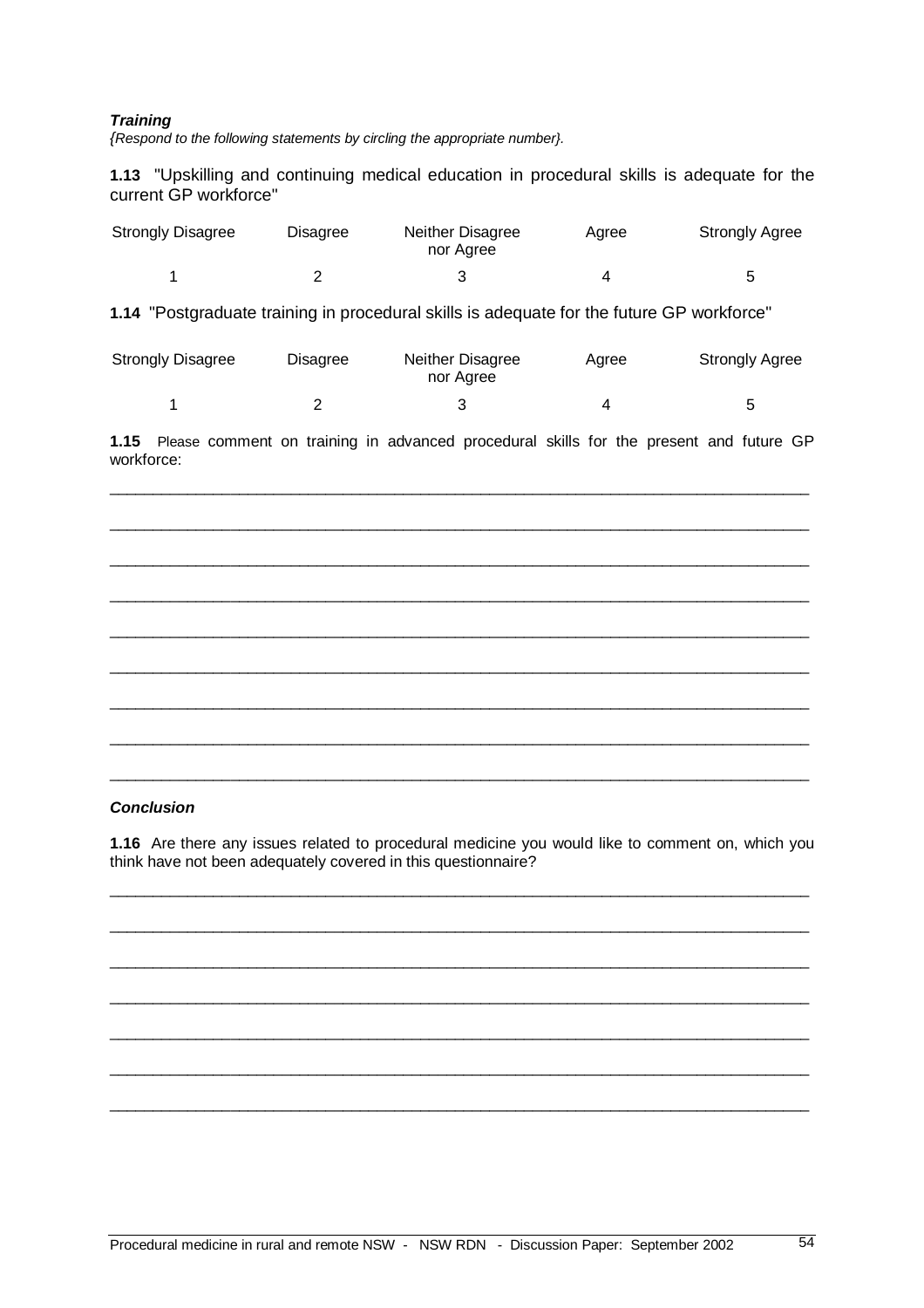**1.17** What is a reasonable time frame to repeat this questionnaire?

1 year 3 years 5 years **Never** Other, comment

#### **Thank you for completing this section of the questionnaire. Now please complete the relevant sections on procedural skills.**

If you have only answered questions 1.1-1.5, please return this orange section in the envelope provided, or to:

Janet Dunbabin Research Officer, NSW Rural Doctors Network Suite 19. Level 3 133 King Street Newcastle NSW 2300

(02) 4929 1811

jdunbabin@nswrdn.com.au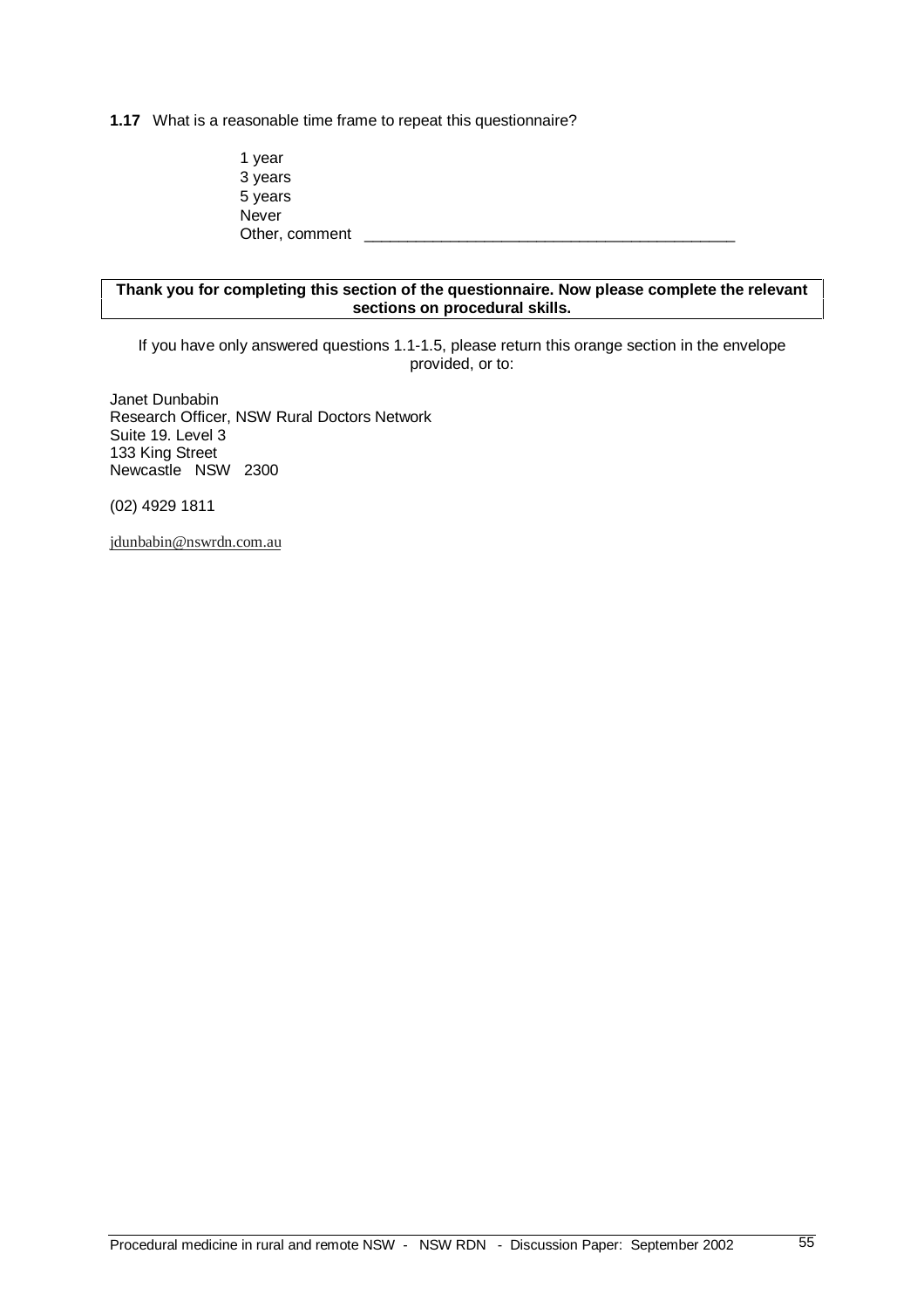### **Section 2. Obstetrics**

To be completed by all GPs who have practised obstetrics (including LSCS) after 1 July, 2000

Please tick boxes or write on lines - using the back of the form if there is insufficient space

**2.1** List your post graduate qualifications in obstetrics: \_\_\_\_\_\_\_\_\_\_\_\_\_\_\_\_\_\_\_\_\_

**2.2** How many years experience have you had as a fully qualified GP practising obstetrics? \_\_\_\_\_\_\_

**2.3** Number of deliveries you performed from **1 July 2000 to 30 June 2001**:

Deliveries, excluding LSCS Elective LSCS Emergency LSCS

**2.4** How many deliveries/year would you prefer to do?

About the same More Less Unsure

**2.5** If you are not doing your preferred number of deliveries, please explain?

Thank you for completing this section of the questionnaire. Please return, together with other sections you have completed in the envelope provided, or post to:

\_\_\_\_\_\_\_\_\_\_\_\_\_\_\_\_\_\_\_\_\_\_\_\_\_\_\_\_\_\_\_\_\_\_\_\_\_\_\_\_\_\_\_\_\_\_\_\_\_\_\_\_\_\_\_\_\_\_\_\_\_\_\_\_\_\_\_\_\_\_\_\_\_\_\_\_\_\_\_\_\_

\_\_\_\_\_\_\_\_\_\_\_\_\_\_\_\_\_\_\_\_\_\_\_\_\_\_\_\_\_\_\_\_\_\_\_\_\_\_\_\_\_\_\_\_\_\_\_\_\_\_\_\_\_\_\_\_\_\_\_\_\_\_\_\_\_\_\_\_\_\_\_\_\_\_\_\_\_\_\_\_\_

\_\_\_\_\_\_\_\_\_\_\_\_\_\_\_\_\_\_\_\_\_\_\_\_\_\_\_\_\_\_\_\_\_\_\_\_\_\_\_\_\_\_\_\_\_\_\_\_\_\_\_\_\_\_\_\_\_\_\_\_\_\_\_\_\_\_\_\_\_\_\_\_\_\_\_\_\_\_\_\_\_

\_\_\_\_\_\_\_\_\_\_\_\_\_\_\_\_\_\_\_\_\_\_\_\_\_\_\_\_\_\_\_\_\_\_\_\_\_\_\_\_\_\_\_\_\_\_\_\_\_\_\_\_\_\_\_\_\_\_\_\_\_\_\_\_\_\_\_\_\_\_\_\_\_\_\_\_\_\_\_\_\_

\_\_\_\_\_\_\_\_\_\_\_\_\_\_\_\_\_\_\_\_\_\_\_\_\_\_\_\_\_\_\_\_\_\_\_\_\_\_\_\_\_\_\_\_\_\_\_\_\_\_\_\_\_\_\_\_\_\_\_\_\_\_\_\_\_\_\_\_\_\_\_\_\_\_\_\_\_\_\_\_\_

\_\_\_\_\_\_\_\_\_\_\_\_\_\_\_\_\_\_\_\_\_\_\_\_\_\_\_\_\_\_\_\_\_\_\_\_\_\_\_\_\_\_\_\_\_\_\_\_\_\_\_\_\_\_\_\_\_\_\_\_\_\_\_\_\_\_\_\_\_\_\_\_\_\_\_\_\_\_\_\_\_

\_\_\_\_\_\_\_\_\_\_\_\_\_\_\_\_\_\_\_\_\_\_\_\_\_\_\_\_\_\_\_\_\_\_\_\_\_\_\_\_\_\_\_\_\_\_\_\_\_\_\_\_\_\_\_\_\_\_\_\_\_\_\_\_\_\_\_\_\_\_\_\_\_\_\_\_\_\_\_\_\_

Janet Dunbabin Research Officer, NSW Rural Doctors Network Suite 19. Level 3 133 King Street Newcastle NSW 2300

(02) 4929 1811

jdunbabin@nswrdn.com.au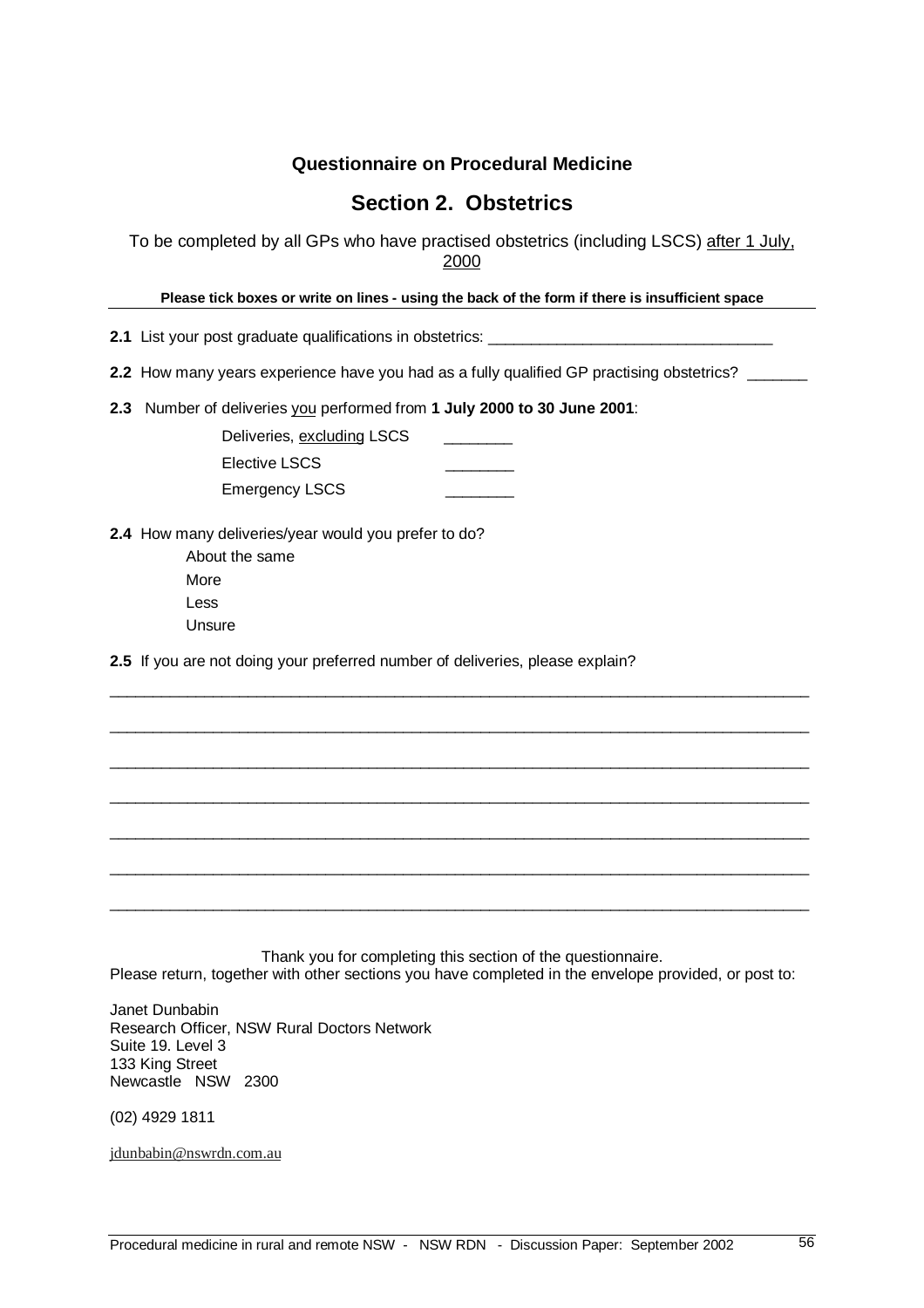### **Section 3. Anaesthetics**

To be completed by all GPs who have practised anaesthetics after 1 July, 2000

#### Please tick boxes or write on lines - using the back of the form if there is insufficient space

**3.1** List your post graduate qualifications in anaesthetics:

- **3.2** How many years experience have you had as a fully qualified GP practising anaesthetics? \_\_\_\_\_
- **3.3** Number of anaesthetics you administered from **1 July 2000 to 30 June 2001**:

|                 | Elective | Emergency | <b>LSCS</b> |
|-----------------|----------|-----------|-------------|
| General         |          |           |             |
| Neurolept       |          |           |             |
| Major regional  |          |           |             |
| Epidural        |          |           |             |
| Spinal epidural |          |           |             |

**3.4** How many anaesthetics would you like to be doing?

About the same More Less Unsure

**3.5** If you are not doing your preferred number of anaesthetics, please explain?

Thank you for completing this section of the questionnaire. Please return, together with other sections you have completed in the envelope provided, or to:

\_\_\_\_\_\_\_\_\_\_\_\_\_\_\_\_\_\_\_\_\_\_\_\_\_\_\_\_\_\_\_\_\_\_\_\_\_\_\_\_\_\_\_\_\_\_\_\_\_\_\_\_\_\_\_\_\_\_\_\_\_\_\_\_\_\_\_\_\_\_\_\_\_\_\_\_\_\_\_\_\_

\_\_\_\_\_\_\_\_\_\_\_\_\_\_\_\_\_\_\_\_\_\_\_\_\_\_\_\_\_\_\_\_\_\_\_\_\_\_\_\_\_\_\_\_\_\_\_\_\_\_\_\_\_\_\_\_\_\_\_\_\_\_\_\_\_\_\_\_\_\_\_\_\_\_\_\_\_\_\_\_\_

\_\_\_\_\_\_\_\_\_\_\_\_\_\_\_\_\_\_\_\_\_\_\_\_\_\_\_\_\_\_\_\_\_\_\_\_\_\_\_\_\_\_\_\_\_\_\_\_\_\_\_\_\_\_\_\_\_\_\_\_\_\_\_\_\_\_\_\_\_\_\_\_\_\_\_\_\_\_\_\_\_

\_\_\_\_\_\_\_\_\_\_\_\_\_\_\_\_\_\_\_\_\_\_\_\_\_\_\_\_\_\_\_\_\_\_\_\_\_\_\_\_\_\_\_\_\_\_\_\_\_\_\_\_\_\_\_\_\_\_\_\_\_\_\_\_\_\_\_\_\_\_\_\_\_\_\_\_\_\_\_\_\_

\_\_\_\_\_\_\_\_\_\_\_\_\_\_\_\_\_\_\_\_\_\_\_\_\_\_\_\_\_\_\_\_\_\_\_\_\_\_\_\_\_\_\_\_\_\_\_\_\_\_\_\_\_\_\_\_\_\_\_\_\_\_\_\_\_\_\_\_\_\_\_\_\_\_\_\_\_\_\_\_\_

\_\_\_\_\_\_\_\_\_\_\_\_\_\_\_\_\_\_\_\_\_\_\_\_\_\_\_\_\_\_\_\_\_\_\_\_\_\_\_\_\_\_\_\_\_\_\_\_\_\_\_\_\_\_\_\_\_\_\_\_\_\_\_\_\_\_\_\_\_\_\_\_\_\_\_\_\_\_\_\_\_

\_\_\_\_\_\_\_\_\_\_\_\_\_\_\_\_\_\_\_\_\_\_\_\_\_\_\_\_\_\_\_\_\_\_\_\_\_\_\_\_\_\_\_\_\_\_\_\_\_\_\_\_\_\_\_\_\_\_\_\_\_\_\_\_\_\_\_\_\_\_\_\_\_\_\_\_\_\_\_\_\_

Janet Dunbabin Research Officer, NSW Rural Doctors Network Suite 19. Level 3 133 King Street Newcastle NSW 2300 (02) 4929 1811 jdunbabin@nswrdn.com.au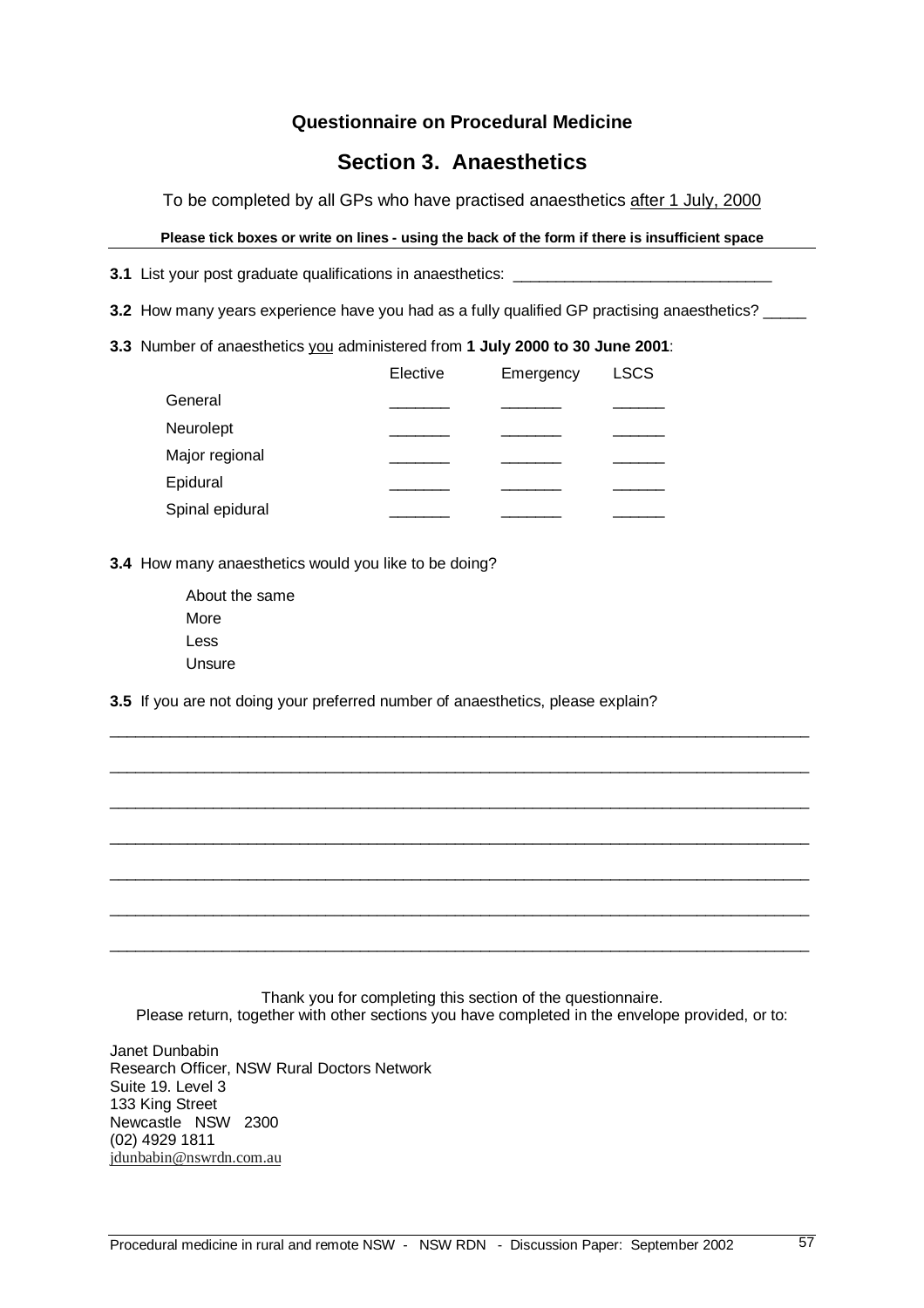## **Section 4. Surgery**

To be completed by all GPs who have practised surgery after 1 July, 2000

Please tick boxes or write on lines - using the back of the form if there is insufficient space

**4.1** List your post graduate qualifications in surgery:

**4.2** How many years experience have you had as a fully qualified GP practising surgery? \_\_\_\_\_\_

**4.3** How many operations did you perform from 1 July 2000 to 30 June 2001?

**Elective** 

Emergency

An operation is defined as a surgical procedure requiring more than a basic infiltration of local anaesthetic

#### **Types of surgery**

**4.4** List the number of the various types of operations you performed from **1 July 2000 to 30 June 2001:**

| <b>Type</b>                   | <b>Elective</b> | <b>Emergency</b> |
|-------------------------------|-----------------|------------------|
| Appendicectomy                |                 |                  |
| Tonsillectomy                 |                 |                  |
| Endoscopy by type:            |                 |                  |
| gastro                        |                 |                  |
| sigmoid                       |                 |                  |
| colon                         |                 |                  |
| Hernia                        |                 |                  |
| Cholecystectomy:              |                 |                  |
| Endoscopic                    |                 |                  |
| Open                          |                 |                  |
| Varicose veins                |                 |                  |
| <b>Tubal ligation</b>         |                 |                  |
| Vasectomy                     |                 |                  |
| Pilonidal sinus               |                 |                  |
| Carpal tunnel syndrome        |                 |                  |
| Closed reduction of fractures |                 |                  |
| Other trauma surgery          |                 |                  |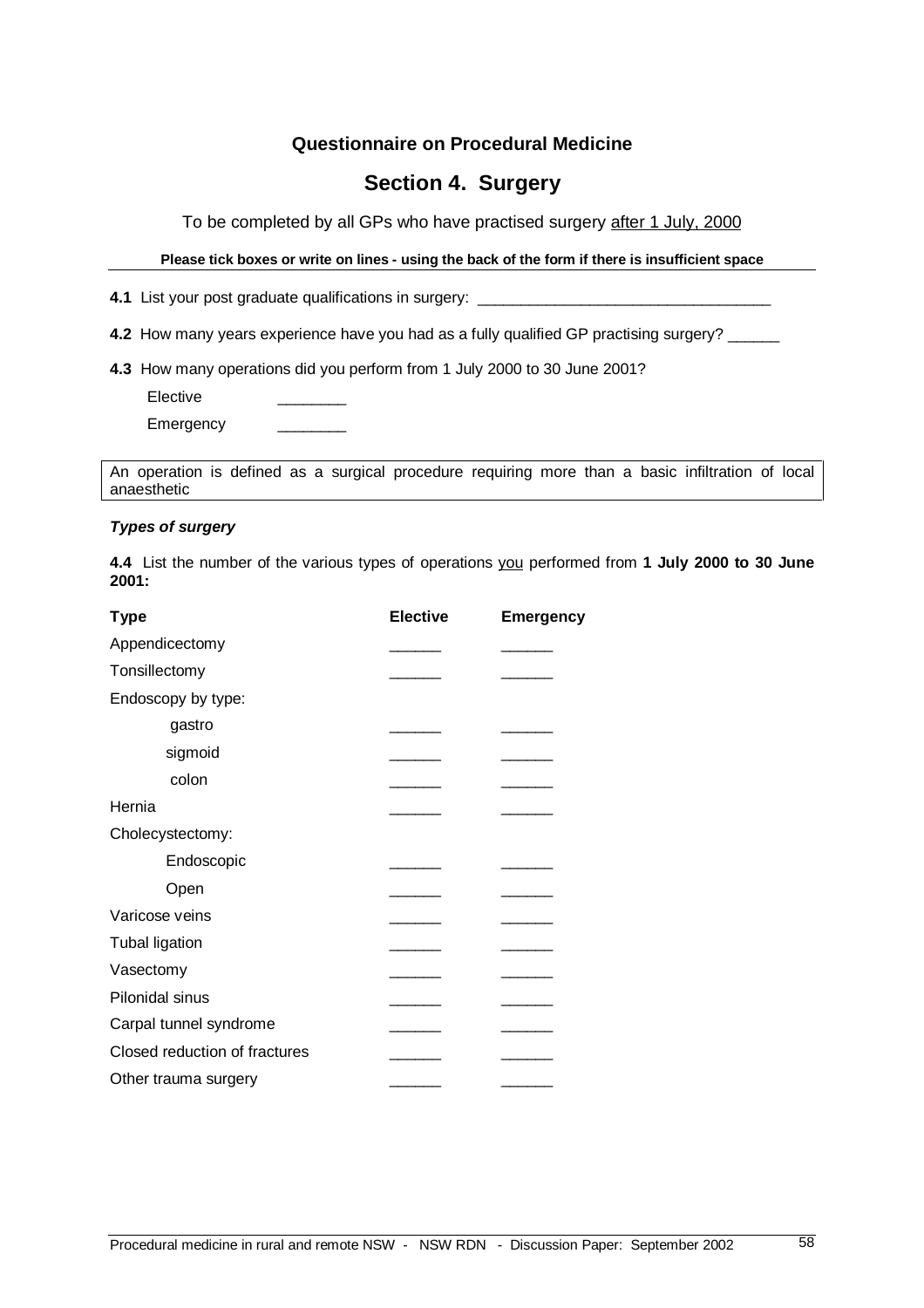Please list any others you feel are significant :

| <b>Description</b> | <b>Elective</b> | <b>Emergency</b> |
|--------------------|-----------------|------------------|
|                    |                 |                  |
|                    |                 |                  |
|                    |                 |                  |
|                    |                 |                  |
|                    |                 |                  |

**4.5** How many operations would you like to be doing?

About the same More Less Unsure

**4.6** If you are not doing your preferred number (or type) of operations, please explain?

\_\_\_\_\_\_\_\_\_\_\_\_\_\_\_\_\_\_\_\_\_\_\_\_\_\_\_\_\_\_\_\_\_\_\_\_\_\_\_\_\_\_\_\_\_\_\_\_\_\_\_\_\_\_\_\_\_\_\_\_\_\_\_\_\_\_\_\_\_\_\_\_\_\_\_\_\_\_\_\_\_

\_\_\_\_\_\_\_\_\_\_\_\_\_\_\_\_\_\_\_\_\_\_\_\_\_\_\_\_\_\_\_\_\_\_\_\_\_\_\_\_\_\_\_\_\_\_\_\_\_\_\_\_\_\_\_\_\_\_\_\_\_\_\_\_\_\_\_\_\_\_\_\_\_\_\_\_\_\_\_\_\_

\_\_\_\_\_\_\_\_\_\_\_\_\_\_\_\_\_\_\_\_\_\_\_\_\_\_\_\_\_\_\_\_\_\_\_\_\_\_\_\_\_\_\_\_\_\_\_\_\_\_\_\_\_\_\_\_\_\_\_\_\_\_\_\_\_\_\_\_\_\_\_\_\_\_\_\_\_\_\_\_\_

\_\_\_\_\_\_\_\_\_\_\_\_\_\_\_\_\_\_\_\_\_\_\_\_\_\_\_\_\_\_\_\_\_\_\_\_\_\_\_\_\_\_\_\_\_\_\_\_\_\_\_\_\_\_\_\_\_\_\_\_\_\_\_\_\_\_\_\_\_\_\_\_\_\_\_\_\_\_\_\_\_

\_\_\_\_\_\_\_\_\_\_\_\_\_\_\_\_\_\_\_\_\_\_\_\_\_\_\_\_\_\_\_\_\_\_\_\_\_\_\_\_\_\_\_\_\_\_\_\_\_\_\_\_\_\_\_\_\_\_\_\_\_\_\_\_\_\_\_\_\_\_\_\_\_\_\_\_\_\_\_\_\_

\_\_\_\_\_\_\_\_\_\_\_\_\_\_\_\_\_\_\_\_\_\_\_\_\_\_\_\_\_\_\_\_\_\_\_\_\_\_\_\_\_\_\_\_\_\_\_\_\_\_\_\_\_\_\_\_\_\_\_\_\_\_\_\_\_\_\_\_\_\_\_\_\_\_\_\_\_\_\_\_\_

\_\_\_\_\_\_\_\_\_\_\_\_\_\_\_\_\_\_\_\_\_\_\_\_\_\_\_\_\_\_\_\_\_\_\_\_\_\_\_\_\_\_\_\_\_\_\_\_\_\_\_\_\_\_\_\_\_\_\_\_\_\_\_\_\_\_\_\_\_\_\_\_\_\_\_\_\_\_\_\_\_

Thank you for completing this section of the questionnaire. Please return, together with other sections you have completed in the envelope provided, or post to:

Janet Dunbabin Research Officer, NSW Rural Doctors Network Suite 19. Level 3 133 King Street Newcastle NSW 2300

(02) 4929 1811

jdunbabin@nswrdn.com.au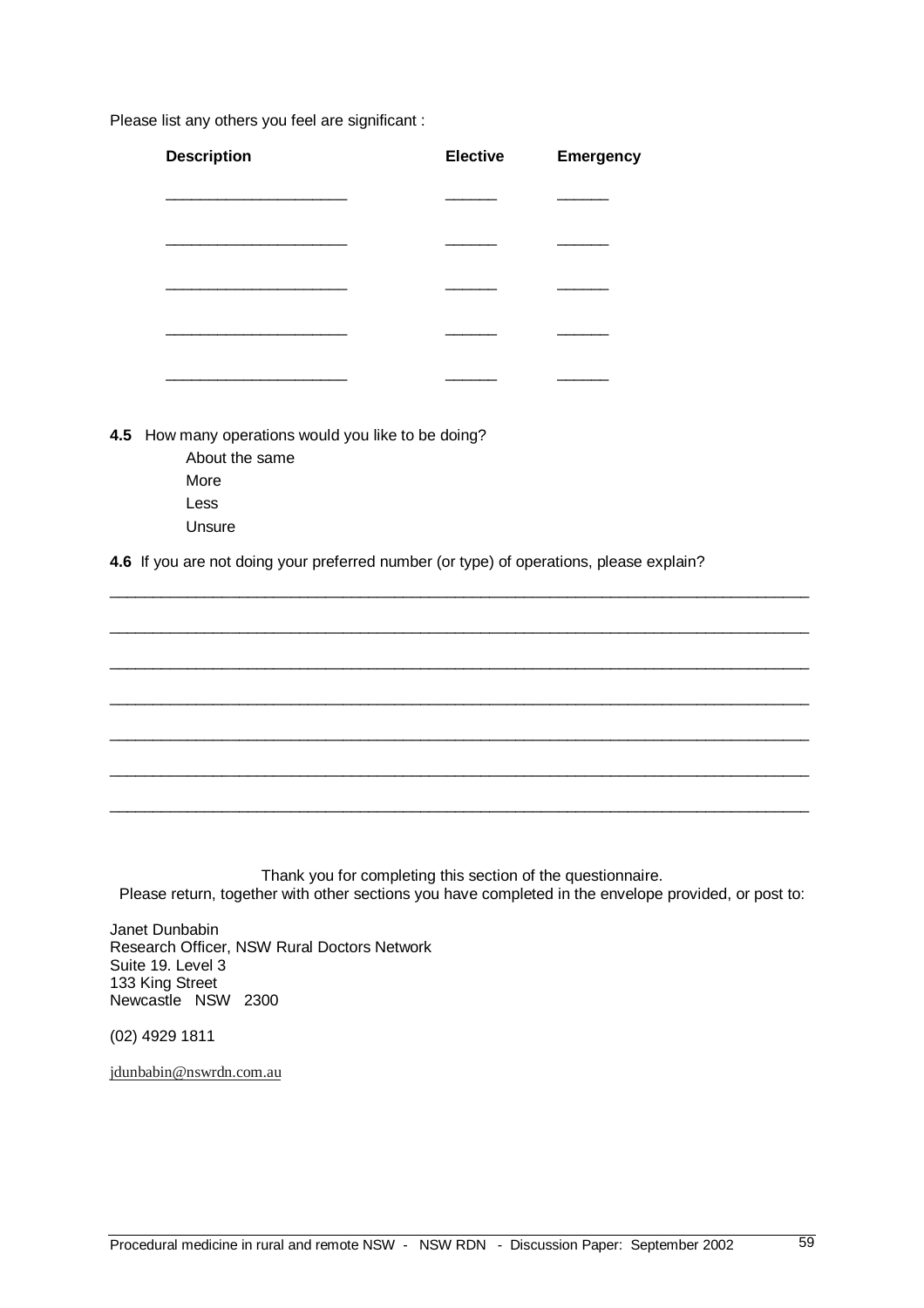## **Towns identified as having a GP practising advanced procedural skills at 30 June, 2001 (RRMA 4-7)**

| Armidale               | Lord Howe Island |
|------------------------|------------------|
| Balranald              | Macksville       |
| <b>Batemans Bay</b>    | Maclean          |
| <b>Bathurst</b>        | Manilla          |
|                        | Merimbula        |
| Bega                   | Milton           |
| Bellingen              |                  |
| Berry                  | Mittagong        |
| <b>Bourke</b>          | Mollymook        |
| Bowral                 | Molong           |
| Bowraville             | Moree            |
| <b>Brunswick Heads</b> | Moruya           |
| <b>Byron Bay</b>       | <b>Moss Vale</b> |
| Casino                 | Mudgee           |
| Cobar                  | Mullumbimby      |
| <b>Coffs Harbour</b>   | Murwillumbah     |
| Condobolin             | Muswellbrook     |
| Cooma                  | Nambucca Heads   |
| Cootamundra            | Narrabri         |
| Corowa                 | Narrandera       |
| Cowra                  | Narromine        |
| Crookwell              | <b>Nowra</b>     |
| Deniliquin             | Oberon           |
| Eden                   | Pambula          |
| Forbes                 | Parkes           |
| <b>Glenn Innes</b>     | Quirindi         |
| Gloucester             | Scone            |
| Goulburn               | Singleton        |
| Grafton                | Temora           |
| Griffith               | Tenterfield      |
| Gundagai               | Tumut            |
| Gunnedah               | <b>Ulladulla</b> |
| Inverell               | Warialda         |
| Kempsey                | Wee Waa          |
| Leeton                 | Wellington       |
| Lithgow                | Yass             |
|                        | Young            |
|                        |                  |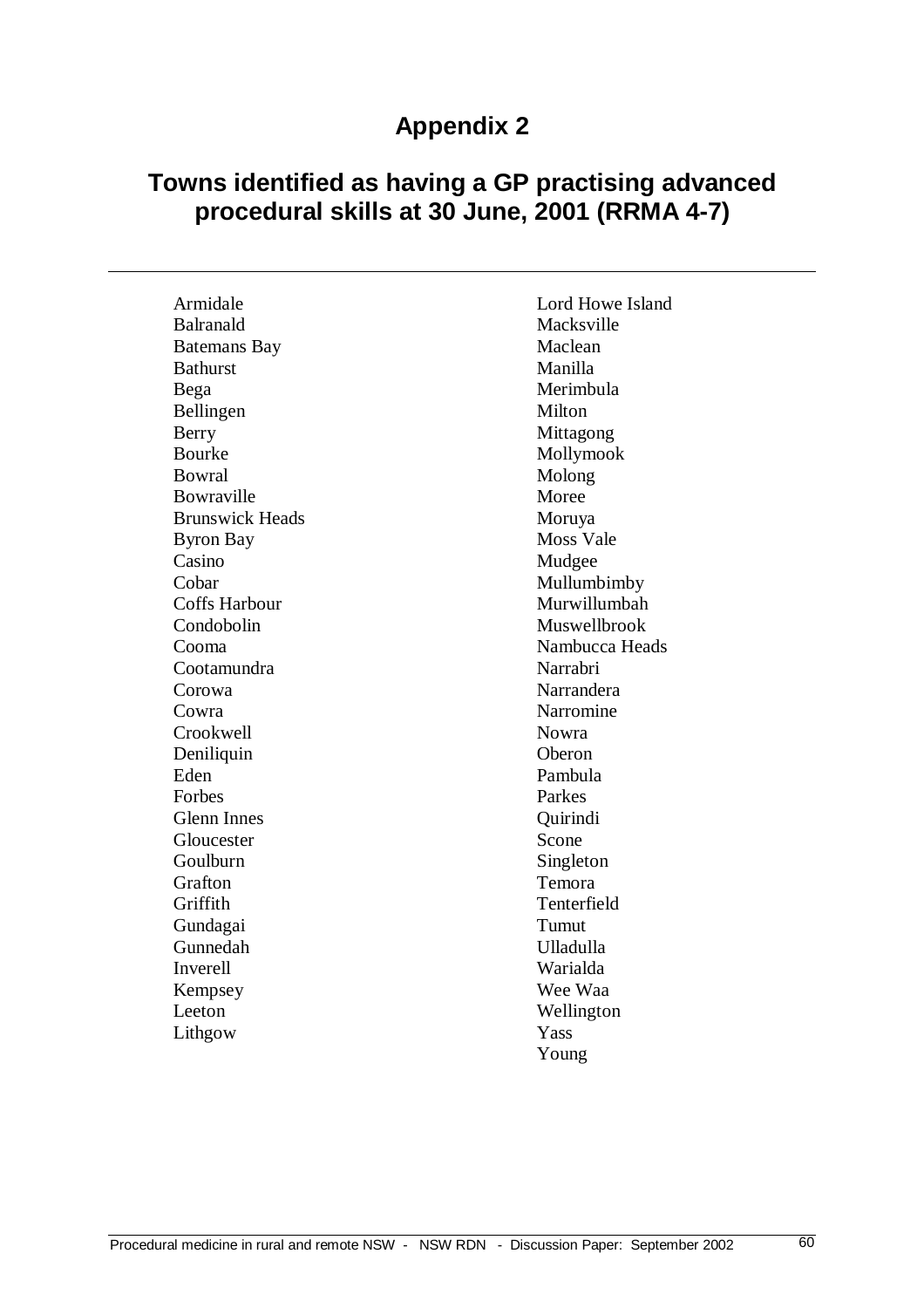| <b>Division</b>         | Number of respondents |
|-------------------------|-----------------------|
| South East NSW          | 37                    |
| <b>NSW Central West</b> | 35                    |
| Barwon                  | 20                    |
| Border                  | 5                     |
| Mid North Coast         | 18                    |
| Hunter Rural            | 16                    |
| New England             | 14                    |
| Murrumbidgee            | 11                    |
| Northern Rivers         | 11                    |
| Riverina                | 11                    |
| Port Macquarie          | 10                    |
| Shoalhaven              | 7                     |
| Border                  | 5                     |
| Murray Plains           | 5                     |
| Outback                 | 5                     |
| Southern Highlands      | 5                     |
| <b>Tweed Valley</b>     | 5                     |
| Dubbo Plains            | 3                     |
| Mallee                  | $\overline{2}$        |
| North West Slopes       | $\overline{2}$        |

## **Respondents by Division of General Practice**